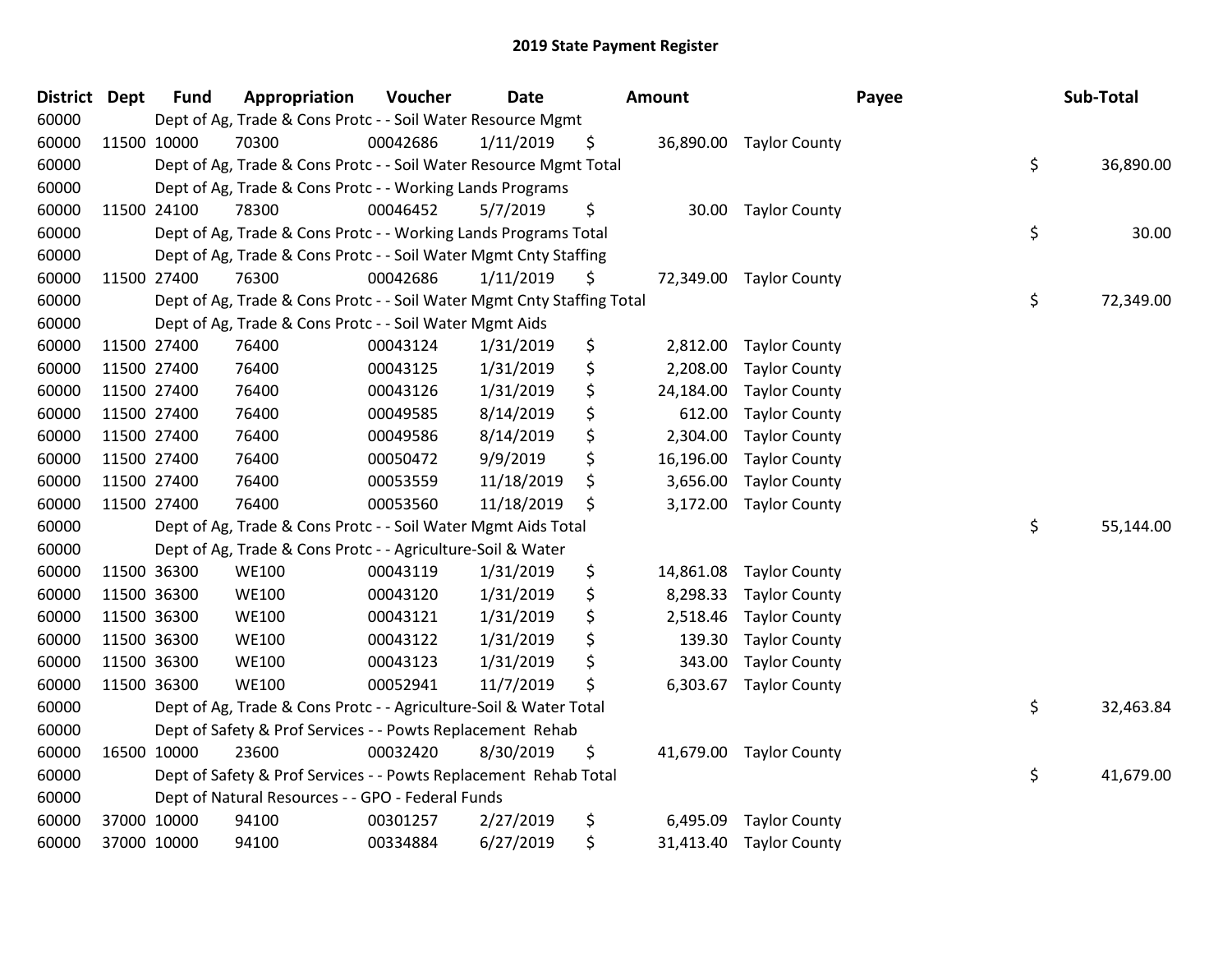| District | <b>Dept</b> | <b>Fund</b> | Appropriation                                                      | Voucher  | <b>Date</b> | Amount         |                         | Payee | Sub-Total |
|----------|-------------|-------------|--------------------------------------------------------------------|----------|-------------|----------------|-------------------------|-------|-----------|
| 60000    | 37000 10000 |             | 94100                                                              | 00334944 | 6/27/2019   | \$             | 1,317.15 Taylor County  |       |           |
| 60000    |             |             | Dept of Natural Resources - - GPO - Federal Funds Total            |          |             |                |                         | \$    | 39,225.64 |
| 60000    |             |             | Dept of Natural Resources - - Forestry - Management Of Natio       |          |             |                |                         |       |           |
| 60000    |             | 37000 21200 | 20700                                                              | 00330965 | 7/5/2019    | \$             | 3,567.98 Taylor County  |       |           |
| 60000    |             |             | Dept of Natural Resources - - Forestry - Management Of Natio Total |          |             |                |                         | \$    | 3,567.98  |
| 60000    |             |             | Dept of Natural Resources - - General Program Operations --        |          |             |                |                         |       |           |
| 60000    |             | 37000 21200 | 25400                                                              | 00308906 | 4/2/2019    | \$<br>1,050.00 | <b>Taylor County</b>    |       |           |
| 60000    | 37000 21200 |             | 25400                                                              | 00342004 | 7/18/2019   | \$<br>510.00   | <b>Taylor County</b>    |       |           |
| 60000    | 37000 21200 |             | 25400                                                              | 00342009 | 7/18/2019   | \$<br>300.00   | <b>Taylor County</b>    |       |           |
| 60000    |             |             | Dept of Natural Resources - - General Program Operations -- Total  |          |             |                |                         | \$    | 1,860.00  |
| 60000    |             |             | Dept of Natural Resources - - Ra- Utv Prj Aids, Gas Tax Pymt       |          |             |                |                         |       |           |
| 60000    | 37000 21200 |             | 54800                                                              | 00334881 | 6/27/2019   | \$             | 15,707.00 Taylor County |       |           |
| 60000    |             |             | Dept of Natural Resources - - Ra- Utv Prj Aids, Gas Tax Pymt Total |          |             |                |                         | \$    | 15,707.00 |
| 60000    |             |             | Dept of Natural Resources - - Venison Processing                   |          |             |                |                         |       |           |
| 60000    |             | 37000 21200 | 54900                                                              | 00307621 | 3/28/2019   | \$<br>617.00   | <b>Taylor County</b>    |       |           |
| 60000    |             |             | Dept of Natural Resources - - Venison Processing Total             |          |             |                |                         | \$    | 617.00    |
| 60000    |             |             | Dept of Natural Resources - - Enf A - Atv & Utv Enforcement        |          |             |                |                         |       |           |
| 60000    |             | 37000 21200 | 55100                                                              | 00359171 | 9/18/2019   | \$             | 8,454.81 Taylor County  |       |           |
| 60000    |             |             | Dept of Natural Resources - - Enf A - Atv & Utv Enforcement Total  |          |             |                |                         | \$    | 8,454.81  |
| 60000    |             |             | Dept of Natural Resources - - Enf A - Snow Enforcement             |          |             |                |                         |       |           |
| 60000    |             | 37000 21200 | 55200                                                              | 00359450 | 9/20/2019   | \$             | 3,146.90 Taylor County  |       |           |
| 60000    |             |             | Dept of Natural Resources - - Enf A - Snow Enforcement Total       |          |             |                |                         | \$    | 3,146.90  |
| 60000    |             |             | Dept of Natural Resources - - Wildlife Damage Claims & Abat        |          |             |                |                         |       |           |
| 60000    |             | 37000 21200 | 55300                                                              | 00307621 | 3/28/2019   | \$             | 29,506.42 Taylor County |       |           |
| 60000    |             |             | Dept of Natural Resources - - Wildlife Damage Claims & Abat Total  |          |             |                |                         | \$    | 29,506.42 |
| 60000    |             |             | Dept of Natural Resources - - Resaids - County Cons Aids           |          |             |                |                         |       |           |
| 60000    | 37000 21200 |             | 56300                                                              | 00375311 | 12/5/2019   | \$             | 5,131.00 Taylor County  |       |           |
| 60000    |             |             | Dept of Natural Resources - - Resaids - County Cons Aids Total     |          |             |                |                         | \$    | 5,131.00  |
| 60000    |             |             | Dept of Natural Resources - - Ra- Fish, WI & Forestry              |          |             |                |                         |       |           |
| 60000    | 37000 21200 |             | 56400                                                              | 00301434 | 2/28/2019   | \$<br>828.50   | <b>Taylor County</b>    |       |           |
| 60000    |             |             | Dept of Natural Resources - - Ra- Fish, WI & Forestry Total        |          |             |                |                         | \$    | 828.50    |
| 60000    |             |             | Dept of Natural Resources - - Resaids - Forest Croplnd & Mfl       |          |             |                |                         |       |           |
| 60000    |             | 37000 21200 | 56600                                                              | 00359806 | 9/24/2019   | \$             | 27,748.37 Taylor County |       |           |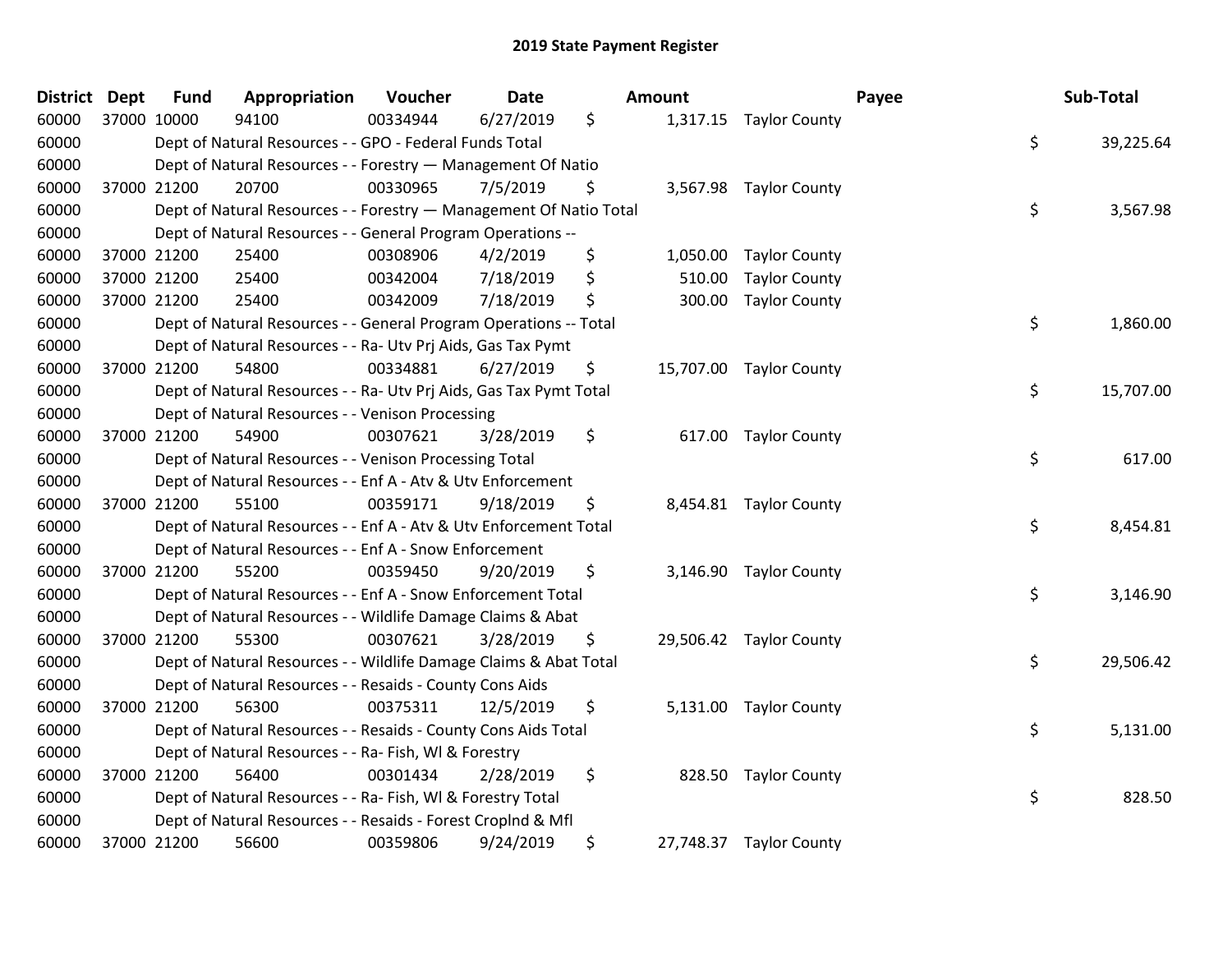| District Dept |             | <b>Fund</b> | Appropriation                                                      | Voucher  | <b>Date</b> | Amount          |                         | Payee | Sub-Total  |
|---------------|-------------|-------------|--------------------------------------------------------------------|----------|-------------|-----------------|-------------------------|-------|------------|
| 60000         |             |             | Dept of Natural Resources - - Resaids - Forest CropInd & Mfl Total |          |             |                 |                         | \$    | 27,748.37  |
| 60000         |             |             | Dept of Natural Resources - - Resaids - Cnty Forst & Admin         |          |             |                 |                         |       |            |
| 60000         | 37000 21200 |             | 57200                                                              | 00301303 | 3/1/2019    | \$              | 31,872.47 Taylor County |       |            |
| 60000         |             |             | Dept of Natural Resources - - Resaids - Cnty Forst & Admin Total   |          |             |                 |                         | \$    | 31,872.47  |
| 60000         |             |             | Dept of Natural Resources - - Ra- Cnty Snow Trail & Area Aid       |          |             |                 |                         |       |            |
| 60000         | 37000 21200 |             | 57400                                                              | 00326358 | 5/31/2019   | \$<br>43,678.50 | <b>Taylor County</b>    |       |            |
| 60000         | 37000 21200 |             | 57400                                                              | 00334883 | 6/27/2019   | \$<br>15,708.00 | <b>Taylor County</b>    |       |            |
| 60000         |             |             | Dept of Natural Resources - - Ra- Cnty Snow Trail & Area Aid Total |          |             |                 |                         | \$    | 59,386.50  |
| 60000         |             |             | Dept of Natural Resources - - Ra- Snowmobile Trail Areas           |          |             |                 |                         |       |            |
| 60000         | 37000 21200 |             | 57500                                                              | 00360008 | 9/26/2019   | \$<br>43,605.00 | <b>Taylor County</b>    |       |            |
| 60000         | 37000 21200 |             | 57500                                                              | 00360430 | 10/7/2019   | \$<br>13,667.14 | <b>Taylor County</b>    |       |            |
| 60000         | 37000 21200 |             | 57500                                                              | 00363623 | 10/9/2019   | \$<br>43,605.00 | <b>Taylor County</b>    |       |            |
| 60000         |             |             | Dept of Natural Resources - - Ra- Snowmobile Trail Areas Total     |          |             |                 |                         | \$    | 100,877.14 |
| 60000         |             |             | Dept of Natural Resources - - Ra- Atv Prj Aids, Gas Tax Pymt       |          |             |                 |                         |       |            |
| 60000         | 37000 21200 |             | 57600                                                              | 00359863 | 9/25/2019   | \$<br>11,808.00 | <b>Taylor County</b>    |       |            |
| 60000         | 37000 21200 |             | 57600                                                              | 00359889 | 9/25/2019   | \$<br>16,100.00 | <b>Taylor County</b>    |       |            |
| 60000         | 37000 21200 |             | 57600                                                              | 00363845 | 10/10/2019  | \$<br>11,711.21 | <b>Taylor County</b>    |       |            |
| 60000         | 37000 21200 |             | 57600                                                              | 00370318 | 11/7/2019   | \$<br>16,100.00 | <b>Taylor County</b>    |       |            |
| 60000         |             |             | Dept of Natural Resources - - Ra- Atv Prj Aids, Gas Tax Pymt Total |          |             |                 |                         | \$    | 55,719.21  |
| 60000         |             |             | Dept of Natural Resources - - Ra- Atv Project Aids                 |          |             |                 |                         |       |            |
| 60000         | 37000 21200 |             | 57700                                                              | 00326356 | 5/31/2019   | \$              | 5,616.00 Taylor County  |       |            |
| 60000         |             |             | Dept of Natural Resources - - Ra- Atv Project Aids Total           |          |             |                 |                         | \$    | 5,616.00   |
| 60000         |             |             | Dept of Natural Resources - - Resaids - Nat Forest Income          |          |             |                 |                         |       |            |
| 60000         | 37000 21200 |             | 58200                                                              | 00315841 | 5/3/2019    | \$<br>9,592.98  | <b>Taylor County</b>    |       |            |
| 60000         |             |             | Dept of Natural Resources - - Resaids - Nat Forest Income Total    |          |             |                 |                         | \$    | 9,592.98   |
| 60000         |             |             | Dept of Natural Resources - - Petrostorage Envr Remd Awards        |          |             |                 |                         |       |            |
| 60000         | 37000 27200 |             | 66700                                                              | 00291038 | 1/14/2019   | \$<br>2,012.50  | <b>Taylor County</b>    |       |            |
| 60000         | 37000 27200 |             | 66700                                                              | 00307720 | 3/29/2019   | \$<br>2,265.80  | <b>Taylor County</b>    |       |            |
| 60000         | 37000 27200 |             | 66700                                                              | 00328196 | 6/12/2019   | \$<br>7,628.60  | <b>Taylor County</b>    |       |            |
| 60000         | 37000 27200 |             | 66700                                                              | 00336559 | 7/5/2019    | \$<br>6,116.52  | <b>Taylor County</b>    |       |            |
| 60000         | 37000 27200 |             | 66700                                                              | 00348585 | 8/9/2019    | \$<br>4,708.66  | <b>Taylor County</b>    |       |            |
| 60000         | 37000 27200 |             | 66700                                                              | 00359869 | 9/19/2019   | \$<br>11,029.80 | <b>Taylor County</b>    |       |            |
| 60000         | 37000 27200 |             | 66700                                                              | 00363022 | 10/4/2019   | \$<br>3,926.72  | <b>Taylor County</b>    |       |            |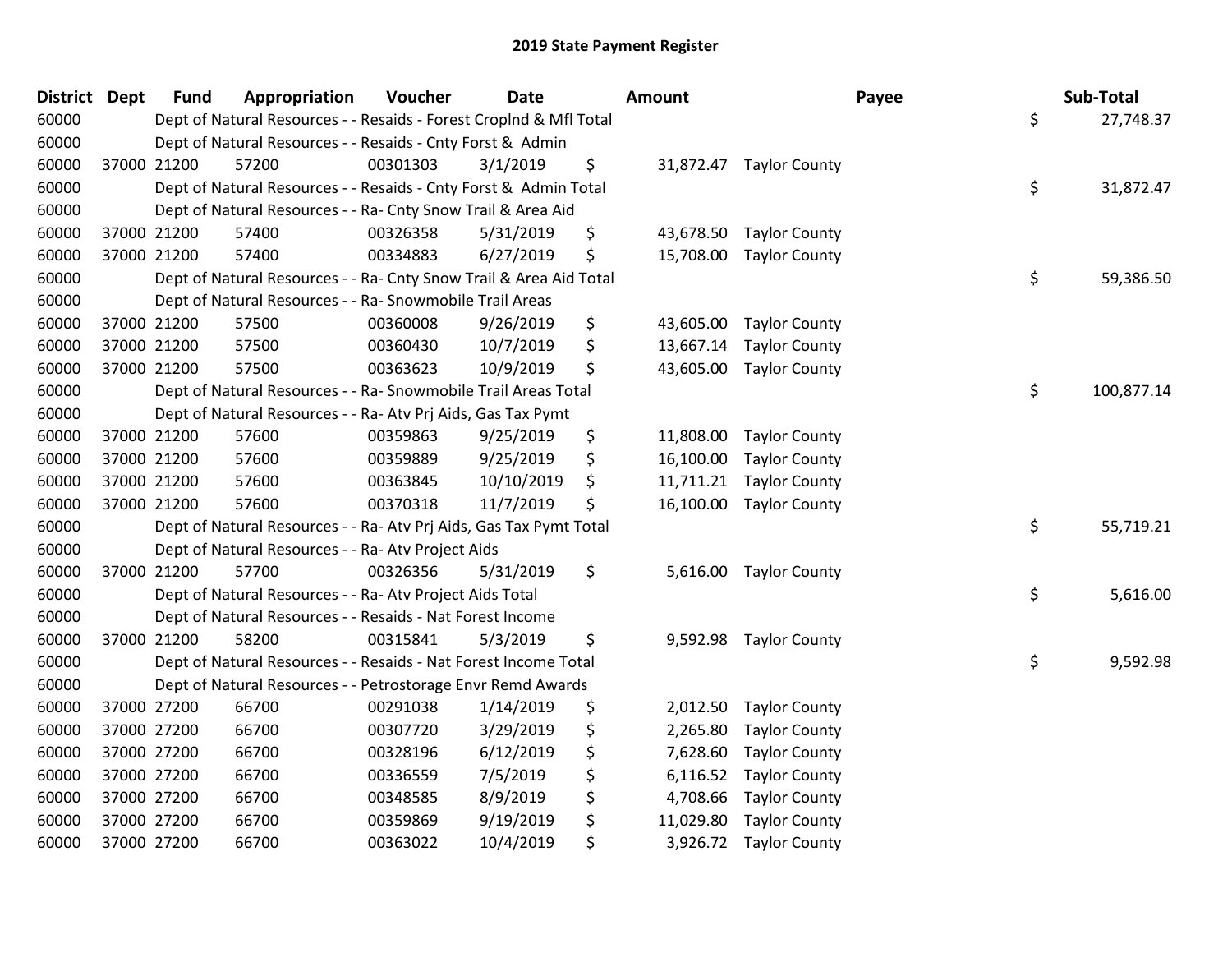| District Dept |             | <b>Fund</b> | Appropriation                                                      | Voucher  | <b>Date</b> |     | Amount   |                         | Payee | Sub-Total |
|---------------|-------------|-------------|--------------------------------------------------------------------|----------|-------------|-----|----------|-------------------------|-------|-----------|
| 60000         | 37000 27200 |             | 66700                                                              | 00366753 | 10/21/2019  | \$  | 1,088.64 | <b>Taylor County</b>    |       |           |
| 60000         | 37000 27200 |             | 66700                                                              | 00377089 | 12/11/2019  | \$, |          | 4,369.19 Taylor County  |       |           |
| 60000         |             |             | Dept of Natural Resources - - Petrostorage Envr Remd Awards Total  |          |             |     |          |                         | \$    | 43,146.43 |
| 60000         |             |             | Dept of Natural Resources - - Fin Asst For Responsible Units       |          |             |     |          |                         |       |           |
| 60000         | 37000 27400 |             | 67000                                                              | 00323019 | 5/22/2019   | \$  |          | 84,506.42 Taylor County |       |           |
| 60000         |             |             | Dept of Natural Resources - - Fin Asst For Responsible Units Total |          |             |     |          |                         | \$    | 84,506.42 |
| 60000         |             |             | Dept of Natural Resources - - Recycling Consolidation Grants       |          |             |     |          |                         |       |           |
| 60000         |             | 37000 27400 | 67300                                                              | 00323019 | 5/22/2019   | \$  |          | 4,137.65 Taylor County  |       |           |
| 60000         |             |             | Dept of Natural Resources - - Recycling Consolidation Grants Total |          |             |     |          |                         | \$    | 4,137.65  |
| 60000         |             |             | Dept of Natural Resources - - Land Acquisition                     |          |             |     |          |                         |       |           |
| 60000         | 37000 36300 |             | <b>TA100</b>                                                       | 00360385 | 9/25/2019   | \$  |          | 10.00 Taylor County     |       |           |
| 60000         |             |             | Dept of Natural Resources - - Land Acquisition Total               |          |             |     |          |                         | \$    | 10.00     |
| 60000         |             |             | Dept of Natural Resources - - Prop Develp Projects                 |          |             |     |          |                         |       |           |
| 60000         | 37000 36300 |             | TA170                                                              | 00293252 | 1/23/2019   | \$  |          | 25,167.95 Taylor County |       |           |
| 60000         |             |             | Dept of Natural Resources - - Prop Develp Projects Total           |          |             |     |          |                         | \$    | 25,167.95 |
| 60000         |             |             | Dept of Natural Resources - - GPO - Sd Water Loan Prog, Fed        |          |             |     |          |                         |       |           |
| 60000         | 37000 57300 |             | 48200                                                              | 00286560 | 1/4/2019    | \$  | 1,828.00 | <b>Taylor County</b>    |       |           |
| 60000         | 37000 57300 |             | 48200                                                              | 00310979 | 4/30/2019   | \$  | 2,059.50 | <b>Taylor County</b>    |       |           |
| 60000         | 37000 57300 |             | 48200                                                              | 00330515 | 7/5/2019    | \$  | 2,059.50 | <b>Taylor County</b>    |       |           |
| 60000         | 37000 57300 |             | 48200                                                              | 00345640 | 8/21/2019   | \$  | 4,040.00 | <b>Taylor County</b>    |       |           |
| 60000         |             |             | Dept of Natural Resources - - GPO - Sd Water Loan Prog, Fed Total  |          |             |     |          |                         | \$    | 9,987.00  |
| 60000         |             |             | WI Dept of Transportation - - Eldly&Disa Co/Aid Sf                 |          |             |     |          |                         |       |           |
| 60000         | 39500 21100 |             | 16800                                                              | 00353429 | 2/20/2019   | \$  |          | 72,389.00 Taylor County |       |           |
| 60000         |             |             | WI Dept of Transportation - - Eldly&Disa Co/Aid Sf Total           |          |             |     |          |                         | \$    | 72,389.00 |
| 60000         |             |             | WI Dept of Transportation - - County Forest Aids                   |          |             |     |          |                         |       |           |
| 60000         | 39500 21100 |             | 17000                                                              | 00357952 | 3/8/2019    | \$  | 5,411.58 | <b>Taylor County</b>    |       |           |
| 60000         |             |             | WI Dept of Transportation - - County Forest Aids Total             |          |             |     |          |                         | \$    | 5,411.58  |
| 60000         |             |             | WI Dept of Transportation - - Hwy Sfty Loc Aid Ffd                 |          |             |     |          |                         |       |           |
| 60000         | 39500 21100 |             | 18500                                                              | 00359833 | 3/13/2019   | \$  | 2,904.38 | <b>Taylor County</b>    |       |           |
| 60000         | 39500 21100 |             | 18500                                                              | 00380065 | 5/8/2019    | \$  | 2,073.16 | <b>Taylor County</b>    |       |           |
| 60000         | 39500 21100 |             | 18500                                                              | 00412607 | 7/16/2019   | \$  | 1,374.56 | <b>Taylor County</b>    |       |           |
| 60000         | 39500 21100 |             | 18500                                                              | 00431209 | 9/6/2019    | \$  | 2,766.80 | <b>Taylor County</b>    |       |           |
| 60000         |             |             | WI Dept of Transportation - - Hwy Sfty Loc Aid Ffd Total           |          |             |     |          |                         | \$    | 9,118.90  |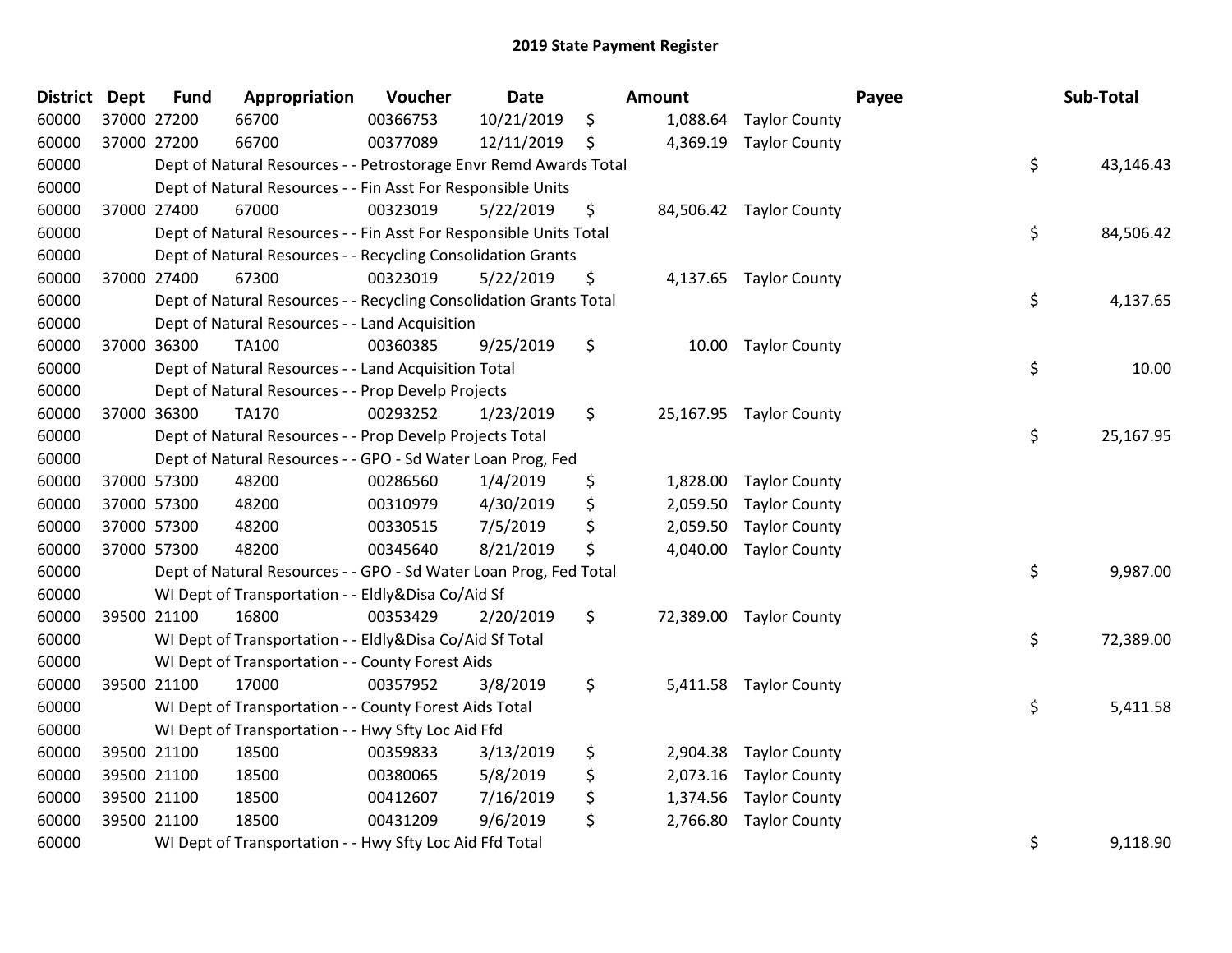| <b>District</b> | <b>Dept</b> | <b>Fund</b> | Appropriation                                            | Voucher  | Date       | <b>Amount</b>    |                        | Payee | Sub-Total  |
|-----------------|-------------|-------------|----------------------------------------------------------|----------|------------|------------------|------------------------|-------|------------|
| 60000           |             |             | WI Dept of Transportation - - Trans Aids To Co.-Sf       |          |            |                  |                        |       |            |
| 60000           |             | 39500 21100 | 19000                                                    | 00335832 | 1/7/2019   | \$<br>174,788.21 | <b>Taylor County</b>   |       |            |
| 60000           | 39500 21100 |             | 19000                                                    | 00401157 | 7/1/2019   | \$<br>349,576.42 | <b>Taylor County</b>   |       |            |
| 60000           |             | 39500 21100 | 19000                                                    | 00443975 | 10/7/2019  | \$<br>174,788.22 | <b>Taylor County</b>   |       |            |
| 60000           |             |             | WI Dept of Transportation - - Trans Aids To Co.-Sf Total |          |            |                  |                        | \$    | 699,152.85 |
| 60000           |             |             | WI Dept of Transportation - - Local Rds, Grants Sf       |          |            |                  |                        |       |            |
| 60000           |             | 39500 21100 | 27000                                                    | 00424423 | 8/15/2019  | \$<br>212,791.03 | <b>Taylor County</b>   |       |            |
| 60000           |             |             | WI Dept of Transportation - - Local Rds, Grants Sf Total |          |            |                  |                        | \$    | 212,791.03 |
| 60000           |             |             | WI Dept of Transportation - - Loc Rd Imp Prg St Fd       |          |            |                  |                        |       |            |
| 60000           | 39500 21100 |             | 27800                                                    | 00465349 | 11/29/2019 | \$<br>4,687.89   | <b>Taylor County</b>   |       |            |
| 60000           |             |             | WI Dept of Transportation - - Loc Rd Imp Prg St Fd Total |          |            |                  |                        | \$    | 4,687.89   |
| 60000           |             |             | WI Dept of Transportation - - St Hwy Rehab, Sf           |          |            |                  |                        |       |            |
| 60000           |             | 39500 21100 | 36300                                                    | 00349292 | 2/8/2019   | \$               | 2,767.91 Taylor County |       |            |
| 60000           |             |             | WI Dept of Transportation - - St Hwy Rehab, Sf Total     |          |            |                  |                        | \$    | 2,767.91   |
| 60000           |             |             | WI Dept of Transportation - - Hwy Mgmt & Opers Sf        |          |            |                  |                        |       |            |
| 60000           |             | 39500 21100 | 36500                                                    | 00421790 | 8/8/2019   | \$<br>2,154.22   | <b>Taylor County</b>   |       |            |
| 60000           |             |             | WI Dept of Transportation - - Hwy Mgmt & Opers Sf Total  |          |            |                  |                        | \$    | 2,154.22   |
| 60000           |             |             | WI Dept of Transportation - - Routine Maint Sf           |          |            |                  |                        |       |            |
| 60000           | 39500 21100 |             | 36800                                                    | 00339810 | 1/25/2019  | \$<br>444.00     | <b>Taylor County</b>   |       |            |
| 60000           |             | 39500 21100 | 36800                                                    | 00349292 | 2/8/2019   | \$<br>116,515.80 | <b>Taylor County</b>   |       |            |
| 60000           |             | 39500 21100 | 36800                                                    | 00351658 | 2/27/2019  | \$<br>444.00     | <b>Taylor County</b>   |       |            |
| 60000           | 39500 21100 |             | 36800                                                    | 00358758 | 3/27/2019  | \$<br>444.00     | <b>Taylor County</b>   |       |            |
| 60000           | 39500 21100 |             | 36800                                                    | 00361910 | 3/19/2019  | \$<br>57,128.36  | <b>Taylor County</b>   |       |            |
| 60000           |             | 39500 21100 | 36800                                                    | 00362381 | 3/20/2019  | \$<br>53,173.01  | <b>Taylor County</b>   |       |            |
| 60000           |             | 39500 21100 | 36800                                                    | 00369395 | 4/8/2019   | \$<br>168,583.22 | <b>Taylor County</b>   |       |            |
| 60000           |             | 39500 21100 | 36800                                                    | 00370303 | 4/11/2019  | \$<br>217,750.89 | <b>Taylor County</b>   |       |            |
| 60000           | 39500 21100 |             | 36800                                                    | 00373566 | 4/24/2019  | \$<br>444.00     | <b>Taylor County</b>   |       |            |
| 60000           | 39500 21100 |             | 36800                                                    | 00380847 | 5/24/2019  | \$<br>444.00     | <b>Taylor County</b>   |       |            |
| 60000           | 39500 21100 |             | 36800                                                    | 00382030 | 5/24/2019  | \$<br>98,318.59  | <b>Taylor County</b>   |       |            |
| 60000           |             | 39500 21100 | 36800                                                    | 00391188 | 6/28/2019  | \$<br>444.00     | <b>Taylor County</b>   |       |            |
| 60000           |             | 39500 21100 | 36800                                                    | 00393689 | 6/17/2019  | \$<br>72,367.41  | <b>Taylor County</b>   |       |            |
| 60000           | 39500 21100 |             | 36800                                                    | 00408813 | 7/23/2019  | \$<br>444.00     | <b>Taylor County</b>   |       |            |
| 60000           |             | 39500 21100 | 36800                                                    | 00410168 | 7/8/2019   | \$<br>209,562.56 | <b>Taylor County</b>   |       |            |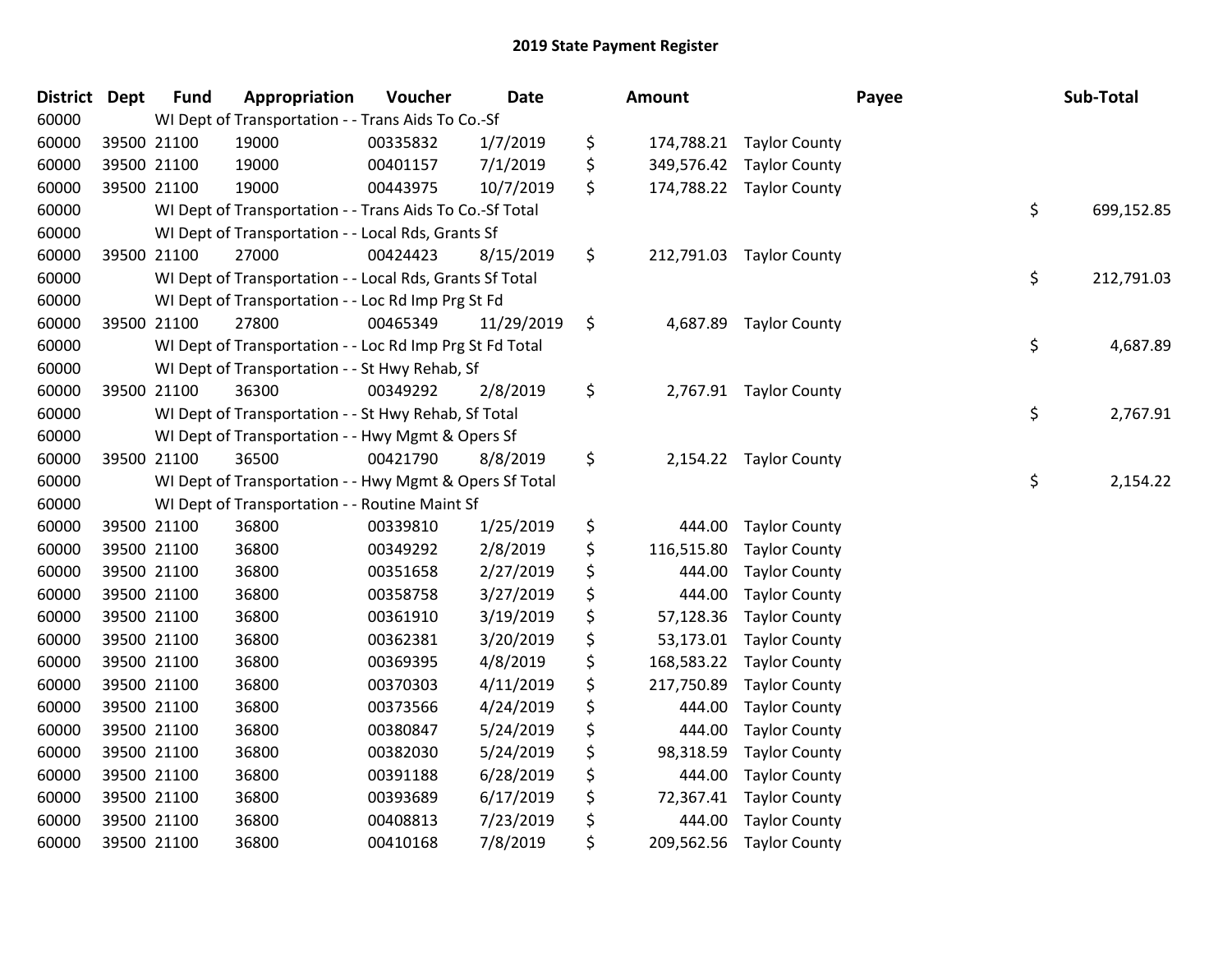| <b>District</b> | <b>Dept</b> | <b>Fund</b> | Appropriation                                                | Voucher  | Date       | Amount           |                      | Payee | Sub-Total          |
|-----------------|-------------|-------------|--------------------------------------------------------------|----------|------------|------------------|----------------------|-------|--------------------|
| 60000           |             | 39500 21100 | 36800                                                        | 00421790 | 8/8/2019   | \$<br>154,639.16 | <b>Taylor County</b> |       |                    |
| 60000           |             | 39500 21100 | 36800                                                        | 00424808 | 9/5/2019   | \$<br>444.00     | <b>Taylor County</b> |       |                    |
| 60000           |             | 39500 21100 | 36800                                                        | 00432606 | 10/3/2019  | \$<br>444.00     | <b>Taylor County</b> |       |                    |
| 60000           |             | 39500 21100 | 36800                                                        | 00434967 | 9/17/2019  | \$<br>41,555.32  | <b>Taylor County</b> |       |                    |
| 60000           |             | 39500 21100 | 36800                                                        | 00435042 | 9/18/2019  | \$<br>16,732.60  | <b>Taylor County</b> |       |                    |
| 60000           |             | 39500 21100 | 36800                                                        | 00435044 | 9/18/2019  | \$<br>3,680.36   | <b>Taylor County</b> |       |                    |
| 60000           |             | 39500 21100 | 36800                                                        | 00439755 | 10/1/2019  | \$<br>19,968.08  | <b>Taylor County</b> |       |                    |
| 60000           |             | 39500 21100 | 36800                                                        | 00446833 | 10/31/2019 | \$<br>444.00     | <b>Taylor County</b> |       |                    |
| 60000           |             | 39500 21100 | 36800                                                        | 00451997 | 10/22/2019 | \$<br>17,803.22  | <b>Taylor County</b> |       |                    |
| 60000           |             | 39500 21100 | 36800                                                        | 00461520 | 11/14/2019 | \$<br>53,467.18  | <b>Taylor County</b> |       |                    |
| 60000           |             | 39500 21100 | 36800                                                        | 00462360 | 12/4/2019  | \$<br>444.00     | <b>Taylor County</b> |       |                    |
| 60000           |             | 39500 21100 | 36800                                                        | 00466500 | 11/29/2019 | \$<br>50,020.20  | <b>Taylor County</b> |       |                    |
| 60000           |             | 39500 21100 | 36800                                                        | 00469452 | 12/31/2019 | \$<br>444.00     | <b>Taylor County</b> |       |                    |
| 60000           |             | 39500 21100 | 36800                                                        | 00469515 | 12/10/2019 | \$<br>805.20     | <b>Taylor County</b> |       |                    |
| 60000           |             | 39500 21100 | 36800                                                        | 00469516 | 12/10/2019 | \$<br>10,357.80  | <b>Taylor County</b> |       |                    |
| 60000           |             | 39500 21100 | 36800                                                        | 00472276 | 12/18/2019 | \$<br>238.83     | <b>Taylor County</b> |       |                    |
| 60000           |             | 39500 21100 | 36800                                                        | 00472282 | 12/18/2019 | \$<br>1,403.00   | <b>Taylor County</b> |       |                    |
| 60000           |             | 39500 21100 | 36800                                                        | 00472286 | 12/18/2019 | \$<br>838.39     | <b>Taylor County</b> |       |                    |
| 60000           |             | 39500 21100 | 36800                                                        | 00472866 | 12/23/2019 | \$<br>66,043.91  | <b>Taylor County</b> |       |                    |
| 60000           |             |             | WI Dept of Transportation - - Routine Maint Sf Total         |          |            |                  |                      |       | \$<br>1,436,281.09 |
| 60000           |             |             | WI Dept of Transportation - - Routine Maint Ff               |          |            |                  |                      |       |                    |
| 60000           |             | 39500 21100 | 38000                                                        | 00439755 | 10/1/2019  | \$<br>109,633.72 | <b>Taylor County</b> |       |                    |
| 60000           |             | 39500 21100 | 38000                                                        | 00451997 | 10/22/2019 | \$<br>24,275.14  | <b>Taylor County</b> |       |                    |
| 60000           |             | 39500 21100 | 38000                                                        | 00466500 | 11/29/2019 | \$<br>107,834.86 | <b>Taylor County</b> |       |                    |
| 60000           |             |             | WI Dept of Transportation - - Routine Maint Ff Total         |          |            |                  |                      |       | \$<br>241,743.72   |
| 60000           |             |             | WI Dept of Transportation - - Hwy Mgmt & Opers Ff            |          |            |                  |                      |       |                    |
| 60000           |             | 39500 21100 | 38500                                                        | 00472866 | 12/23/2019 | \$<br>10,329.52  | <b>Taylor County</b> |       |                    |
| 60000           |             |             | WI Dept of Transportation - - Hwy Mgmt & Opers Ff Total      |          |            |                  |                      |       | \$<br>10,329.52    |
| 60000           |             |             | Department of Corrections - - Services For Community Correct |          |            |                  |                      |       |                    |
| 60000           | 41000 10000 |             | 10200                                                        | 00263382 | 1/29/2019  | \$<br>2,001.19   | <b>Taylor County</b> |       |                    |
| 60000           | 41000 10000 |             | 10200                                                        | 00268377 | 2/22/2019  | \$<br>2,001.19   | <b>Taylor County</b> |       |                    |
| 60000           |             | 41000 10000 | 10200                                                        | 00274661 | 3/21/2019  | \$<br>2,001.19   | <b>Taylor County</b> |       |                    |
| 60000           |             | 41000 10000 | 10200                                                        | 00281732 | 4/25/2019  | \$<br>2,001.19   | <b>Taylor County</b> |       |                    |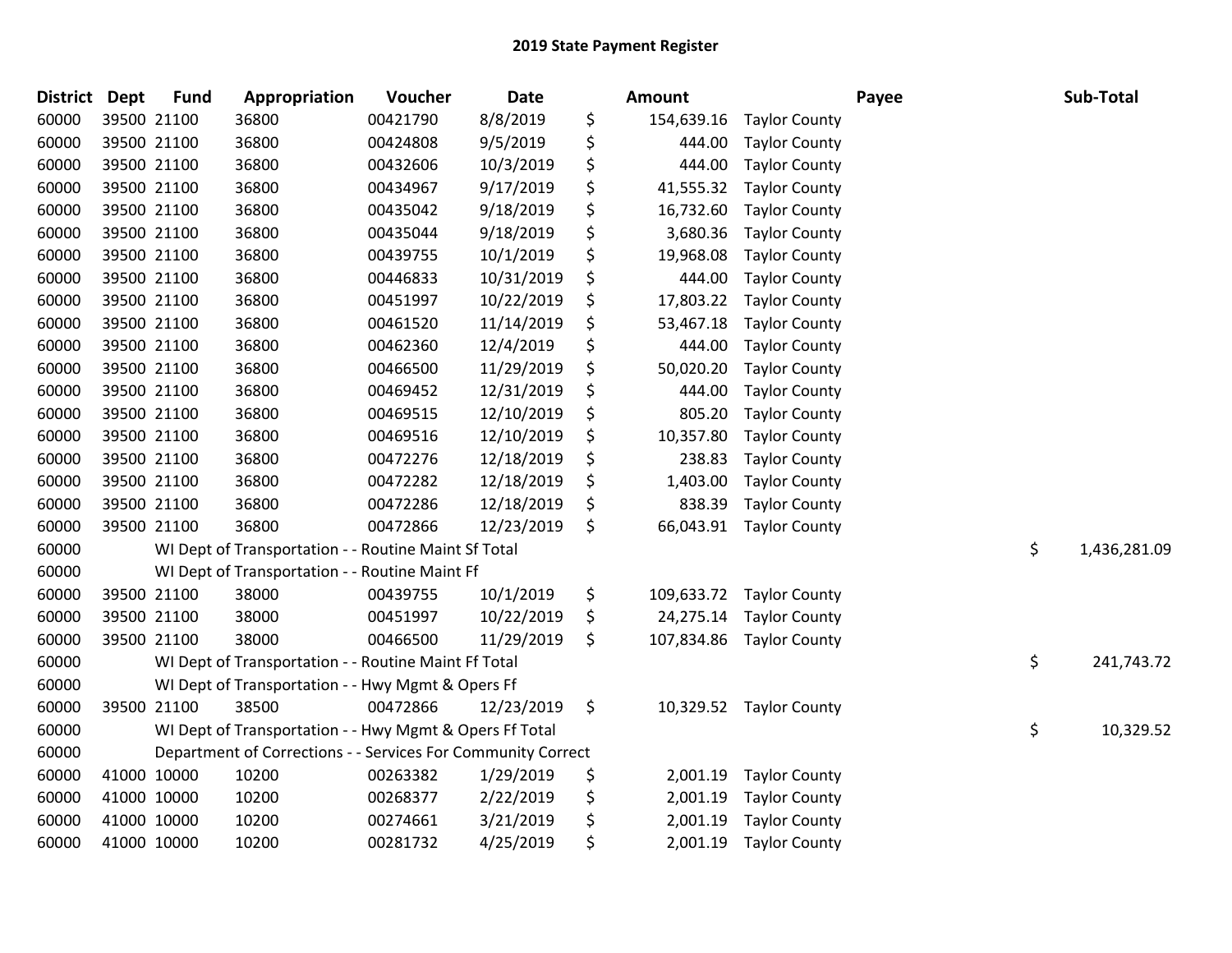| <b>District</b> | <b>Dept</b> | <b>Fund</b> | Appropriation                                                      | Voucher  | <b>Date</b> | Amount         |                      | Payee | Sub-Total       |
|-----------------|-------------|-------------|--------------------------------------------------------------------|----------|-------------|----------------|----------------------|-------|-----------------|
| 60000           | 41000 10000 |             | 10200                                                              | 00287805 | 5/28/2019   | \$<br>2,001.19 | <b>Taylor County</b> |       |                 |
| 60000           | 41000 10000 |             | 10200                                                              | 00297674 | 7/12/2019   | \$<br>2,001.19 | <b>Taylor County</b> |       |                 |
| 60000           | 41000 10000 |             | 10200                                                              | 00301225 | 7/30/2019   | \$<br>2,001.19 | <b>Taylor County</b> |       |                 |
| 60000           | 41000 10000 |             | 10200                                                              | 00306438 | 8/27/2019   | \$<br>2,001.19 | <b>Taylor County</b> |       |                 |
| 60000           | 41000 10000 |             | 10200                                                              | 00311449 | 9/26/2019   | \$<br>2,001.19 | <b>Taylor County</b> |       |                 |
| 60000           | 41000 10000 |             | 10200                                                              | 00318667 | 10/28/2019  | \$<br>2,001.19 | <b>Taylor County</b> |       |                 |
| 60000           | 41000 10000 |             | 10200                                                              | 00325867 | 11/27/2019  | \$<br>2,001.19 | <b>Taylor County</b> |       |                 |
| 60000           | 41000 10000 |             | 10200                                                              | 00331844 | 12/23/2019  | \$<br>2,036.21 | <b>Taylor County</b> |       |                 |
| 60000           |             |             | Department of Corrections - - Services For Community Correct Total |          |             |                |                      |       | \$<br>24,049.30 |
| 60000           |             |             | Department of Corrections - - Services For Drunken Driving O       |          |             |                |                      |       |                 |
| 60000           | 41000 10000 |             | 10300                                                              | 00257925 | 1/4/2019    | \$<br>2,203.80 | <b>Taylor County</b> |       |                 |
| 60000           | 41000 10000 |             | 10300                                                              | 00264504 | 2/4/2019    | \$<br>1,952.74 | <b>Taylor County</b> |       |                 |
| 60000           | 41000 10000 |             | 10300                                                              | 00270726 | 3/5/2019    | \$<br>2,097.84 | <b>Taylor County</b> |       |                 |
| 60000           | 41000 10000 |             | 10300                                                              | 00280957 | 4/22/2019   | \$<br>2,088.03 | <b>Taylor County</b> |       |                 |
| 60000           | 41000 10000 |             | 10300                                                              | 00285921 | 5/14/2019   | \$<br>600.00   | <b>Taylor County</b> |       |                 |
| 60000           | 41000 10000 |             | 10300                                                              | 00285925 | 5/14/2019   | \$<br>2,106.20 | <b>Taylor County</b> |       |                 |
| 60000           | 41000 10000 |             | 10300                                                              | 00298196 | 7/19/2019   | \$<br>900.00   | <b>Taylor County</b> |       |                 |
| 60000           | 41000 10000 |             | 10300                                                              | 00298200 | 7/12/2019   | \$<br>3,854.10 | <b>Taylor County</b> |       |                 |
| 60000           | 41000 10000 |             | 10300                                                              | 00298358 | 7/12/2019   | \$<br>1,133.00 | <b>Taylor County</b> |       |                 |
| 60000           | 41000 10000 |             | 10300                                                              | 00299258 | 7/17/2019   | \$<br>4,083.35 | <b>Taylor County</b> |       |                 |
| 60000           | 41000 10000 |             | 10300                                                              | 00299296 | 7/17/2019   | \$<br>3,864.60 | <b>Taylor County</b> |       |                 |
| 60000           | 41000 10000 |             | 10300                                                              | 00312459 | 9/25/2019   | \$<br>3,865.05 | <b>Taylor County</b> |       |                 |
| 60000           | 41000 10000 |             | 10300                                                              | 00313202 | 9/27/2019   | \$<br>3,540.10 | <b>Taylor County</b> |       |                 |
| 60000           | 41000 10000 |             | 10300                                                              | 00324514 | 11/20/2019  | \$<br>2,618.40 | <b>Taylor County</b> |       |                 |
| 60000           | 41000 10000 |             | 10300                                                              | 00329185 | 12/12/2019  | \$<br>4,173.40 | <b>Taylor County</b> |       |                 |
| 60000           |             |             | Department of Corrections - - Services For Drunken Driving O Total |          |             |                |                      |       | \$<br>39,080.61 |
| 60000           |             |             | Department of Corrections - - Purchased Services For Offende       |          |             |                |                      |       |                 |
| 60000           | 41000 10000 |             | 11100                                                              | 00277815 | 4/9/2019    | \$<br>300.00   | <b>Taylor County</b> |       |                 |
| 60000           | 41000 10000 |             | 11100                                                              | 00312462 | 9/25/2019   | \$<br>1,328.00 | <b>Taylor County</b> |       |                 |
| 60000           | 41000 10000 |             | 11100                                                              | 00315962 | 10/11/2019  | \$<br>300.00   | <b>Taylor County</b> |       |                 |
| 60000           | 41000 10000 |             | 11100                                                              | 00324511 | 11/20/2019  | \$<br>1,164.00 | <b>Taylor County</b> |       |                 |
| 60000           | 41000 10000 |             | 11100                                                              | 00324517 | 11/20/2019  | \$<br>1,311.00 | <b>Taylor County</b> |       |                 |
| 60000           | 41000 10000 |             | 11100                                                              | 00329093 | 12/12/2019  | \$<br>996.00   | <b>Taylor County</b> |       |                 |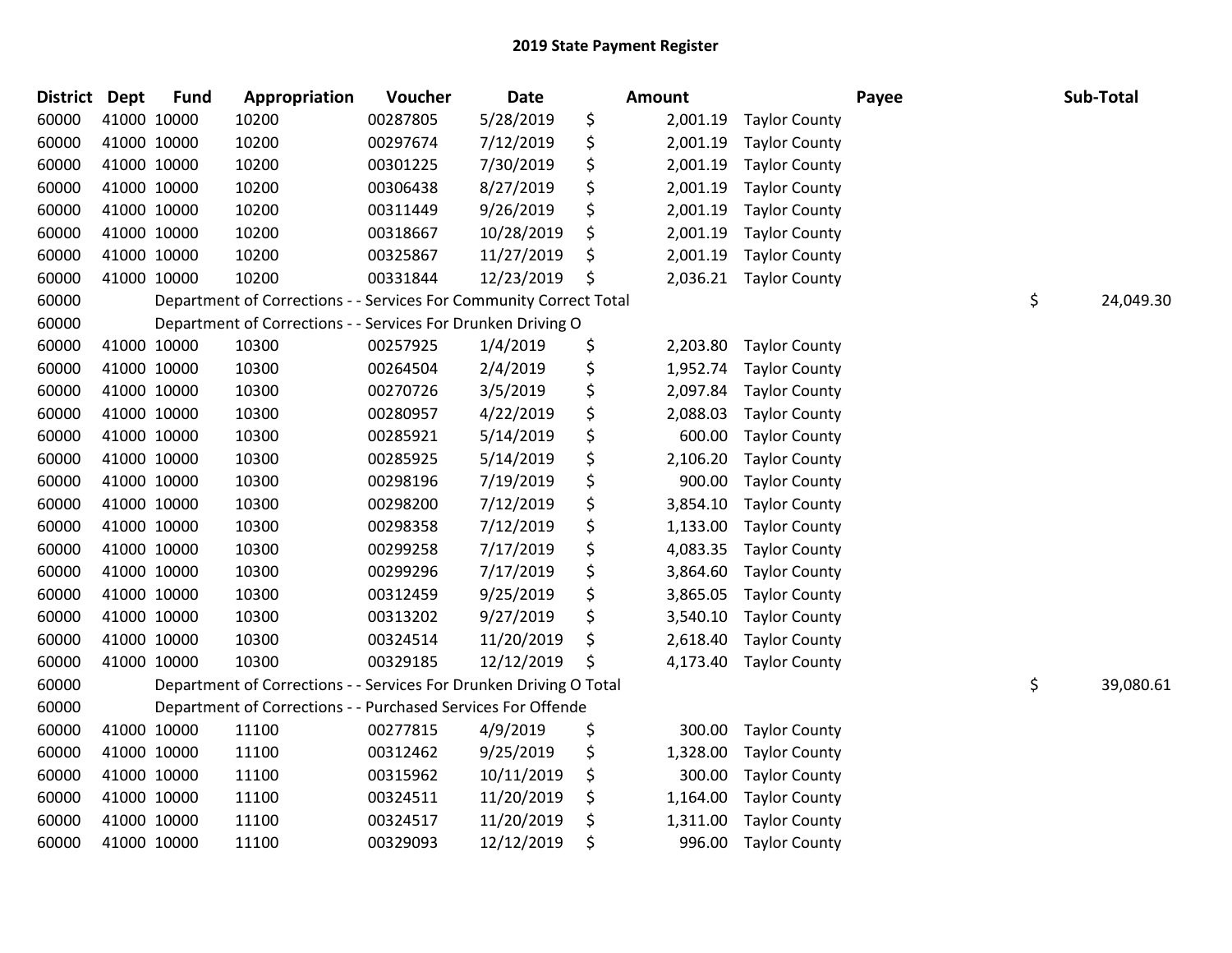| <b>District Dept</b> | <b>Fund</b> | Appropriation                                                      | Voucher  | <b>Date</b> |    | <b>Amount</b> | Payee                                                                                                         | Sub-Total       |
|----------------------|-------------|--------------------------------------------------------------------|----------|-------------|----|---------------|---------------------------------------------------------------------------------------------------------------|-----------------|
| 60000                |             | Department of Corrections - - Purchased Services For Offende Total |          |             |    |               |                                                                                                               | \$<br>5,399.00  |
| 60000                |             | Department of Corrections - - Becky Young Community Correcti       |          |             |    |               |                                                                                                               |                 |
| 60000                | 41000 10000 | 11200                                                              | 00258590 | 1/7/2019    | \$ | 950.00        | <b>Taylor County</b>                                                                                          |                 |
| 60000                | 41000 10000 | 11200                                                              | 00264829 | 2/5/2019    | \$ | 1,425.00      | <b>Taylor County</b>                                                                                          |                 |
| 60000                | 41000 10000 | 11200                                                              | 00270721 | 3/5/2019    | \$ | 1,900.00      | <b>Taylor County</b>                                                                                          |                 |
| 60000                | 41000 10000 | 11200                                                              | 00280955 | 4/22/2019   | \$ | 1,900.00      | <b>Taylor County</b>                                                                                          |                 |
| 60000                | 41000 10000 | 11200                                                              | 00285926 | 5/14/2019   | \$ | 1,187.50      | <b>Taylor County</b>                                                                                          |                 |
| 60000                | 41000 10000 | 11200                                                              | 00298202 | 7/12/2019   | \$ | 1,146.20      | <b>Taylor County</b>                                                                                          |                 |
| 60000                | 41000 10000 | 11200                                                              | 00299261 | 7/17/2019   | \$ | 2,453.00      | <b>Taylor County</b>                                                                                          |                 |
| 60000                | 41000 10000 | 11200                                                              | 00299267 | 7/17/2019   | \$ | 1,328.00      | <b>Taylor County</b>                                                                                          |                 |
| 60000                |             | Department of Corrections - - Becky Young Community Correcti Total |          |             |    |               |                                                                                                               | \$<br>12,289.70 |
| 60000                |             | Department of Corrections - - Corrections Contracts And Agre       |          |             |    |               |                                                                                                               |                 |
| 60000                | 41000 10000 | 11400                                                              | 00264689 | 2/5/2019    | \$ | 3,550.74      | <b>Taylor County</b>                                                                                          |                 |
| 60000                | 41000 10000 | 11400                                                              | 00269259 | 2/27/2019   | \$ | 1,595.26      | <b>Taylor County</b>                                                                                          |                 |
| 60000                | 41000 10000 | 11400                                                              | 00275579 | 4/8/2019    | \$ | 2,212.78      | <b>Taylor County</b>                                                                                          |                 |
| 60000                | 41000 10000 | 11400                                                              | 00281077 | 4/23/2019   | \$ | 1,286.50      | <b>Taylor County</b>                                                                                          |                 |
| 60000                | 41000 10000 | 11400                                                              | 00289487 | 6/3/2019    | \$ | 205.84        | <b>Taylor County</b>                                                                                          |                 |
| 60000                | 41000 10000 | 11400                                                              | 00295778 | 7/2/2019    | \$ | 2,580.84      | <b>Taylor County</b>                                                                                          |                 |
| 60000                | 41000 10000 | 11400                                                              | 00298744 | 7/17/2019   | \$ | 3,473.88      | <b>Taylor County</b>                                                                                          |                 |
| 60000                | 41000 10000 | 11400                                                              | 00307255 | 8/30/2019   | \$ | 1,418.02      | <b>Taylor County</b>                                                                                          |                 |
| 60000                | 41000 10000 | 11400                                                              | 00312840 | 9/27/2019   | \$ | 669.20        | <b>Taylor County</b>                                                                                          |                 |
| 60000                | 41000 10000 | 11400                                                              | 00320088 | 10/30/2019  | \$ | 1,543.80      | <b>Taylor County</b>                                                                                          |                 |
| 60000                | 41000 10000 | 11400                                                              | 00326273 | 11/29/2019  | \$ | 1,543.80      | <b>Taylor County</b>                                                                                          |                 |
| 60000                | 41000 10000 | 11400                                                              | 00332175 | 12/30/2019  | \$ | 720.44        | <b>Taylor County</b>                                                                                          |                 |
| 60000                |             | Department of Corrections - - Corrections Contracts And Agre Total |          |             |    |               |                                                                                                               | \$<br>20,801.10 |
| 60000                |             |                                                                    |          |             |    |               | Department of Corrections - - Reimbursing Counties For Probation, Extended Supervision And Parole Holds       |                 |
| 60000                | 41000 10000 | 11600                                                              | 00320886 | 11/4/2019   | \$ |               | 18,260.64 Taylor County                                                                                       |                 |
| 60000                |             |                                                                    |          |             |    |               | Department of Corrections - - Reimbursing Counties For Probation, Extended Supervision And Parole Holds Total | \$<br>18,260.64 |
| 60000                |             | Department of Corrections - - Probation, Parole And Extended       |          |             |    |               |                                                                                                               |                 |
| 60000                | 41000 10000 | 18700                                                              | 00320886 | 11/4/2019   | Ş  |               | 7,659.36 Taylor County                                                                                        |                 |
| 60000                |             | Department of Corrections - - Probation, Parole And Extended Total |          |             |    |               |                                                                                                               | \$<br>7,659.36  |
| 60000                |             | Department of Health Services - - State/Federal Aids               |          |             |    |               |                                                                                                               |                 |
| 60000                | 43500 10000 | 00000                                                              | 90907    | 2/1/2019    | \$ |               | 46,806.00 Taylor County                                                                                       |                 |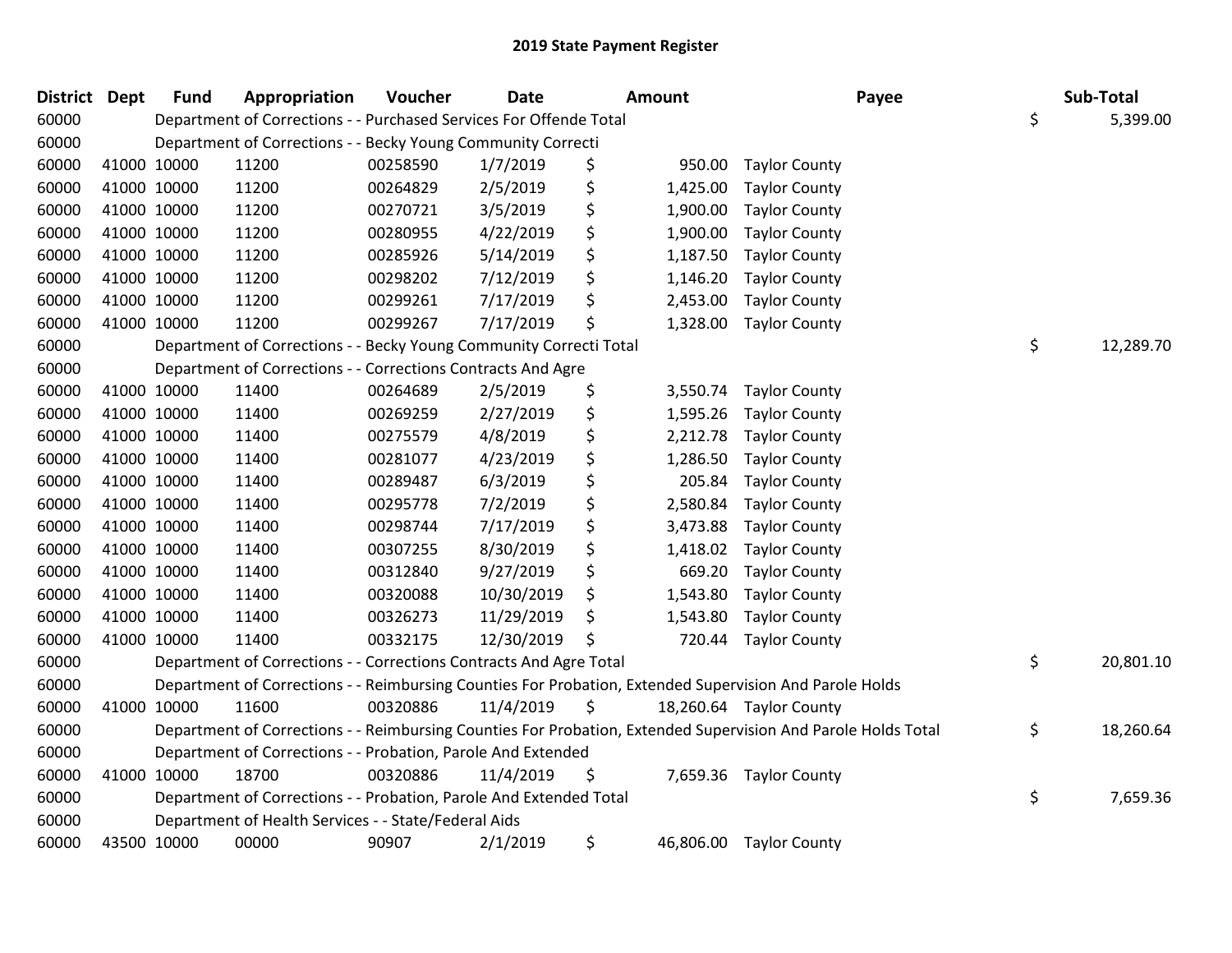| <b>District</b> | <b>Dept</b> | <b>Fund</b> | Appropriation                                                          | Voucher  | <b>Date</b> | Amount           |                      | Payee | Sub-Total    |
|-----------------|-------------|-------------|------------------------------------------------------------------------|----------|-------------|------------------|----------------------|-------|--------------|
| 60000           |             | 43500 10000 | 00000                                                                  | 90909    | 3/1/2019    | \$<br>148,635.00 | <b>Taylor County</b> |       |              |
| 60000           |             | 43500 10000 | 00000                                                                  | 90910    | 4/1/2019    | \$<br>154,125.00 | <b>Taylor County</b> |       |              |
| 60000           |             | 43500 10000 | 00000                                                                  | 90911    | 5/1/2019    | \$<br>116,734.00 | <b>Taylor County</b> |       |              |
| 60000           |             | 43500 10000 | 00000                                                                  | 90913    | 6/3/2019    | \$<br>9,217.00   | <b>Taylor County</b> |       |              |
| 60000           |             | 43500 10000 | 00000                                                                  | 90914    | 6/17/2019   | \$<br>3,552.00   | <b>Taylor County</b> |       |              |
| 60000           |             | 43500 10000 | 00000                                                                  | 92000    | 7/1/2019    | \$<br>926,821.00 | <b>Taylor County</b> |       |              |
| 60000           |             | 43500 10000 | 00000                                                                  | 92001    | 8/1/2019    | \$<br>208,526.00 | <b>Taylor County</b> |       |              |
| 60000           |             | 43500 10000 | 00000                                                                  | 92002    | 9/3/2019    | \$<br>99,765.00  | <b>Taylor County</b> |       |              |
| 60000           |             | 43500 10000 | 00000                                                                  | 92003    | 10/1/2019   | \$<br>64,780.00  | <b>Taylor County</b> |       |              |
| 60000           |             | 43500 10000 | 00000                                                                  | 92005    | 12/2/2019   | \$<br>43,350.00  | <b>Taylor County</b> |       |              |
| 60000           |             |             | Department of Health Services - - State/Federal Aids Total             |          |             |                  |                      | \$    | 1,822,311.00 |
| 60000           |             |             | Department of Health Services - - Emergency Medical Services, Ai       |          |             |                  |                      |       |              |
| 60000           |             | 43500 10000 | 11900                                                                  | 00308021 | 9/5/2019    | \$<br>6,060.06   | <b>Taylor County</b> |       |              |
| 60000           |             | 43500 10000 | 11900                                                                  | 00308022 | 9/5/2019    | \$<br>5,337.27   | <b>Taylor County</b> |       |              |
| 60000           |             | 43500 10000 | 11900                                                                  | 00308023 | 9/5/2019    | \$<br>5,259.16   | <b>Taylor County</b> |       |              |
| 60000           |             |             | Department of Health Services - - Emergency Medical Services, Ai Total |          |             |                  |                      | \$    | 16,656.49    |
| 60000           |             |             | Department of Health Services - - Federal Program Operations           |          |             |                  |                      |       |              |
| 60000           |             | 43500 10000 | 14600                                                                  | 00254038 | 1/3/2019    | \$<br>466.46     | <b>Taylor County</b> |       |              |
| 60000           |             |             | Department of Health Services - - Federal Program Operations Total     |          |             |                  |                      | \$    | 466.46       |
| 60000           |             |             | Department of Health Services - - General Program Operations           |          |             |                  |                      |       |              |
| 60000           |             | 43500 10000 | 40100                                                                  | 00315785 | 10/9/2019   | \$<br>1.50       | <b>Taylor County</b> |       |              |
| 60000           |             | 43500 10000 | 40100                                                                  | 00325346 | 11/20/2019  | \$<br>15.00      | <b>Taylor County</b> |       |              |
| 60000           |             |             | Department of Health Services - - General Program Operations Total     |          |             |                  |                      | \$    | 16.50        |
| 60000           |             |             | Department of Health Services - - Medical Assistance State Admin       |          |             |                  |                      |       |              |
| 60000           |             | 43500 10000 | 44000                                                                  | 00315785 | 10/9/2019   | \$<br>1.50       | <b>Taylor County</b> |       |              |
| 60000           |             | 43500 10000 | 44000                                                                  | 00325346 | 11/20/2019  | \$<br>15.00      | <b>Taylor County</b> |       |              |
| 60000           |             |             | Department of Health Services - - Medical Assistance State Admin Total |          |             |                  |                      | \$    | 16.50        |
| 60000           |             |             | Dept of Children and Families - - Fees For Administrative Servic       |          |             |                  |                      |       |              |
| 60000           |             | 43700 10000 | 23100                                                                  | 00049886 | 2/5/2019    | \$<br>25.00      | <b>Taylor County</b> |       |              |
| 60000           |             | 43700 10000 | 23100                                                                  | 00054506 | 4/30/2019   | \$<br>35.00      | <b>Taylor County</b> |       |              |
| 60000           |             | 43700 10000 | 23100                                                                  | 00058428 | 7/26/2019   | \$<br>10.00      | <b>Taylor County</b> |       |              |
| 60000           |             | 43700 10000 | 23100                                                                  | 00060153 | 9/13/2019   | \$<br>15.00      | <b>Taylor County</b> |       |              |
| 60000           |             | 43700 10000 | 23100                                                                  | 00062321 | 10/31/2019  | \$<br>25.00      | <b>Taylor County</b> |       |              |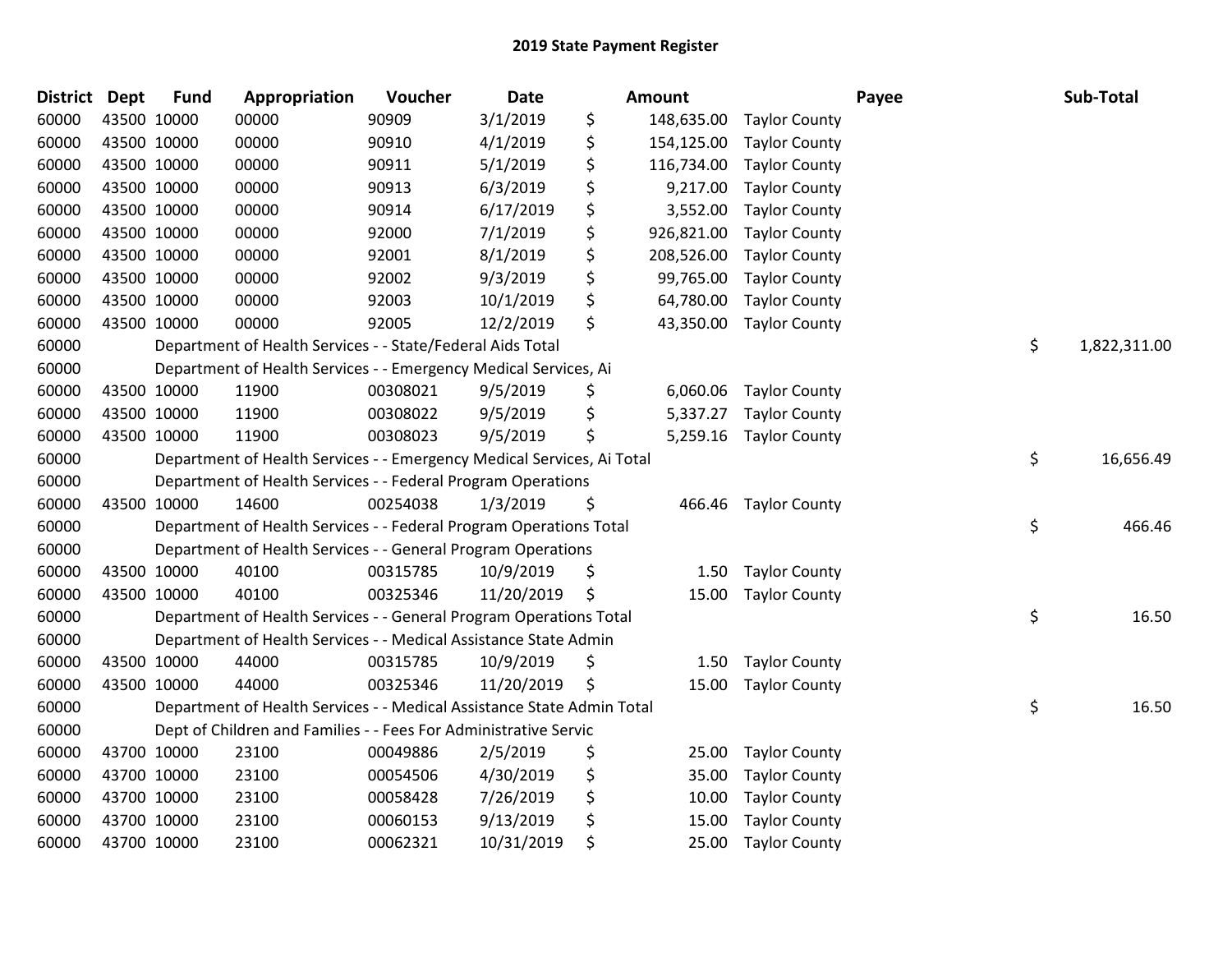| District Dept |             | <b>Fund</b> | Appropriation                                                          | Voucher  | <b>Date</b> | <b>Amount</b>    |                      | Payee | Sub-Total |        |
|---------------|-------------|-------------|------------------------------------------------------------------------|----------|-------------|------------------|----------------------|-------|-----------|--------|
| 60000         |             |             | Dept of Children and Families - - Fees For Administrative Servic Total |          |             |                  |                      |       | \$        | 110.00 |
| 60000         |             |             | Dept of Children and Families - - General Aids                         |          |             |                  |                      |       |           |        |
| 60000         | 43700 10000 |             | 99000                                                                  | 00048557 | 1/7/2019    | \$<br>2,015.73   | <b>Taylor County</b> |       |           |        |
| 60000         | 43700 10000 |             | 99000                                                                  | 00049444 | 2/1/2019    | \$<br>56,204.61  | <b>Taylor County</b> |       |           |        |
| 60000         | 43700 10000 |             | 99000                                                                  | 00049510 | 2/5/2019    | \$<br>2,200.29   | <b>Taylor County</b> |       |           |        |
| 60000         | 43700 10000 |             | 99000                                                                  | 00049681 | 2/5/2019    | \$<br>74.55      | <b>Taylor County</b> |       |           |        |
| 60000         | 43700 10000 |             | 99000                                                                  | 00049753 | 2/5/2019    | \$<br>701.00     | <b>Taylor County</b> |       |           |        |
| 60000         | 43700 10000 |             | 99000                                                                  | 00050980 | 3/6/2019    | \$<br>3,169.00   | <b>Taylor County</b> |       |           |        |
| 60000         | 43700 10000 |             | 99000                                                                  | 00050981 | 3/5/2019    | \$<br>77,783.67  | <b>Taylor County</b> |       |           |        |
| 60000         | 43700 10000 |             | 99000                                                                  | 00052203 | 4/1/2019    | \$<br>9,269.81   | <b>Taylor County</b> |       |           |        |
| 60000         | 43700 10000 |             | 99000                                                                  | 00052909 | 4/5/2019    | \$<br>79,095.45  | <b>Taylor County</b> |       |           |        |
| 60000         | 43700 10000 |             | 99000                                                                  | 00053280 | 4/16/2019   | \$<br>3,519.00   | <b>Taylor County</b> |       |           |        |
| 60000         | 43700 10000 |             | 99000                                                                  | 00053644 | 4/23/2019   | \$<br>6,039.00   | <b>Taylor County</b> |       |           |        |
| 60000         | 43700 10000 |             | 99000                                                                  | 00054031 | 4/30/2019   | \$<br>3,026.58   | <b>Taylor County</b> |       |           |        |
| 60000         | 43700 10000 |             | 99000                                                                  | 00054599 | 5/2/2019    | \$<br>61,380.83  | <b>Taylor County</b> |       |           |        |
| 60000         | 43700 10000 |             | 99000                                                                  | 00054697 | 5/6/2019    | \$<br>25,970.02  | <b>Taylor County</b> |       |           |        |
| 60000         | 43700 10000 |             | 99000                                                                  | 00056132 | 6/5/2019    | \$<br>48,955.48  | <b>Taylor County</b> |       |           |        |
| 60000         | 43700 10000 |             | 99000                                                                  | 00057395 | 7/5/2019    | \$<br>2,295.85   | <b>Taylor County</b> |       |           |        |
| 60000         | 43700 10000 |             | 99000                                                                  | 00057865 | 7/16/2019   | \$<br>1,070.15   | <b>Taylor County</b> |       |           |        |
| 60000         | 43700 10000 |             | 99000                                                                  | 00057866 | 7/16/2019   | \$<br>1,730.00   | <b>Taylor County</b> |       |           |        |
| 60000         | 43700 10000 |             | 99000                                                                  | 00058502 | 7/30/2019   | \$<br>52,643.44  | <b>Taylor County</b> |       |           |        |
| 60000         | 43700 10000 |             | 99000                                                                  | 00058722 | 8/6/2019    | \$<br>11,301.00  | <b>Taylor County</b> |       |           |        |
| 60000         | 43700 10000 |             | 99000                                                                  | 00058812 | 8/5/2019    | \$<br>328.49     | <b>Taylor County</b> |       |           |        |
| 60000         | 43700 10000 |             | 99000                                                                  | 00059931 | 9/5/2019    | \$<br>3,435.49   | <b>Taylor County</b> |       |           |        |
| 60000         | 43700 10000 |             | 99000                                                                  | 00060376 | 9/18/2019   | \$<br>415,902.07 | <b>Taylor County</b> |       |           |        |
| 60000         | 43700 10000 |             | 99000                                                                  | 00060818 | 9/27/2019   | \$<br>2,397.00   | <b>Taylor County</b> |       |           |        |
| 60000         | 43700 10000 |             | 99000                                                                  | 00060819 | 9/27/2019   | \$<br>302.94     | <b>Taylor County</b> |       |           |        |
| 60000         | 43700 10000 |             | 99000                                                                  | 00061193 | 10/7/2019   | \$<br>19,208.52  | <b>Taylor County</b> |       |           |        |
| 60000         | 43700 10000 |             | 99000                                                                  | 00062002 | 10/30/2019  | \$<br>51,388.02  | <b>Taylor County</b> |       |           |        |
| 60000         | 43700 10000 |             | 99000                                                                  | 00062417 | 11/5/2019   | \$<br>5,323.45   | <b>Taylor County</b> |       |           |        |
| 60000         | 43700 10000 |             | 99000                                                                  | 00062576 | 11/8/2019   | \$<br>11,777.60  | <b>Taylor County</b> |       |           |        |
| 60000         | 43700 10000 |             | 99000                                                                  | 00063583 | 12/5/2019   | \$<br>2,119.78   | <b>Taylor County</b> |       |           |        |
| 60000         | 43700 10000 |             | 99000                                                                  | 00063662 | 12/5/2019   | \$<br>110.58     | <b>Taylor County</b> |       |           |        |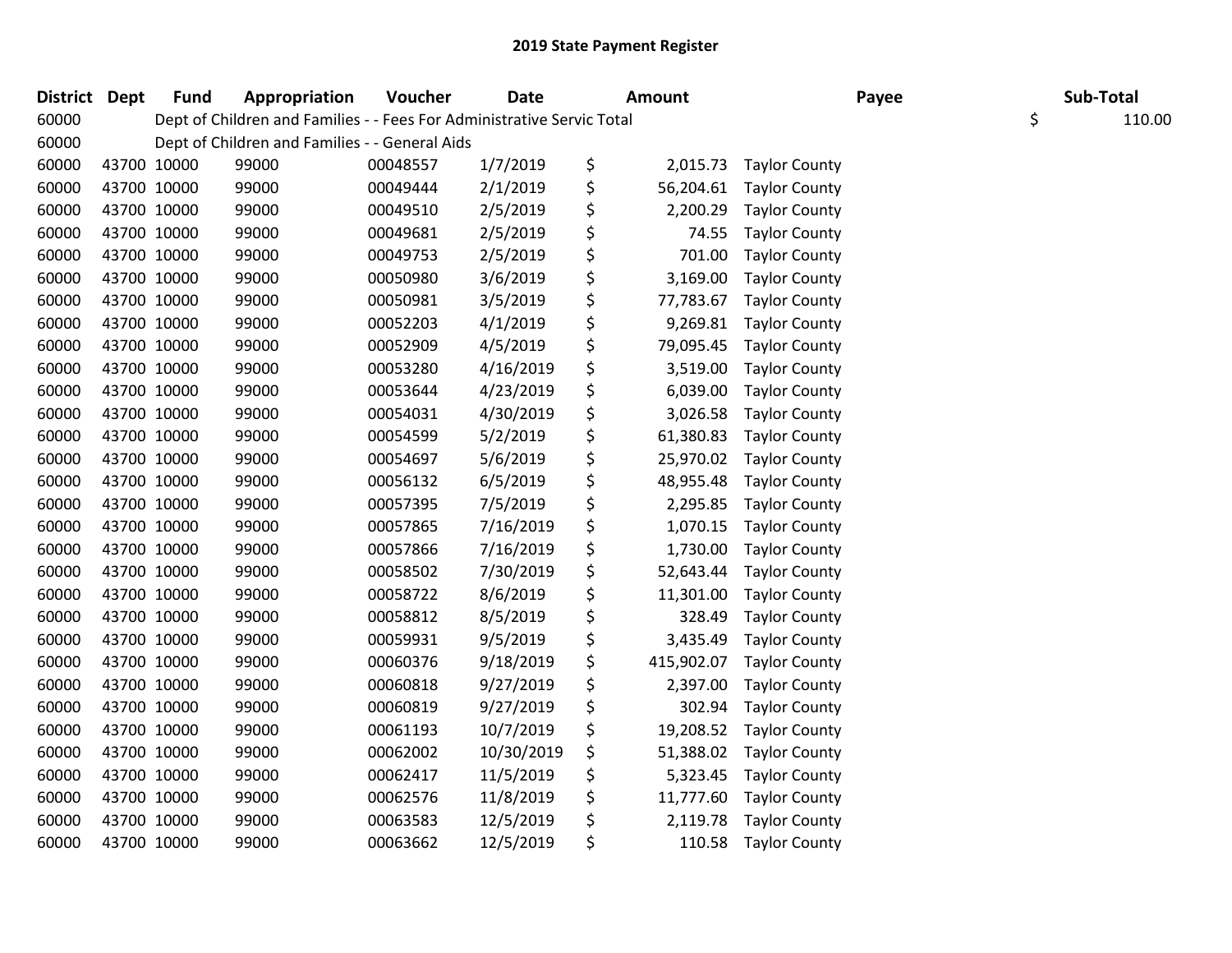| <b>District</b> | Dept        | <b>Fund</b> | Appropriation                                                       | Voucher  | <b>Date</b> | <b>Amount</b> |                      | Payee | Sub-Total        |
|-----------------|-------------|-------------|---------------------------------------------------------------------|----------|-------------|---------------|----------------------|-------|------------------|
| 60000           |             |             | Dept of Children and Families - - General Aids Total                |          |             |               |                      |       | \$<br>960,739.40 |
| 60000           |             |             | Dept of Workforce Development - - Ui Admin Fed                      |          |             |               |                      |       |                  |
| 60000           | 44500 10000 |             | 15100                                                               | 00204067 | 1/3/2019    | \$<br>5.00    | <b>Taylor County</b> |       |                  |
| 60000           | 44500 10000 |             | 15100                                                               | 00208806 | 2/4/2019    | \$<br>10.00   | <b>Taylor County</b> |       |                  |
| 60000           | 44500 10000 |             | 15100                                                               | 00213508 | 3/4/2019    | \$<br>5.00    | <b>Taylor County</b> |       |                  |
| 60000           |             | 44500 10000 | 15100                                                               | 00218438 | 4/2/2019    | \$<br>75.00   | <b>Taylor County</b> |       |                  |
| 60000           | 44500 10000 |             | 15100                                                               | 00223396 | 5/2/2019    | \$<br>20.00   | <b>Taylor County</b> |       |                  |
| 60000           | 44500 10000 |             | 15100                                                               | 00228682 | 6/4/2019    | \$<br>20.00   | <b>Taylor County</b> |       |                  |
| 60000           | 44500 10000 |             | 15100                                                               | 00233371 | 7/2/2019    | \$<br>10.00   | <b>Taylor County</b> |       |                  |
| 60000           | 44500 10000 |             | 15100                                                               | 00238740 | 8/2/2019    | \$<br>5.00    | <b>Taylor County</b> |       |                  |
| 60000           |             | 44500 10000 | 15100                                                               | 00244444 | 9/4/2019    | \$<br>20.00   | <b>Taylor County</b> |       |                  |
| 60000           | 44500 10000 |             | 15100                                                               | 00249280 | 10/2/2019   | \$<br>5.00    | <b>Taylor County</b> |       |                  |
| 60000           | 44500 10000 |             | 15100                                                               | 00255667 | 11/4/2019   | \$<br>5.00    | <b>Taylor County</b> |       |                  |
| 60000           | 44500 10000 |             | 15100                                                               | 00261230 | 12/3/2019   | \$<br>5.00    | <b>Taylor County</b> |       |                  |
| 60000           |             |             | Dept of Workforce Development - - Ui Admin Fed Total                |          |             |               |                      |       | \$<br>185.00     |
| 60000           |             |             | Dept of Workforce Development - - Title Ib Operations Federal       |          |             |               |                      |       |                  |
| 60000           | 44500 10000 |             | 54100                                                               | 00207334 | 1/23/2019   | \$<br>105.00  | <b>Taylor County</b> |       |                  |
| 60000           | 44500 10000 |             | 54100                                                               | 00211634 | 2/20/2019   | \$<br>105.00  | <b>Taylor County</b> |       |                  |
| 60000           | 44500 10000 |             | 54100                                                               | 00215042 | 3/13/2019   | \$<br>105.00  | <b>Taylor County</b> |       |                  |
| 60000           | 44500 10000 |             | 54100                                                               | 00221891 | 4/24/2019   | \$<br>105.00  | <b>Taylor County</b> |       |                  |
| 60000           |             | 44500 10000 | 54100                                                               | 00226506 | 5/23/2019   | \$<br>105.00  | <b>Taylor County</b> |       |                  |
| 60000           | 44500 10000 |             | 54100                                                               | 00234586 | 7/9/2019    | \$<br>105.00  | <b>Taylor County</b> |       |                  |
| 60000           | 44500 10000 |             | 54100                                                               | 00237551 | 7/25/2019   | \$<br>105.00  | <b>Taylor County</b> |       |                  |
| 60000           | 44500 10000 |             | 54100                                                               | 00242939 | 8/27/2019   | \$<br>260.00  | <b>Taylor County</b> |       |                  |
| 60000           | 44500 10000 |             | 54100                                                               | 00247586 | 9/25/2019   | \$<br>260.00  | <b>Taylor County</b> |       |                  |
| 60000           | 44500 10000 |             | 54100                                                               | 00253084 | 10/23/2019  | \$<br>260.00  | <b>Taylor County</b> |       |                  |
| 60000           | 44500 10000 |             | 54100                                                               | 00257759 | 11/18/2019  | \$<br>260.00  | <b>Taylor County</b> |       |                  |
| 60000           | 44500 10000 |             | 54100                                                               | 00263752 | 12/19/2019  | \$<br>260.00  | <b>Taylor County</b> |       |                  |
| 60000           |             |             | Dept of Workforce Development - - Title Ib Operations Federal Total |          |             |               |                      |       | \$<br>2,035.00   |
| 60000           |             |             | Dept of Workforce Development - - Wc Ops Uninsured Emplyr Admin     |          |             |               |                      |       |                  |
| 60000           | 44500 22700 |             | 17700                                                               | 00217310 | 3/28/2019   | \$<br>5.00    | <b>Taylor County</b> |       |                  |
| 60000           | 44500 22700 |             | 17700                                                               | 00217317 | 3/28/2019   | \$<br>10.00   | <b>Taylor County</b> |       |                  |
| 60000           | 44500 22700 |             | 17700                                                               | 00241659 | 8/19/2019   | \$<br>5.00    | <b>Taylor County</b> |       |                  |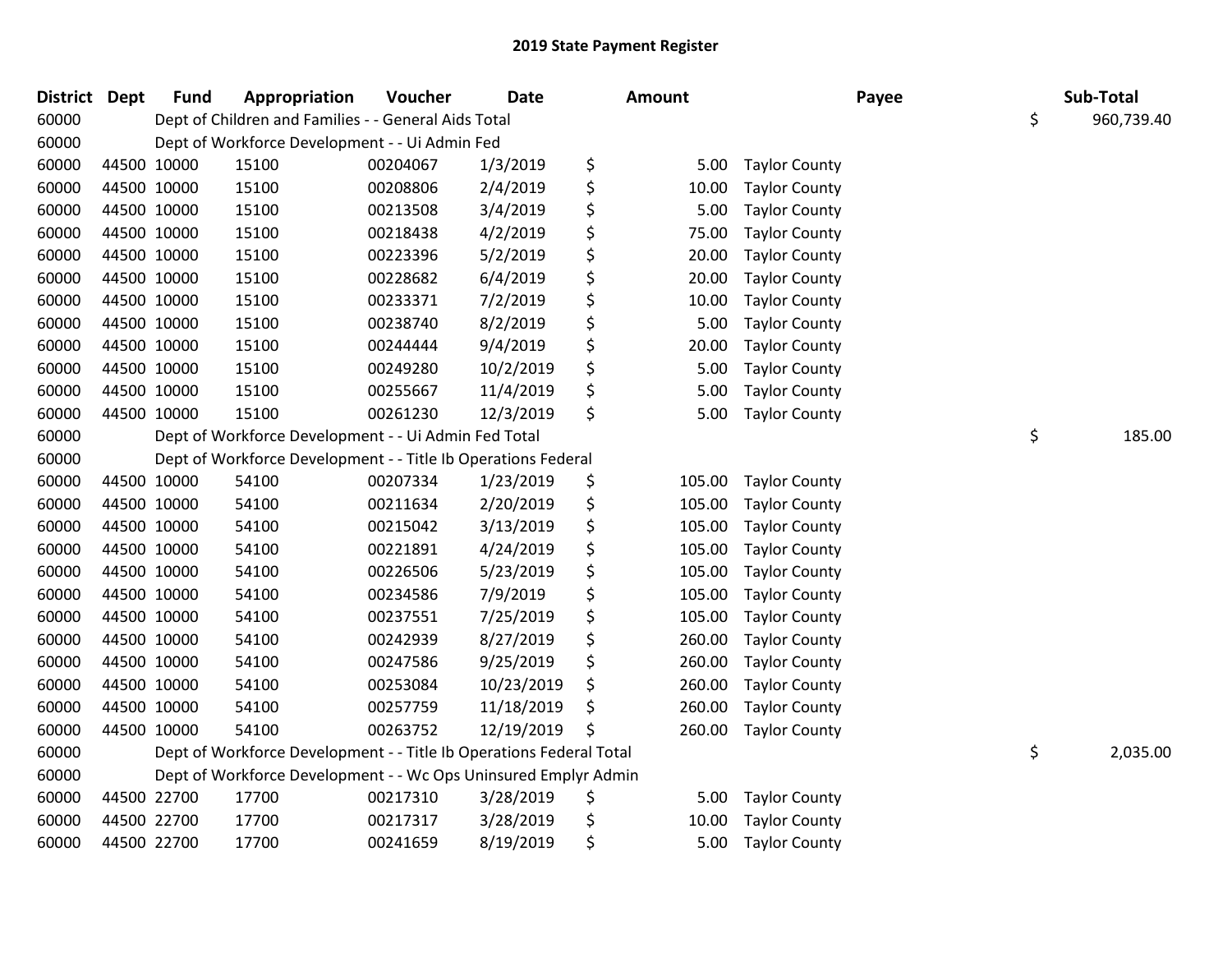| District Dept |             | <b>Fund</b> | Appropriation                                                         | Voucher  | <b>Date</b> | Amount          |                        | Payee | Sub-Total |
|---------------|-------------|-------------|-----------------------------------------------------------------------|----------|-------------|-----------------|------------------------|-------|-----------|
| 60000         |             |             | Dept of Workforce Development - - Wc Ops Uninsured Emplyr Admin Total |          |             |                 |                        | \$    | 20.00     |
| 60000         |             |             | Department of Justice - - Officer Training Reimbursement              |          |             |                 |                        |       |           |
| 60000         | 45500 10000 |             | 20200                                                                 | 00061597 | 3/18/2019   | \$              | 3,189.22 Taylor County |       |           |
| 60000         | 45500 10000 |             | 20200                                                                 | 00076356 | 12/26/2019  | \$<br>8,022.07  | <b>Taylor County</b>   |       |           |
| 60000         |             |             | Department of Justice - - Officer Training Reimbursement Total        |          |             |                 |                        | \$    | 11,211.29 |
| 60000         |             |             | Department of Justice - - Crime Laboratories, Dna                     |          |             |                 |                        |       |           |
| 60000         | 45500 10000 |             | 22100                                                                 | 00068602 | 7/19/2019   | \$<br>730.00    | <b>Taylor County</b>   |       |           |
| 60000         |             |             | Department of Justice - - Crime Laboratories, Dna Total               |          |             |                 |                        | \$    | 730.00    |
| 60000         |             |             | Department of Justice - - Law Enforcement Train, Local                |          |             |                 |                        |       |           |
| 60000         | 45500 10000 |             | 23100                                                                 | 00064454 | 5/10/2019   | \$<br>2,565.46  | <b>Taylor County</b>   |       |           |
| 60000         | 45500 10000 |             | 23100                                                                 | 00066319 | 6/10/2019   | \$<br>3,093.22  | <b>Taylor County</b>   |       |           |
| 60000         | 45500 10000 |             | 23100                                                                 | 00067085 | 6/24/2019   | \$<br>2,952.34  | <b>Taylor County</b>   |       |           |
| 60000         | 45500 10000 |             | 23100                                                                 | 00074630 | 11/13/2019  | \$<br>5,120.00  | <b>Taylor County</b>   |       |           |
| 60000         |             |             | Department of Justice - - Law Enforcement Train, Local Total          |          |             |                 |                        | \$    | 13,731.02 |
| 60000         |             |             | Department of Justice - - Alt Prosecution Alcohol Drugs               |          |             |                 |                        |       |           |
| 60000         | 45500 10000 |             | 27100                                                                 | 00059578 | 2/13/2019   | \$<br>33,690.43 | <b>Taylor County</b>   |       |           |
| 60000         | 45500 10000 |             | 27100                                                                 | 00064370 | 5/6/2019    | \$<br>4,656.20  | <b>Taylor County</b>   |       |           |
| 60000         | 45500 10000 |             | 27100                                                                 | 00069847 | 8/12/2019   | \$<br>15,959.10 | <b>Taylor County</b>   |       |           |
| 60000         | 45500 10000 |             | 27100                                                                 | 00076346 | 12/19/2019  | \$<br>22,692.36 | <b>Taylor County</b>   |       |           |
| 60000         |             |             | Department of Justice - - Alt Prosecution Alcohol Drugs Total         |          |             |                 |                        | \$    | 76,998.09 |
| 60000         |             |             | Department of Justice - - Crime Victim Witness Assist                 |          |             |                 |                        |       |           |
| 60000         | 45500 10000 |             | 53200                                                                 | 00060599 | 2/28/2019   | \$<br>11,118.31 | <b>Taylor County</b>   |       |           |
| 60000         | 45500 10000 |             | 53200                                                                 | 00068359 | 7/18/2019   | \$<br>11,235.39 | <b>Taylor County</b>   |       |           |
| 60000         |             |             | Department of Justice - - Crime Victim Witness Assist Total           |          |             |                 |                        | \$    | 22,353.70 |
| 60000         |             |             | Department of Justice - - Federal Aid, Victim Assistance              |          |             |                 |                        |       |           |
| 60000         | 45500 10000 |             | 54200                                                                 | 00063379 | 4/17/2019   | \$<br>4,589.00  | <b>Taylor County</b>   |       |           |
| 60000         | 45500 10000 |             | 54200                                                                 | 00064725 | 5/13/2019   | \$<br>4,589.00  | <b>Taylor County</b>   |       |           |
| 60000         | 45500 10000 |             | 54200                                                                 | 00069600 | 8/7/2019    | \$<br>4,589.00  | <b>Taylor County</b>   |       |           |
| 60000         | 45500 10000 |             | 54200                                                                 | 00075384 | 11/25/2019  | \$<br>4,586.00  | <b>Taylor County</b>   |       |           |
| 60000         | 45500 10000 |             | 54200                                                                 | 00075918 | 12/9/2019   | \$<br>7,000.00  | <b>Taylor County</b>   |       |           |
| 60000         |             |             | Department of Justice - - Federal Aid, Victim Assistance Total        |          |             |                 |                        | \$    | 25,353.00 |
| 60000         |             |             | Department of Military Affairs - - Federal Aid, Local Assistance      |          |             |                 |                        |       |           |
| 60000         | 46500 10000 |             | 34200                                                                 | 00055569 | 1/31/2019   | \$<br>10,372.04 | <b>Taylor County</b>   |       |           |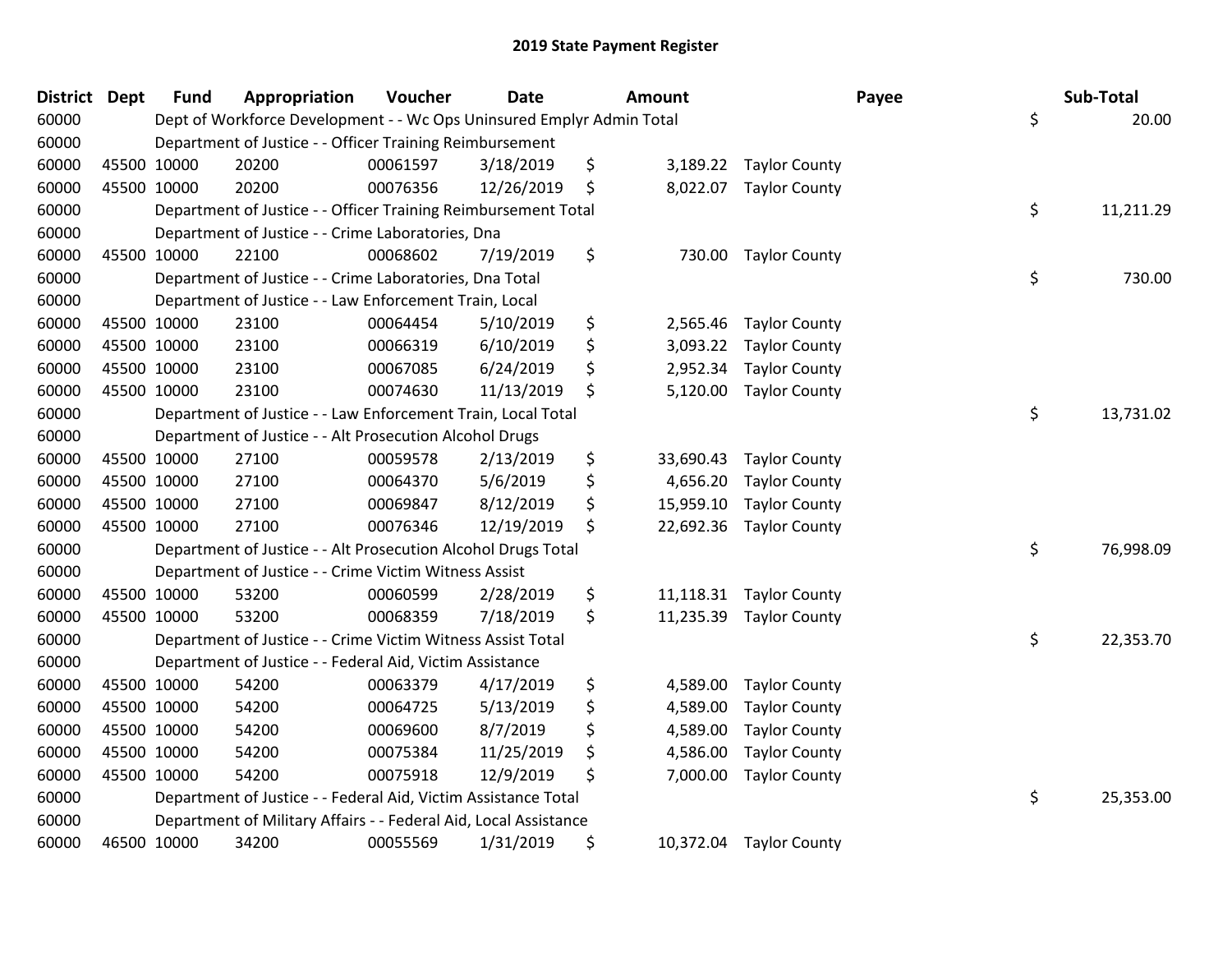| <b>District</b> | Dept        | <b>Fund</b> | Appropriation                                                           | Voucher  | <b>Date</b> | <b>Amount</b> |          |                        | Payee | Sub-Total       |
|-----------------|-------------|-------------|-------------------------------------------------------------------------|----------|-------------|---------------|----------|------------------------|-------|-----------------|
| 60000           |             |             | Department of Military Affairs - - Federal Aid, Local Assistance Total  |          |             |               |          |                        |       | \$<br>10,372.04 |
| 60000           |             |             | Department of Military Affairs - - St Emerg Response Bd Grant Pif       |          |             |               |          |                        |       |                 |
| 60000           | 46500 27200 |             | 36400                                                                   | 00055502 | 1/31/2019   | \$            |          | 4,032.94 Taylor County |       |                 |
| 60000           |             |             | Department of Military Affairs - - St Emerg Response Bd Grant Pif Total |          |             |               |          |                        |       | \$<br>4,032.94  |
| 60000           |             |             | Department of Veterans Affairs - - Grants To Counties                   |          |             |               |          |                        |       |                 |
| 60000           | 48500 15200 |             | 12700                                                                   | 00060722 | 2/22/2019   | \$            |          | 1,000.00 Taylor County |       |                 |
| 60000           |             |             | Department of Veterans Affairs - - Grants To Counties Total             |          |             |               |          |                        |       | \$<br>1,000.00  |
| 60000           |             |             | Department of Veterans Affairs - - County Grants                        |          |             |               |          |                        |       |                 |
| 60000           | 48500 58200 |             | 26700                                                                   | 00060722 | 2/22/2019   | \$            | 4,500.00 | <b>Taylor County</b>   |       |                 |
| 60000           |             |             | Department of Veterans Affairs - - County Grants Total                  |          |             |               |          |                        |       | \$<br>4,500.00  |
| 60000           |             |             | Department of Veterans Affairs - - County Grants                        |          |             |               |          |                        |       |                 |
| 60000           | 48500 58300 |             | 37000                                                                   | 00060722 | 2/22/2019   | \$            | 4,500.00 | <b>Taylor County</b>   |       |                 |
| 60000           |             |             | Department of Veterans Affairs - - County Grants Total                  |          |             |               |          |                        |       | \$<br>4,500.00  |
| 60000           |             |             | Department of Administration - - Federal Aid, Local Assistance          |          |             |               |          |                        |       |                 |
| 60000           | 50500 10000 |             | 15500                                                                   | 00095305 | 1/16/2019   | \$            | 4,071.00 | <b>Taylor County</b>   |       |                 |
| 60000           | 50500 10000 |             | 15500                                                                   | 00097042 | 2/15/2019   | \$            | 2,863.00 | <b>Taylor County</b>   |       |                 |
| 60000           | 50500 10000 |             | 15500                                                                   | 00098887 | 3/15/2019   | \$            | 1,713.00 | <b>Taylor County</b>   |       |                 |
| 60000           | 50500 10000 |             | 15500                                                                   | 00100663 | 4/16/2019   | \$            | 2,682.00 | <b>Taylor County</b>   |       |                 |
| 60000           | 50500 10000 |             | 15500                                                                   | 00102322 | 5/15/2019   | \$            | 1,239.00 | <b>Taylor County</b>   |       |                 |
| 60000           | 50500 10000 |             | 15500                                                                   | 00104159 | 6/17/2019   | \$            | 1,171.00 | <b>Taylor County</b>   |       |                 |
| 60000           | 50500 10000 |             | 15500                                                                   | 00105870 | 7/17/2019   | \$            | 932.00   | <b>Taylor County</b>   |       |                 |
| 60000           | 50500 10000 |             | 15500                                                                   | 00107973 | 8/30/2019   | \$            | 45.00    | <b>Taylor County</b>   |       |                 |
| 60000           | 50500 10000 |             | 15500                                                                   | 00109287 | 9/20/2019   | \$            | 8.00     | <b>Taylor County</b>   |       |                 |
| 60000           | 50500 10000 |             | 15500                                                                   | 00110769 | 10/16/2019  | \$            | 318.00   | <b>Taylor County</b>   |       |                 |
| 60000           | 50500 10000 |             | 15500                                                                   | 00112578 | 11/15/2019  | \$            | 4,593.00 | <b>Taylor County</b>   |       |                 |
| 60000           |             |             | Department of Administration - - Federal Aid, Local Assistance Total    |          |             |               |          |                        |       | \$<br>19,635.00 |
| 60000           |             |             | Department of Administration - - Low-Income Assistance Grants           |          |             |               |          |                        |       |                 |
| 60000           | 50500 23500 |             | 37100                                                                   | 00095305 | 1/16/2019   | \$            | 3,345.00 | <b>Taylor County</b>   |       |                 |
| 60000           | 50500 23500 |             | 37100                                                                   | 00097042 | 2/15/2019   | \$            | 2,552.00 | <b>Taylor County</b>   |       |                 |
| 60000           | 50500 23500 |             | 37100                                                                   | 00098887 | 3/15/2019   | \$            | 873.00   | <b>Taylor County</b>   |       |                 |
| 60000           | 50500 23500 |             | 37100                                                                   | 00100663 | 4/16/2019   | \$            | 1,299.00 | <b>Taylor County</b>   |       |                 |
| 60000           | 50500 23500 |             | 37100                                                                   | 00102322 | 5/15/2019   | \$            | 1,753.00 | <b>Taylor County</b>   |       |                 |
| 60000           | 50500 23500 |             | 37100                                                                   | 00104159 | 6/17/2019   | \$            | 1,397.00 | <b>Taylor County</b>   |       |                 |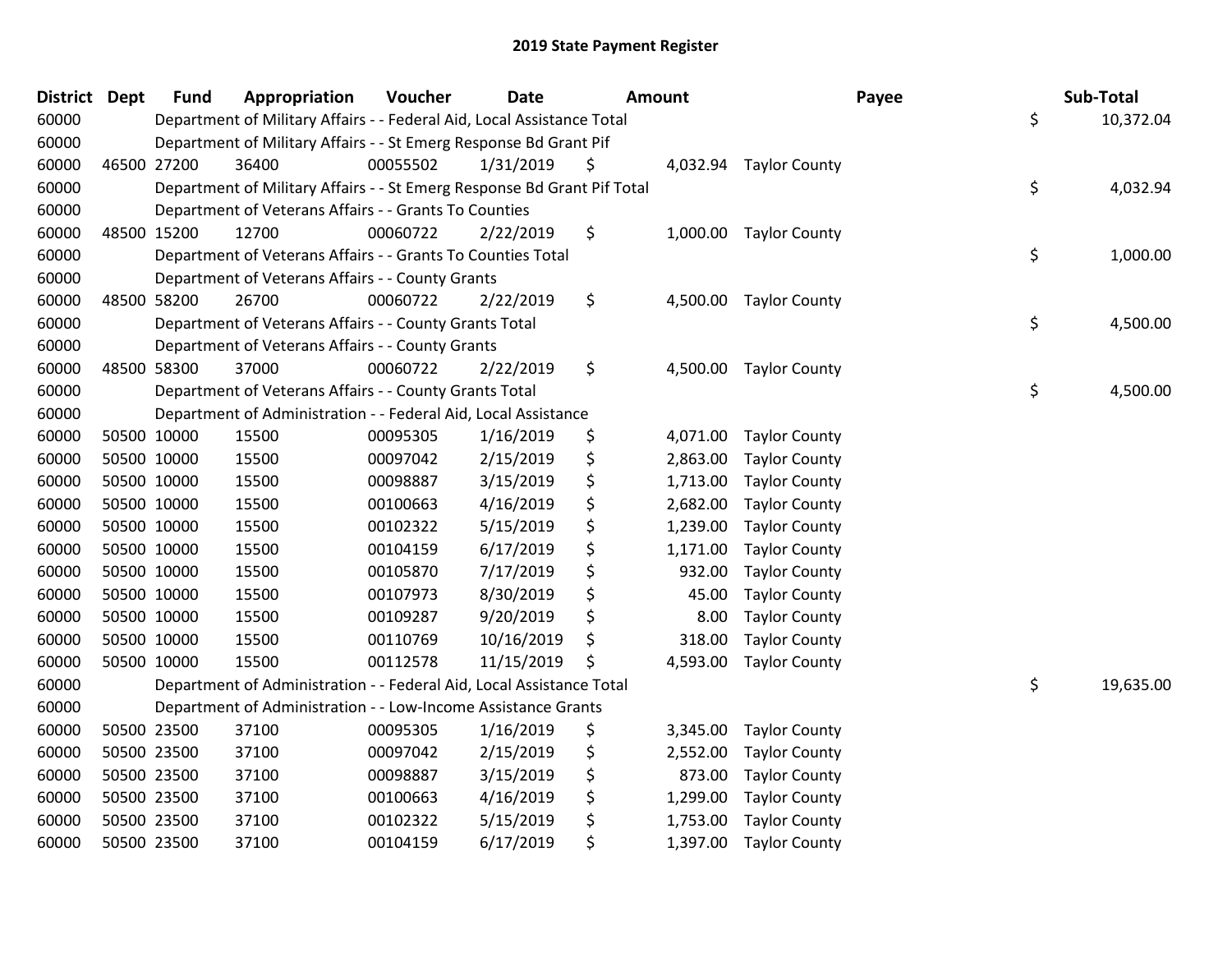| <b>District</b> | <b>Dept</b> | <b>Fund</b> | Appropriation                                                         | Voucher  | <b>Date</b> | <b>Amount</b>    |                      | Payee | Sub-Total        |
|-----------------|-------------|-------------|-----------------------------------------------------------------------|----------|-------------|------------------|----------------------|-------|------------------|
| 60000           |             | 50500 23500 | 37100                                                                 | 00105870 | 7/17/2019   | \$<br>1,274.00   | <b>Taylor County</b> |       |                  |
| 60000           |             | 50500 23500 | 37100                                                                 | 00107973 | 8/30/2019   | \$<br>654.00     | <b>Taylor County</b> |       |                  |
| 60000           |             | 50500 23500 | 37100                                                                 | 00109287 | 9/20/2019   | \$<br>1,078.00   | <b>Taylor County</b> |       |                  |
| 60000           |             | 50500 23500 | 37100                                                                 | 00110769 | 10/16/2019  | \$<br>590.00     | <b>Taylor County</b> |       |                  |
| 60000           |             | 50500 23500 | 37100                                                                 | 00112578 | 11/15/2019  | \$<br>578.00     | <b>Taylor County</b> |       |                  |
| 60000           |             | 50500 23500 | 37100                                                                 | 00114397 | 12/17/2019  | \$<br>3,898.00   | <b>Taylor County</b> |       |                  |
| 60000           |             |             | Department of Administration - - Low-Income Assistance Grants Total   |          |             |                  |                      |       | \$<br>19,291.00  |
| 60000           |             |             | Department of Administration - - Land Information Program; Loca       |          |             |                  |                      |       |                  |
| 60000           |             | 50500 26900 | 17300                                                                 | 00095185 | 1/17/2019   | \$<br>1,000.00   | <b>Taylor County</b> |       |                  |
| 60000           |             | 50500 26900 | 17300                                                                 | 00098692 | 3/13/2019   | \$<br>70,968.00  | <b>Taylor County</b> |       |                  |
| 60000           |             | 50500 26900 | 17300                                                                 | 00099320 | 3/21/2019   | \$<br>25,000.00  | <b>Taylor County</b> |       |                  |
| 60000           |             | 50500 26900 | 17300                                                                 | 00100108 | 4/5/2019    | \$<br>25,000.00  | <b>Taylor County</b> |       |                  |
| 60000           |             |             | Department of Administration - - Land Information Program; Loca Total |          |             |                  |                      |       | \$<br>121,968.00 |
| 60000           |             |             | Public Defender Board - - Transcript, Discovery And Int               |          |             |                  |                      |       |                  |
| 60000           |             | 55000 10000 | 10600                                                                 | 00182618 | 2/19/2019   | \$<br>549.60     | <b>Taylor County</b> |       |                  |
| 60000           |             | 55000 10000 | 10600                                                                 | 00204470 | 7/8/2019    | \$<br>703.80     | <b>Taylor County</b> |       |                  |
| 60000           |             | 55000 10000 | 10600                                                                 | 00219376 | 10/28/2019  | \$<br>427.20     | <b>Taylor County</b> |       |                  |
| 60000           |             |             | Public Defender Board - - Transcript, Discovery And Int Total         |          |             |                  |                      |       | \$<br>1,680.60   |
| 60000           |             |             | Department of Revenue - - Warrants and Satisfactions                  |          |             |                  |                      |       |                  |
| 60000           |             | 56600 10000 | 10100                                                                 | 00121653 | 2/22/2019   | \$<br>260.00     | <b>Taylor County</b> |       |                  |
| 60000           |             | 56600 10000 | 10100                                                                 | 00143120 | 8/16/2019   | \$<br>210.00     | <b>Taylor County</b> |       |                  |
| 60000           |             |             | Department of Revenue - - Warrants and Satisfactions Total            |          |             |                  |                      |       | \$<br>470.00     |
| 60000           |             |             | Circuit Courts - - Circuit Court Costs                                |          |             |                  |                      |       |                  |
| 60000           |             | 62500 10000 | 10500                                                                 | 00001264 | 1/17/2019   | \$<br>28,859.81  | <b>Taylor County</b> |       |                  |
| 60000           |             | 62500 10000 | 10500                                                                 | 00001471 | 7/5/2019    | \$<br>2,429.00   | <b>Taylor County</b> |       |                  |
| 60000           |             | 62500 10000 | 10500                                                                 | 00001574 | 8/1/2019    | \$<br>50,555.00  | <b>Taylor County</b> |       |                  |
| 60000           |             |             | Circuit Courts - - Circuit Court Costs Total                          |          |             |                  |                      |       | \$<br>81,843.81  |
| 60000           |             |             | Supreme Court - - Federal Aid                                         |          |             |                  |                      |       |                  |
| 60000           |             | 68000 10000 | 24100                                                                 | 00005923 | 5/3/2019    | \$<br>80.58      | <b>Taylor County</b> |       |                  |
| 60000           |             |             | Supreme Court - - Federal Aid Total                                   |          |             |                  |                      |       | \$<br>80.58      |
| 60000           |             |             | Shared Revenue and Tax Relief - - County And Municipal Aid            |          |             |                  |                      |       |                  |
| 60000           |             | 83500 10000 | 10500                                                                 | 00049849 | 7/22/2019   | \$<br>156,293.30 | <b>Taylor County</b> |       |                  |
| 60000           |             | 83500 10000 | 10500                                                                 | 00054148 | 11/18/2019  | \$<br>881,799.04 | <b>Taylor County</b> |       |                  |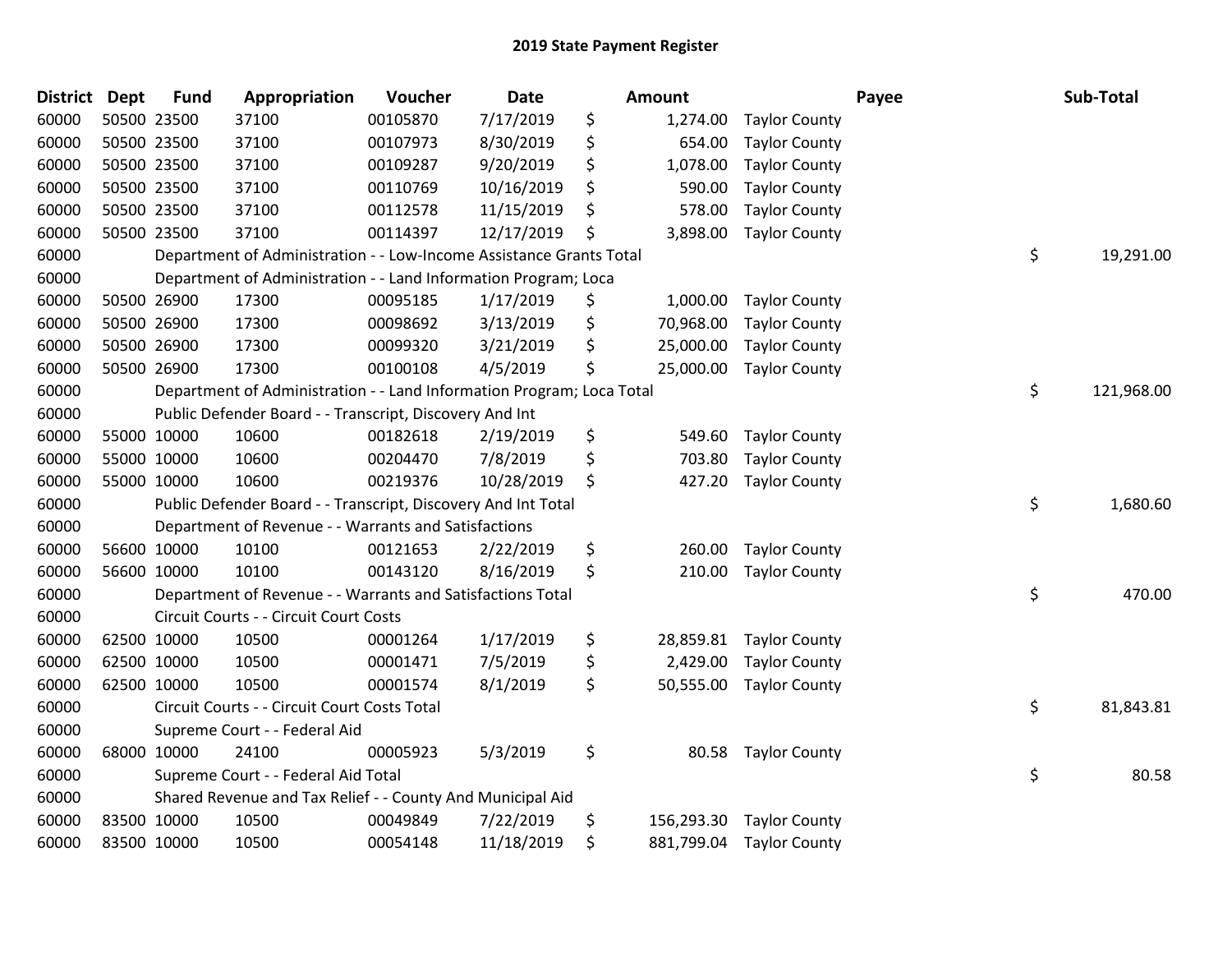| <b>District</b> | Dept | <b>Fund</b> | Appropriation                                                         | Voucher  | Date       |     | Amount       |                      | Payee | Sub-Total     |
|-----------------|------|-------------|-----------------------------------------------------------------------|----------|------------|-----|--------------|----------------------|-------|---------------|
| 60000           |      |             | Shared Revenue and Tax Relief - - County And Municipal Aid Total      |          |            |     |              |                      | \$    | 1,038,092.34  |
| 60000           |      |             | Shared Revenue and Tax Relief - - Exempt Computer Aid                 |          |            |     |              |                      |       |               |
| 60000           |      | 83500 10000 | 10900                                                                 | 00045429 | 7/22/2019  | \$  | 34,158.26    | <b>Taylor County</b> |       |               |
| 60000           |      |             | Shared Revenue and Tax Relief - - Exempt Computer Aid Total           |          |            |     |              |                      | \$    | 34,158.26     |
| 60000           |      |             | Shared Revenue and Tax Relief - - Utility Aid                         |          |            |     |              |                      |       |               |
| 60000           |      | 83500 10000 | 11000                                                                 | 00049849 | 7/22/2019  | \$  | 3,228.49     | <b>Taylor County</b> |       |               |
| 60000           |      | 83500 10000 | 11000                                                                 | 00054148 | 11/18/2019 | \$  | 18,456.07    | <b>Taylor County</b> |       |               |
| 60000           |      |             | Shared Revenue and Tax Relief - - Utility Aid Total                   |          |            |     |              |                      | \$    | 21,684.56     |
| 60000           |      |             | Shared Revenue and Tax Relief - - Personal Property Aid               |          |            |     |              |                      |       |               |
| 60000           |      | 83500 10000 | 11100                                                                 | 00039952 | 5/6/2019   | \$  | 155,841.50   | <b>Taylor County</b> |       |               |
| 60000           |      |             | Shared Revenue and Tax Relief - - Personal Property Aid Total         |          |            |     |              |                      | \$    | 155,841.50    |
| 60000           |      |             | Shared Revenue and Tax Relief - - School Lvy Tx/First Dollar Cr       |          |            |     |              |                      |       |               |
| 60000           |      | 83500 10000 | 30200                                                                 | 00045338 | 7/22/2019  | \$. | 2,482,758.90 | <b>Taylor County</b> |       |               |
| 60000           |      | 83500 10000 | 30200                                                                 | 00048221 | 7/22/2019  | \$  | 625,714.74   | <b>Taylor County</b> |       |               |
| 60000           |      |             | Shared Revenue and Tax Relief - - School Lvy Tx/First Dollar Cr Total |          |            |     |              |                      | \$    | 3,108,473.64  |
| 60000           |      |             | Shared Revenue and Tax Relief - - Lottery & Gaming Credit             |          |            |     |              |                      |       |               |
| 60000           |      | 83500 52100 | 36300                                                                 | 00038707 | 3/25/2019  | \$  | 911,565.03   | <b>Taylor County</b> |       |               |
| 60000           |      |             | Shared Revenue and Tax Relief - - Lottery & Gaming Credit Total       |          |            |     |              |                      |       | 911,565.03    |
| 60000 Total     |      |             |                                                                       |          |            |     |              |                      |       | 12,120,859.38 |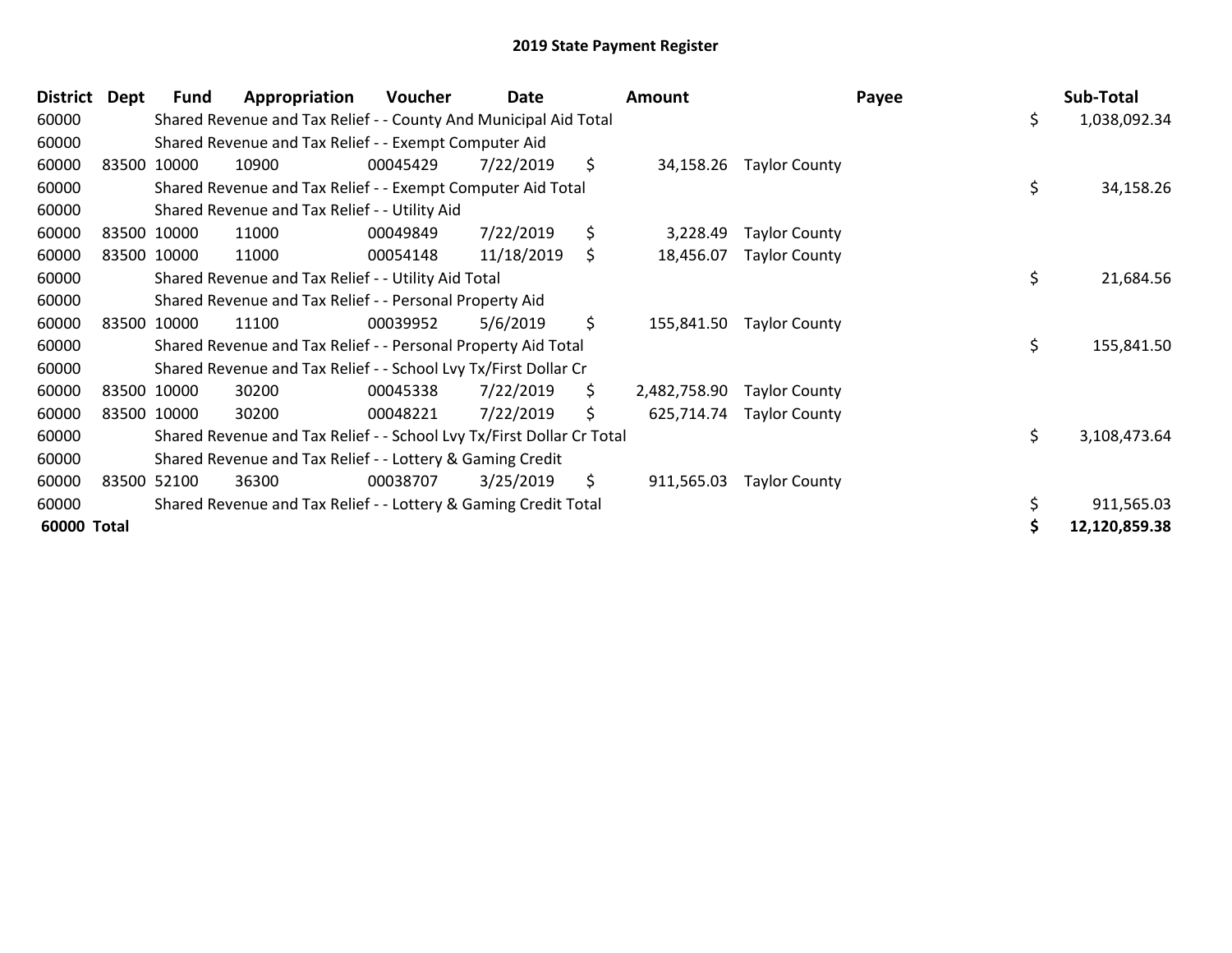| District Dept |             | <b>Fund</b> | Appropriation                                                        | Voucher  | <b>Date</b> | Amount | Payee                    | Sub-Total        |
|---------------|-------------|-------------|----------------------------------------------------------------------|----------|-------------|--------|--------------------------|------------------|
| 60002         |             |             | Dept of Safety & Prof Services - - Fire Dues Distribution            |          |             |        |                          |                  |
| 60002         |             | 16500 10000 | 22500                                                                | 00031427 | 7/18/2019   | \$     | 1,053.21 Town Of Aurora  |                  |
| 60002         |             |             | Dept of Safety & Prof Services - - Fire Dues Distribution Total      |          |             |        |                          | \$<br>1,053.21   |
| 60002         |             |             | Dept of Natural Resources - - Resaids - Cnty Forst, Cl & Mfl         |          |             |        |                          |                  |
| 60002         |             | 37000 21200 | 57100                                                                | 00333266 | 6/21/2019   | \$     | 335.50 Town Of Aurora    |                  |
| 60002         |             |             | Dept of Natural Resources - - Resaids - Cnty Forst, CI & Mfl Total   |          |             |        |                          | \$<br>335.50     |
| 60002         |             |             | Dept of Natural Resources - - Fin Asst For Responsible Units         |          |             |        |                          |                  |
| 60002         |             | 37000 27400 | 67000                                                                | 00323361 | 5/22/2019   | \$     | 1,557.21 Town Of Aurora  |                  |
| 60002         |             |             | Dept of Natural Resources - - Fin Asst For Responsible Units Total   |          |             |        |                          | \$<br>1,557.21   |
| 60002         |             |             | WI Dept of Transportation - - Trns Aids To Mnc.-Sf                   |          |             |        |                          |                  |
| 60002         |             | 39500 21100 | 19100                                                                | 00337372 | 1/7/2019    | \$     | 24,116.95 Town Of Aurora |                  |
| 60002         |             | 39500 21100 | 19100                                                                | 00364686 | 4/1/2019    | \$     | 24,116.95 Town Of Aurora |                  |
| 60002         |             | 39500 21100 | 19100                                                                | 00402695 | 7/1/2019    | \$     | 24,116.95 Town Of Aurora |                  |
| 60002         |             | 39500 21100 | 19100                                                                | 00445513 | 10/7/2019   | \$     | 24,116.97 Town Of Aurora |                  |
| 60002         |             |             | WI Dept of Transportation - - Trns Aids To Mnc.-Sf Total             |          |             |        |                          | \$<br>96,467.82  |
| 60002         |             |             | WI Dept of Transportation - - Loc Rd Imp Prg St Fd                   |          |             |        |                          |                  |
| 60002         |             | 39500 21100 | 27800                                                                | 00446803 | 10/8/2019   | \$     | 17,474.85 Town Of Aurora |                  |
| 60002         |             |             | WI Dept of Transportation - - Loc Rd Imp Prg St Fd Total             |          |             |        |                          | \$<br>17,474.85  |
| 60002         |             |             | Department of Administration - - Hv Trans Ln Annual Impact Fee       |          |             |        |                          |                  |
| 60002         |             | 50500 10000 | 17400                                                                | 00101123 | 5/1/2019    | \$     | 27,821.00 Town Of Aurora |                  |
| 60002         |             |             | Department of Administration - - Hv Trans Ln Annual Impact Fee Total |          |             |        |                          | \$<br>27,821.00  |
| 60002         |             |             | Elections Commission - - 2018 Hava Election Security                 |          |             |        |                          |                  |
| 60002         |             | 51000 22000 | 18200                                                                | 00002711 | 11/19/2019  | \$     | 300.00 Town Of Aurora    |                  |
| 60002         |             | 51000 22000 | 18200                                                                | 00003030 | 12/23/2019  | \$     | 900.00 Town Of Aurora    |                  |
| 60002         |             |             | Elections Commission - - 2018 Hava Election Security Total           |          |             |        |                          | \$<br>1,200.00   |
| 60002         |             |             | Shared Revenue and Tax Relief - - County And Municipal Aid           |          |             |        |                          |                  |
| 60002         | 83500 10000 |             | 10500                                                                | 00049823 | 7/22/2019   | \$     | 7,041.98 Town Of Aurora  |                  |
| 60002         | 83500 10000 |             | 10500                                                                | 00054121 | 11/18/2019  | \$     | 39,904.52 Town Of Aurora |                  |
| 60002         |             |             | Shared Revenue and Tax Relief - - County And Municipal Aid Total     |          |             |        |                          | \$<br>46,946.50  |
| 60002         |             |             | Shared Revenue and Tax Relief - - Personal Property Aid              |          |             |        |                          |                  |
| 60002         |             | 83500 10000 | 11100                                                                | 00041451 | 5/6/2019    | \$     | 866.06 Town Of Aurora    |                  |
| 60002         |             |             | Shared Revenue and Tax Relief - - Personal Property Aid Total        |          |             |        |                          | \$<br>866.06     |
| 60002 Total   |             |             |                                                                      |          |             |        |                          | \$<br>193,722.15 |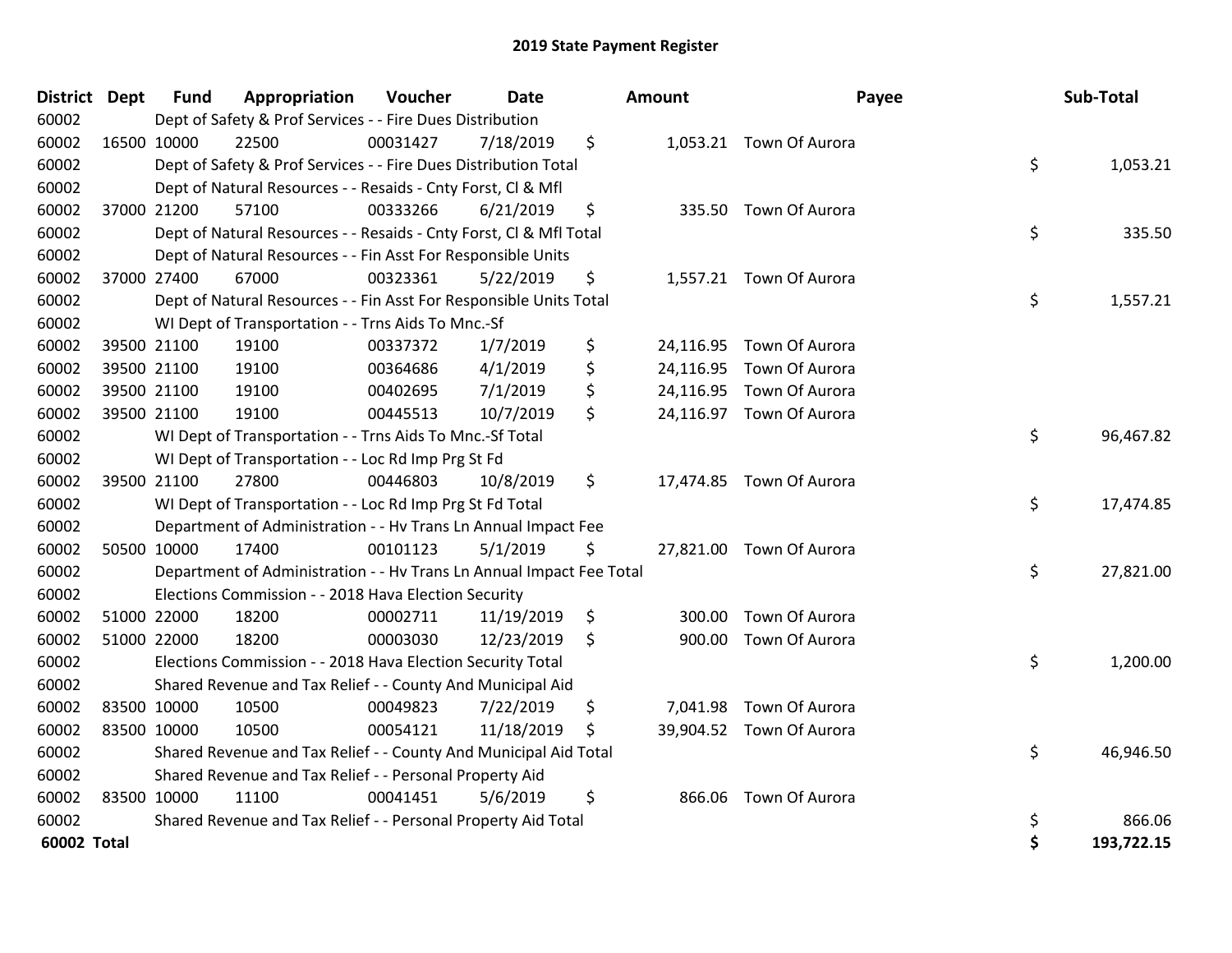| <b>District</b> | <b>Dept</b> | <b>Fund</b> | Appropriation                                                      | Voucher  | <b>Date</b> | Amount          | Payee                      | Sub-Total        |
|-----------------|-------------|-------------|--------------------------------------------------------------------|----------|-------------|-----------------|----------------------------|------------------|
| 60004           |             |             | Dept of Safety & Prof Services - - Fire Dues Distribution          |          |             |                 |                            |                  |
| 60004           |             | 16500 10000 | 22500                                                              | 00030988 | 7/17/2019   | \$              | 2,412.17 Town Of Browning  |                  |
| 60004           |             |             | Dept of Safety & Prof Services - - Fire Dues Distribution Total    |          |             |                 |                            | \$<br>2,412.17   |
| 60004           |             |             | Dept of Natural Resources - - Resaids - Cnty Forst, CI & Mfl       |          |             |                 |                            |                  |
| 60004           |             | 37000 21200 | 57100                                                              | 00333267 | 6/21/2019   | \$<br>401.21    | <b>Town Of Browning</b>    |                  |
| 60004           |             |             | Dept of Natural Resources - - Resaids - Cnty Forst, CI & Mfl Total |          |             |                 |                            | \$<br>401.21     |
| 60004           |             |             | WI Dept of Transportation - - Trns Aids To Mnc.-Sf                 |          |             |                 |                            |                  |
| 60004           |             | 39500 21100 | 19100                                                              | 00337373 | 1/7/2019    | \$<br>25,556.32 | Town Of Browning           |                  |
| 60004           |             | 39500 21100 | 19100                                                              | 00364687 | 4/1/2019    | \$<br>25,556.32 | <b>Town Of Browning</b>    |                  |
| 60004           |             | 39500 21100 | 19100                                                              | 00402696 | 7/1/2019    | \$<br>25,556.32 | Town Of Browning           |                  |
| 60004           |             | 39500 21100 | 19100                                                              | 00445514 | 10/7/2019   | \$              | 25,556.35 Town Of Browning |                  |
| 60004           |             |             | WI Dept of Transportation - - Trns Aids To Mnc.-Sf Total           |          |             |                 |                            | \$<br>102,225.31 |
| 60004           |             |             | Shared Revenue and Tax Relief - - County And Municipal Aid         |          |             |                 |                            |                  |
| 60004           |             | 83500 10000 | 10500                                                              | 00049824 | 7/22/2019   | \$<br>5,891.48  | Town Of Browning           |                  |
| 60004           |             | 83500 10000 | 10500                                                              | 00054122 | 11/18/2019  | \$<br>33,385.04 | Town Of Browning           |                  |
| 60004           |             |             | Shared Revenue and Tax Relief - - County And Municipal Aid Total   |          |             |                 |                            | \$<br>39,276.52  |
| 60004           |             |             | Shared Revenue and Tax Relief - - Exempt Computer Aid              |          |             |                 |                            |                  |
| 60004           |             | 83500 10000 | 10900                                                              | 00046869 | 7/22/2019   | \$<br>4.16      | Town Of Browning           |                  |
| 60004           |             |             | Shared Revenue and Tax Relief - - Exempt Computer Aid Total        |          |             |                 |                            | \$<br>4.16       |
| 60004           |             |             | Shared Revenue and Tax Relief - - Utility Aid                      |          |             |                 |                            |                  |
| 60004           |             | 83500 10000 | 11000                                                              | 00049824 | 7/22/2019   | \$<br>38.15     | <b>Town Of Browning</b>    |                  |
| 60004           |             | 83500 10000 | 11000                                                              | 00054122 | 11/18/2019  | \$<br>222.46    | Town Of Browning           |                  |
| 60004           |             |             | Shared Revenue and Tax Relief - - Utility Aid Total                |          |             |                 |                            | \$<br>260.61     |
| 60004           |             |             | Shared Revenue and Tax Relief - - Personal Property Aid            |          |             |                 |                            |                  |
| 60004           |             | 83500 10000 | 11100                                                              | 00041452 | 5/6/2019    | \$<br>29.22     | Town Of Browning           |                  |
| 60004           |             |             | Shared Revenue and Tax Relief - - Personal Property Aid Total      |          |             |                 |                            | \$<br>29.22      |
| 60004 Total     |             |             |                                                                    |          |             |                 |                            | \$<br>144,609.20 |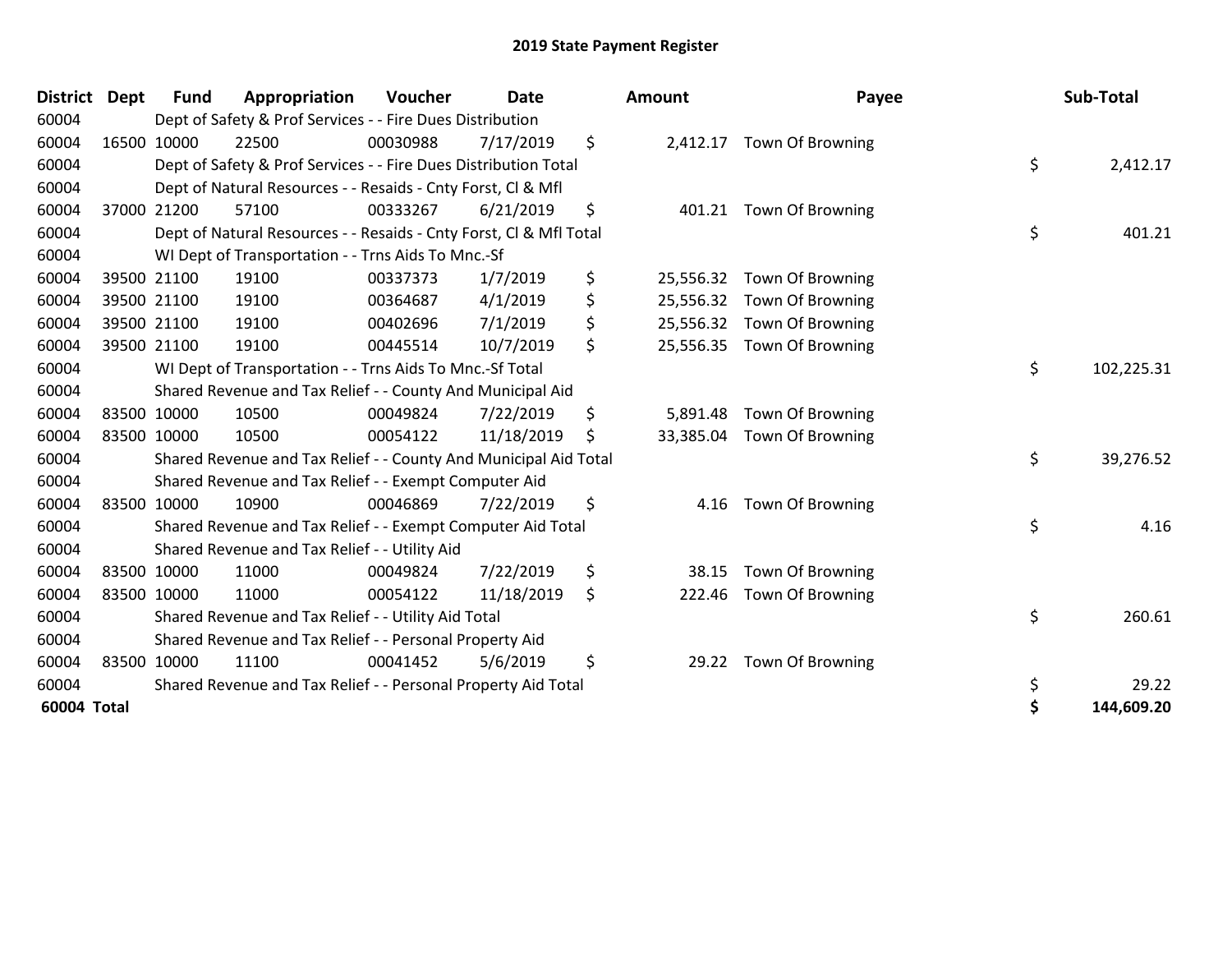| <b>District</b> | <b>Dept</b> | Fund | Appropriation                                                      | Voucher  | Date       | <b>Amount</b>   | Payee                     | Sub-Total        |
|-----------------|-------------|------|--------------------------------------------------------------------|----------|------------|-----------------|---------------------------|------------------|
| 60006           |             |      | Dept of Safety & Prof Services - - Fire Dues Distribution          |          |            |                 |                           |                  |
| 60006           | 16500 10000 |      | 22500                                                              | 00030978 | 7/17/2019  | \$              | 2,455.74 Town Of Chelsea  |                  |
| 60006           |             |      | Dept of Safety & Prof Services - - Fire Dues Distribution Total    |          |            |                 |                           | \$<br>2,455.74   |
| 60006           |             |      | Dept of Natural Resources - - Resaids - Cnty Forst, CI & Mfl       |          |            |                 |                           |                  |
| 60006           | 37000 21200 |      | 57100                                                              | 00333268 | 6/21/2019  | \$<br>589.93    | Town Of Chelsea           |                  |
| 60006           |             |      | Dept of Natural Resources - - Resaids - Cnty Forst, CI & Mfl Total |          |            |                 |                           | \$<br>589.93     |
| 60006           |             |      | Dept of Natural Resources - - Resaids - Pymt In Lieu Tax Fed       |          |            |                 |                           |                  |
| 60006           | 37000 21200 |      | 58400                                                              | 00364740 | 10/15/2019 | \$              | 7,179.58 Town Of Chelsea  |                  |
| 60006           |             |      | Dept of Natural Resources - - Resaids - Pymt In Lieu Tax Fed Total |          |            |                 |                           | \$<br>7,179.58   |
| 60006           |             |      | WI Dept of Transportation - - Trns Aids To Mnc.-Sf                 |          |            |                 |                           |                  |
| 60006           | 39500 21100 |      | 19100                                                              | 00337374 | 1/7/2019   | \$<br>27,904.08 | Town Of Chelsea           |                  |
| 60006           | 39500 21100 |      | 19100                                                              | 00364688 | 4/1/2019   | \$<br>27,904.08 | Town Of Chelsea           |                  |
| 60006           | 39500 21100 |      | 19100                                                              | 00402697 | 7/1/2019   | \$<br>27,904.08 | Town Of Chelsea           |                  |
| 60006           | 39500 21100 |      | 19100                                                              | 00445515 | 10/7/2019  | \$<br>27,904.09 | Town Of Chelsea           |                  |
| 60006           |             |      | WI Dept of Transportation - - Trns Aids To Mnc.-Sf Total           |          |            |                 |                           | \$<br>111,616.33 |
| 60006           |             |      | Shared Revenue and Tax Relief - - County And Municipal Aid         |          |            |                 |                           |                  |
| 60006           | 83500 10000 |      | 10500                                                              | 00049825 | 7/22/2019  | \$<br>3,986.75  | Town Of Chelsea           |                  |
| 60006           | 83500 10000 |      | 10500                                                              | 00054123 | 11/18/2019 | \$              | 22,591.57 Town Of Chelsea |                  |
| 60006           |             |      | Shared Revenue and Tax Relief - - County And Municipal Aid Total   |          |            |                 |                           | \$<br>26,578.32  |
| 60006           |             |      | Shared Revenue and Tax Relief - - Exempt Computer Aid              |          |            |                 |                           |                  |
| 60006           | 83500 10000 |      | 10900                                                              | 00046870 | 7/22/2019  | \$<br>1.03      | Town Of Chelsea           |                  |
| 60006           |             |      | Shared Revenue and Tax Relief - - Exempt Computer Aid Total        |          |            |                 |                           | \$<br>1.03       |
| 60006           |             |      | Shared Revenue and Tax Relief - - Personal Property Aid            |          |            |                 |                           |                  |
| 60006           | 83500 10000 |      | 11100                                                              | 00041453 | 5/6/2019   | \$<br>49.65     | Town Of Chelsea           |                  |
| 60006           |             |      | Shared Revenue and Tax Relief - - Personal Property Aid Total      |          |            |                 |                           | \$<br>49.65      |
| 60006 Total     |             |      |                                                                    |          |            |                 |                           | \$<br>148,470.58 |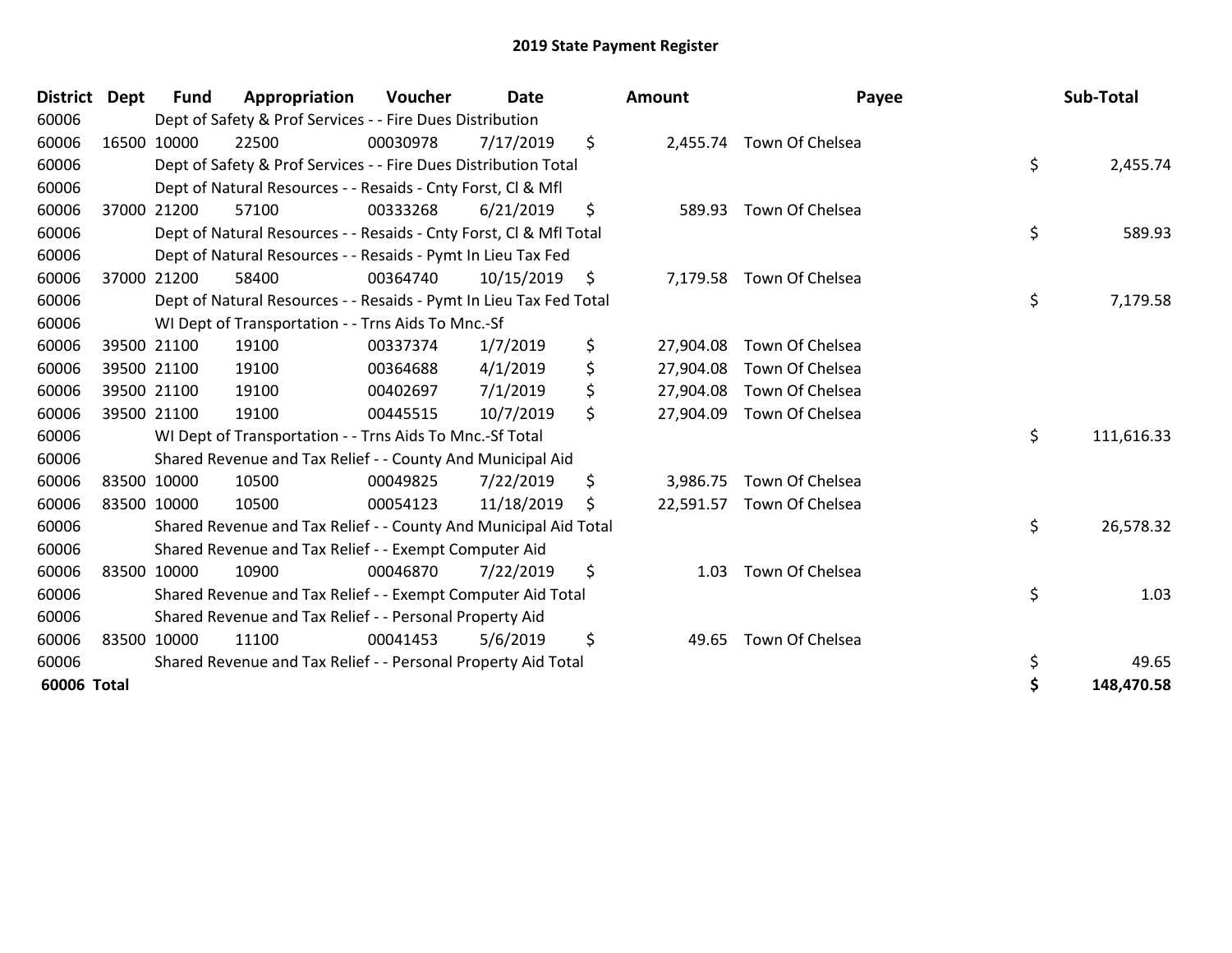| <b>District Dept</b> | <b>Fund</b> | Appropriation                                                      | Voucher  | <b>Date</b> | Amount          | Payee                       | Sub-Total       |
|----------------------|-------------|--------------------------------------------------------------------|----------|-------------|-----------------|-----------------------------|-----------------|
| 60008                |             | Dept of Safety & Prof Services - - Fire Dues Distribution          |          |             |                 |                             |                 |
| 60008                | 16500 10000 | 22500                                                              | 00031502 | 7/18/2019   | \$              | 791.84 Town Of Cleveland    |                 |
| 60008                |             | Dept of Safety & Prof Services - - Fire Dues Distribution Total    |          |             |                 |                             | \$<br>791.84    |
| 60008                |             | Dept of Natural Resources - - Aids In Lieu Of Taxes - Gener        |          |             |                 |                             |                 |
| 60008                | 37000 10000 | 50300                                                              | 00298326 | 2/14/2019   | \$<br>6,741.51  | Town Of Cleveland           |                 |
| 60008                | 37000 10000 | 50300                                                              | 00314090 | 4/19/2019   | \$<br>148.28    | Town Of Cleveland           |                 |
| 60008                |             | Dept of Natural Resources - - Aids In Lieu Of Taxes - Gener Total  |          |             |                 |                             | \$<br>6,889.79  |
| 60008                |             | Dept of Natural Resources - - Resaids - Cnty Forst, Cl & Mfl       |          |             |                 |                             |                 |
| 60008                | 37000 21200 | 57100                                                              | 00333269 | 6/21/2019   | \$<br>487.93    | Town Of Cleveland           |                 |
| 60008                |             | Dept of Natural Resources - - Resaids - Cnty Forst, Cl & Mfl Total |          |             |                 |                             | \$<br>487.93    |
| 60008                |             | Dept of Natural Resources - - Aids In Lieu Of Taxes - Sum S        |          |             |                 |                             |                 |
| 60008                | 37000 21200 | 57900                                                              | 00314091 | 4/19/2019   | \$              | 784.54 Town Of Cleveland    |                 |
| 60008                |             | Dept of Natural Resources - - Aids In Lieu Of Taxes - Sum S Total  |          |             |                 |                             | \$<br>784.54    |
| 60008                |             | Dept of Natural Resources - - Resaids - Pymt In Lieu Tax Fed       |          |             |                 |                             |                 |
| 60008                | 37000 21200 | 58400                                                              | 00364741 | 10/15/2019  | \$<br>4,760.47  | Town Of Cleveland           |                 |
| 60008                |             | Dept of Natural Resources - - Resaids - Pymt In Lieu Tax Fed Total |          |             |                 |                             | \$<br>4,760.47  |
| 60008                |             | WI Dept of Transportation - - Trns Aids To Mnc.-Sf                 |          |             |                 |                             |                 |
| 60008                | 39500 21100 | 19100                                                              | 00337375 | 1/7/2019    | \$<br>10,123.35 | Town Of Cleveland           |                 |
| 60008                | 39500 21100 | 19100                                                              | 00364689 | 4/1/2019    | \$              | 10,123.35 Town Of Cleveland |                 |
| 60008                | 39500 21100 | 19100                                                              | 00402698 | 7/1/2019    | \$              | 10,123.35 Town Of Cleveland |                 |
| 60008                | 39500 21100 | 19100                                                              | 00445516 | 10/7/2019   | \$              | 10,123.38 Town Of Cleveland |                 |
| 60008                |             | WI Dept of Transportation - - Trns Aids To Mnc.-Sf Total           |          |             |                 |                             | \$<br>40,493.43 |
| 60008                |             | Shared Revenue and Tax Relief - - County And Municipal Aid         |          |             |                 |                             |                 |
| 60008                | 83500 10000 | 10500                                                              | 00049826 | 7/22/2019   | \$              | 3,164.35 Town Of Cleveland  |                 |
| 60008                | 83500 10000 | 10500                                                              | 00054124 | 11/18/2019  | \$              | 17,931.29 Town Of Cleveland |                 |
| 60008                |             | Shared Revenue and Tax Relief - - County And Municipal Aid Total   |          |             |                 |                             | \$<br>21,095.64 |
| 60008                |             | Shared Revenue and Tax Relief - - Utility Aid                      |          |             |                 |                             |                 |
| 60008                | 83500 10000 | 11000                                                              | 00049826 | 7/22/2019   | \$<br>85.11     | Town Of Cleveland           |                 |
| 60008                | 83500 10000 | 11000                                                              | 00054124 | 11/18/2019  | \$              | 500.30 Town Of Cleveland    |                 |
| 60008                |             | Shared Revenue and Tax Relief - - Utility Aid Total                |          |             |                 |                             | \$<br>585.41    |
| 60008                |             | Shared Revenue and Tax Relief - - Personal Property Aid            |          |             |                 |                             |                 |
| 60008                | 83500 10000 | 11100                                                              | 00041454 | 5/6/2019    | \$<br>2.75      | Town Of Cleveland           |                 |
| 60008                |             | Shared Revenue and Tax Relief - - Personal Property Aid Total      |          |             |                 |                             | \$<br>2.75      |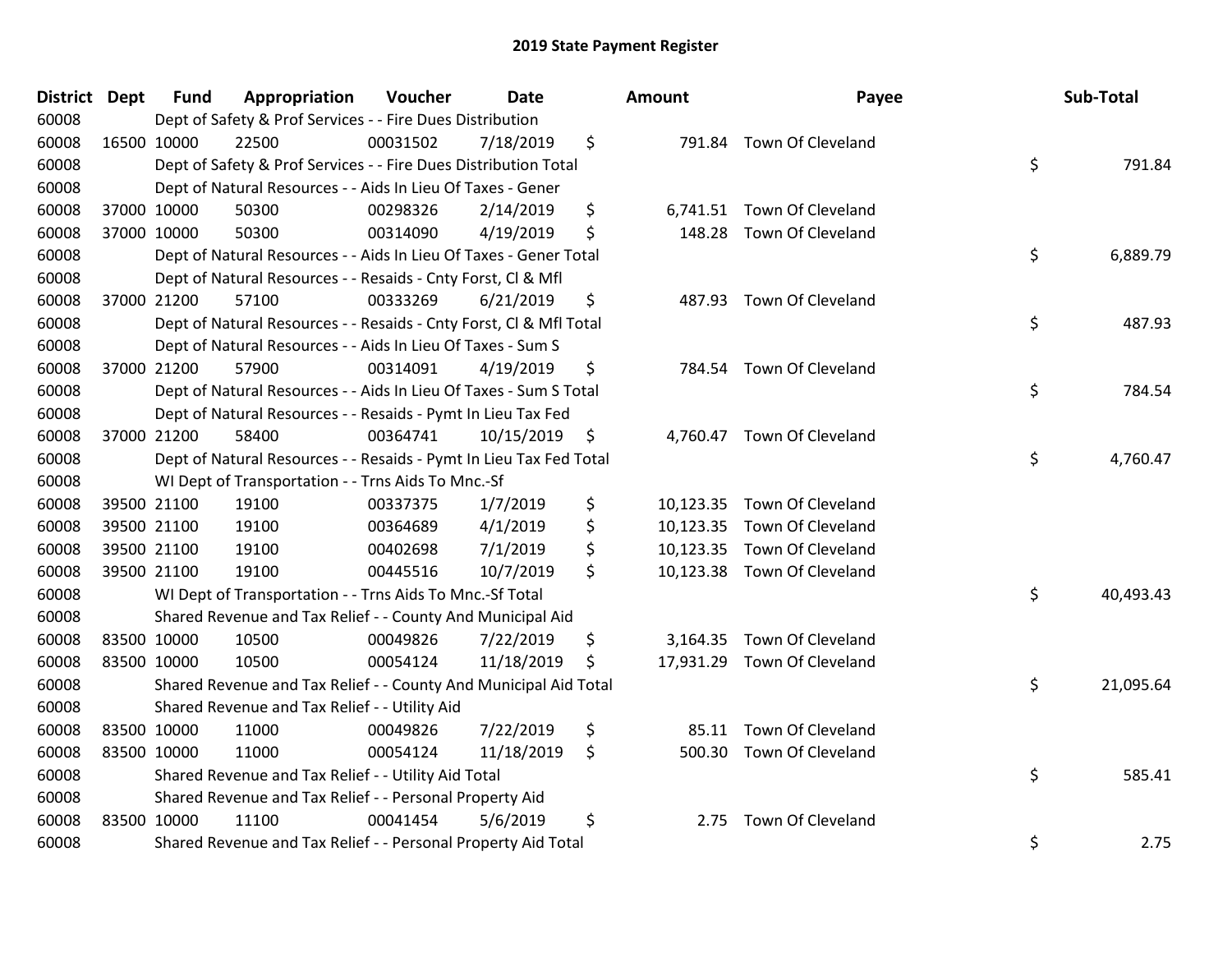| District Dept | <b>Fund</b> | Appropriation | Voucher | Date | Amount | Payee | Sub-Total |
|---------------|-------------|---------------|---------|------|--------|-------|-----------|
| 60008 Total   |             |               |         |      |        |       | 75,891.80 |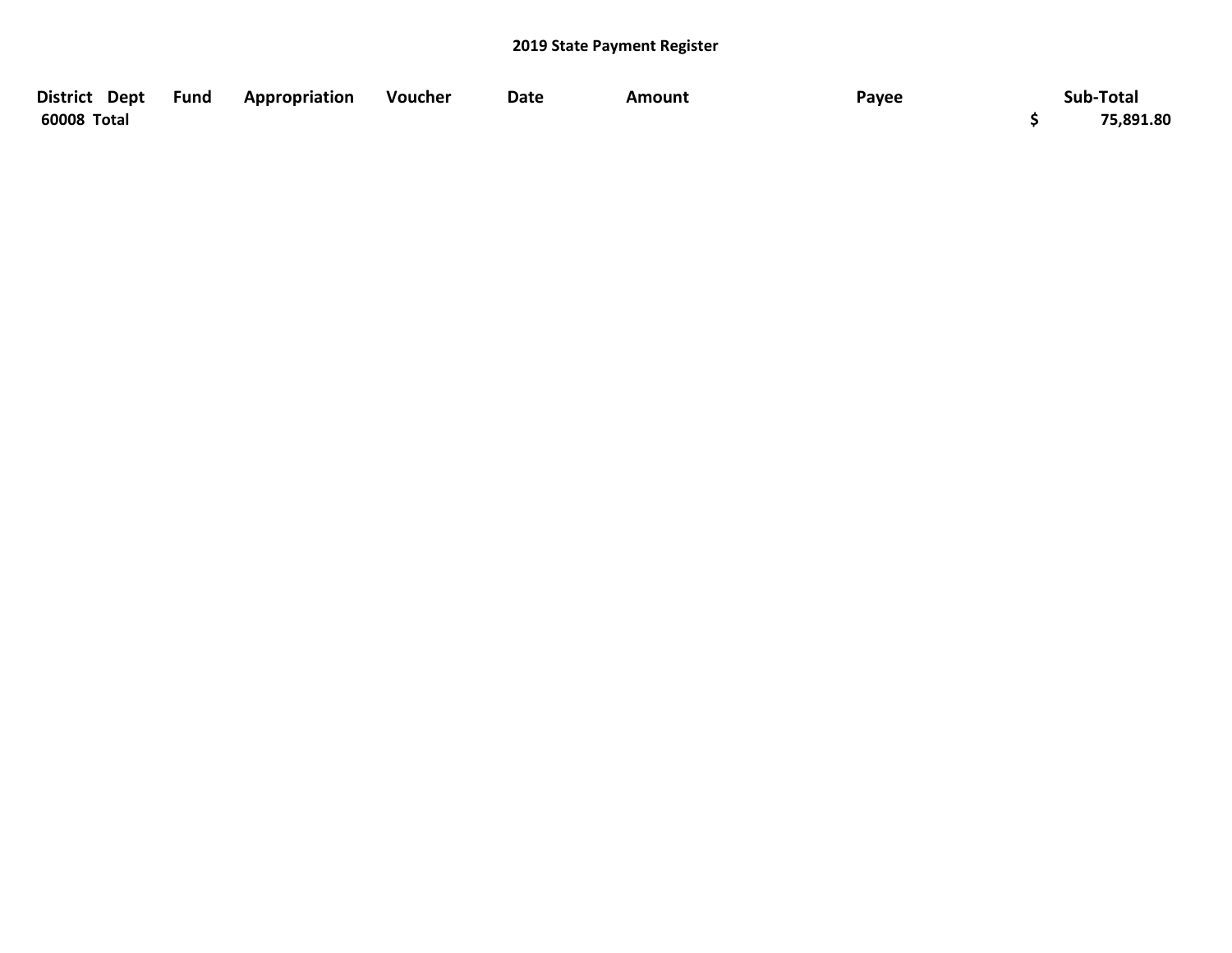| District Dept |             | <b>Fund</b> | Appropriation                                                      | <b>Voucher</b> | <b>Date</b> | <b>Amount</b>   | Payee                        | Sub-Total        |
|---------------|-------------|-------------|--------------------------------------------------------------------|----------------|-------------|-----------------|------------------------------|------------------|
| 60010         |             |             | Dept of Safety & Prof Services - - Fire Dues Distribution          |                |             |                 |                              |                  |
| 60010         |             | 16500 10000 | 22500                                                              | 00031177       | 7/17/2019   | \$              | 1,801.74 Town Of Deer Creek  |                  |
| 60010         |             |             | Dept of Safety & Prof Services - - Fire Dues Distribution Total    |                |             |                 |                              | \$<br>1,801.74   |
| 60010         |             |             | Dept of Natural Resources - - Resaids - Cnty Forst, Cl & Mfl       |                |             |                 |                              |                  |
| 60010         |             | 37000 21200 | 57100                                                              | 00333270       | 6/21/2019   | \$<br>52.26     | Town Of Deer Creek           |                  |
| 60010         |             |             | Dept of Natural Resources - - Resaids - Cnty Forst, CI & Mfl Total |                |             |                 |                              | \$<br>52.26      |
| 60010         |             |             | WI Dept of Transportation - - Trns Aids To Mnc.-Sf                 |                |             |                 |                              |                  |
| 60010         |             | 39500 21100 | 19100                                                              | 00337376       | 1/7/2019    | \$<br>32,723.32 | Town Of Deer Creek           |                  |
| 60010         |             | 39500 21100 | 19100                                                              | 00364690       | 4/1/2019    | \$              | 32,723.32 Town Of Deer Creek |                  |
| 60010         |             | 39500 21100 | 19100                                                              | 00402699       | 7/1/2019    | \$              | 32,723.32 Town Of Deer Creek |                  |
| 60010         |             | 39500 21100 | 19100                                                              | 00445517       | 10/7/2019   | \$              | 32,723.35 Town Of Deer Creek |                  |
| 60010         |             |             | WI Dept of Transportation - - Trns Aids To Mnc.-Sf Total           |                |             |                 |                              | \$<br>130,893.31 |
| 60010         |             |             | Elections Commission - - 2018 Hava Election Security               |                |             |                 |                              |                  |
| 60010         |             | 51000 22000 | 18200                                                              | 00002720       | 11/19/2019  | \$<br>800.00    | Town Of Deer Creek           |                  |
| 60010         |             |             | Elections Commission - - 2018 Hava Election Security Total         |                |             |                 |                              | \$<br>800.00     |
| 60010         |             |             | Shared Revenue and Tax Relief - - County And Municipal Aid         |                |             |                 |                              |                  |
| 60010         | 83500 10000 |             | 10500                                                              | 00049827       | 7/22/2019   | \$              | 9,699.75 Town Of Deer Creek  |                  |
| 60010         |             | 83500 10000 | 10500                                                              | 00054125       | 11/18/2019  | \$              | 54,965.26 Town Of Deer Creek |                  |
| 60010         |             |             | Shared Revenue and Tax Relief - - County And Municipal Aid Total   |                |             |                 |                              | \$<br>64,665.01  |
| 60010         |             |             | Shared Revenue and Tax Relief - - Exempt Computer Aid              |                |             |                 |                              |                  |
| 60010         | 83500 10000 |             | 10900                                                              | 00046871       | 7/22/2019   | \$<br>6.24      | Town Of Deer Creek           |                  |
| 60010         |             |             | Shared Revenue and Tax Relief - - Exempt Computer Aid Total        |                |             |                 |                              | \$<br>6.24       |
| 60010         |             |             | Shared Revenue and Tax Relief - - Utility Aid                      |                |             |                 |                              |                  |
| 60010         | 83500 10000 |             | 11000                                                              | 00049827       | 7/22/2019   | \$<br>58.72     | Town Of Deer Creek           |                  |
| 60010         | 83500 10000 |             | 11000                                                              | 00054125       | 11/18/2019  | \$<br>341.65    | Town Of Deer Creek           |                  |
| 60010         |             |             | Shared Revenue and Tax Relief - - Utility Aid Total                |                |             |                 |                              | \$<br>400.37     |
| 60010         |             |             | Shared Revenue and Tax Relief - - Personal Property Aid            |                |             |                 |                              |                  |
| 60010         |             | 83500 10000 | 11100                                                              | 00041455       | 5/6/2019    | \$<br>128.36    | Town Of Deer Creek           |                  |
| 60010         |             |             | Shared Revenue and Tax Relief - - Personal Property Aid Total      |                |             |                 |                              | \$<br>128.36     |
| 60010 Total   |             |             |                                                                    |                |             |                 |                              | \$<br>198,747.29 |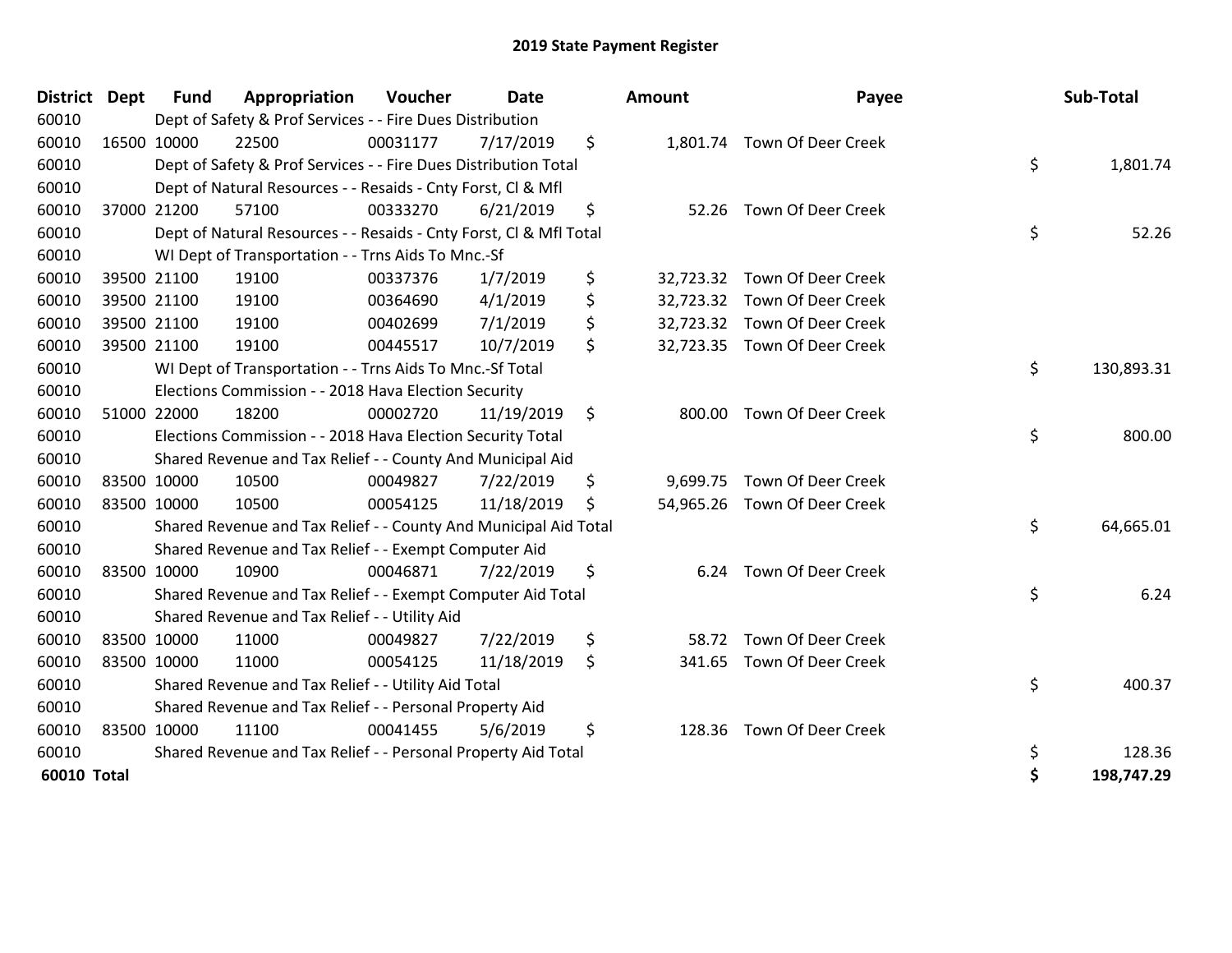| <b>District Dept</b> |             | <b>Fund</b> | Appropriation                                                        | <b>Voucher</b> | <b>Date</b> |     | Amount    |                        | Payee | Sub-Total |
|----------------------|-------------|-------------|----------------------------------------------------------------------|----------------|-------------|-----|-----------|------------------------|-------|-----------|
| 60012                |             |             | Dept of Safety & Prof Services - - Fire Dues Distribution            |                |             |     |           |                        |       |           |
| 60012                | 16500 10000 |             | 22500                                                                | 00031977       | 8/1/2019    | \$  |           | 746.11 Town Of Ford    |       |           |
| 60012                |             |             | Dept of Safety & Prof Services - - Fire Dues Distribution Total      |                |             |     |           |                        | \$    | 746.11    |
| 60012                |             |             | Dept of Natural Resources - - Resaids - Cnty Forst, CI & Mfl         |                |             |     |           |                        |       |           |
| 60012                | 37000 21200 |             | 57100                                                                | 00333271       | 6/21/2019   | \$  | 315.40    | Town Of Ford           |       |           |
| 60012                |             |             | Dept of Natural Resources - - Resaids - Cnty Forst, Cl & Mfl Total   |                |             |     |           |                        | \$    | 315.40    |
| 60012                |             |             | Dept of Natural Resources - - Resaids - Pymt In Lieu Tax Fed         |                |             |     |           |                        |       |           |
| 60012                | 37000 21200 |             | 58400                                                                | 00364742       | 10/23/2019  | -\$ |           | 7,244.04 Town Of Ford  |       |           |
| 60012                |             |             | Dept of Natural Resources - - Resaids - Pymt In Lieu Tax Fed Total   |                |             |     |           |                        | \$    | 7,244.04  |
| 60012                |             |             | WI Dept of Transportation - - Trns Aids To Mnc.-Sf                   |                |             |     |           |                        |       |           |
| 60012                | 39500 21100 |             | 19100                                                                | 00337377       | 1/7/2019    | \$  | 13,070.66 | Town Of Ford           |       |           |
| 60012                | 39500 21100 |             | 19100                                                                | 00364691       | 4/1/2019    | \$  |           | 13,070.66 Town Of Ford |       |           |
| 60012                | 39500 21100 |             | 19100                                                                | 00412614       | 7/16/2019   | \$  | 13,070.66 | Town Of Ford           |       |           |
| 60012                | 39500 21100 |             | 19100                                                                | 00445518       | 10/7/2019   | \$  | 13,070.67 | Town Of Ford           |       |           |
| 60012                |             |             | WI Dept of Transportation - - Trns Aids To Mnc.-Sf Total             |                |             |     |           |                        | \$    | 52,282.65 |
| 60012                |             |             | Department of Administration - - Hv Trans Ln Annual Impact Fee       |                |             |     |           |                        |       |           |
| 60012                | 50500 10000 |             | 17400                                                                | 00101106       | 5/1/2019    | \$  |           | 12,694.00 Town Of Ford |       |           |
| 60012                |             |             | Department of Administration - - Hv Trans Ln Annual Impact Fee Total |                |             |     |           |                        | \$    | 12,694.00 |
| 60012                |             |             | Elections Commission - - 2018 Hava Election Security                 |                |             |     |           |                        |       |           |
| 60012                | 51000 22000 |             | 18200                                                                | 00002260       | 11/6/2019   | \$  | 1,200.00  | Town Of Ford           |       |           |
| 60012                |             |             | Elections Commission - - 2018 Hava Election Security Total           |                |             |     |           |                        | \$    | 1,200.00  |
| 60012                |             |             | Shared Revenue and Tax Relief - - County And Municipal Aid           |                |             |     |           |                        |       |           |
| 60012                | 83500 10000 |             | 10500                                                                | 00050229       | 7/31/2019   | \$  |           | 3,619.70 Town Of Ford  |       |           |
| 60012                | 83500 10000 |             | 10500                                                                | 00054126       | 11/18/2019  | -Ş  |           | 20,511.63 Town Of Ford |       |           |
| 60012                |             |             | Shared Revenue and Tax Relief - - County And Municipal Aid Total     |                |             |     |           |                        | \$    | 24,131.33 |
| <b>60012 Total</b>   |             |             |                                                                      |                |             |     |           |                        | Ś     | 98,613.53 |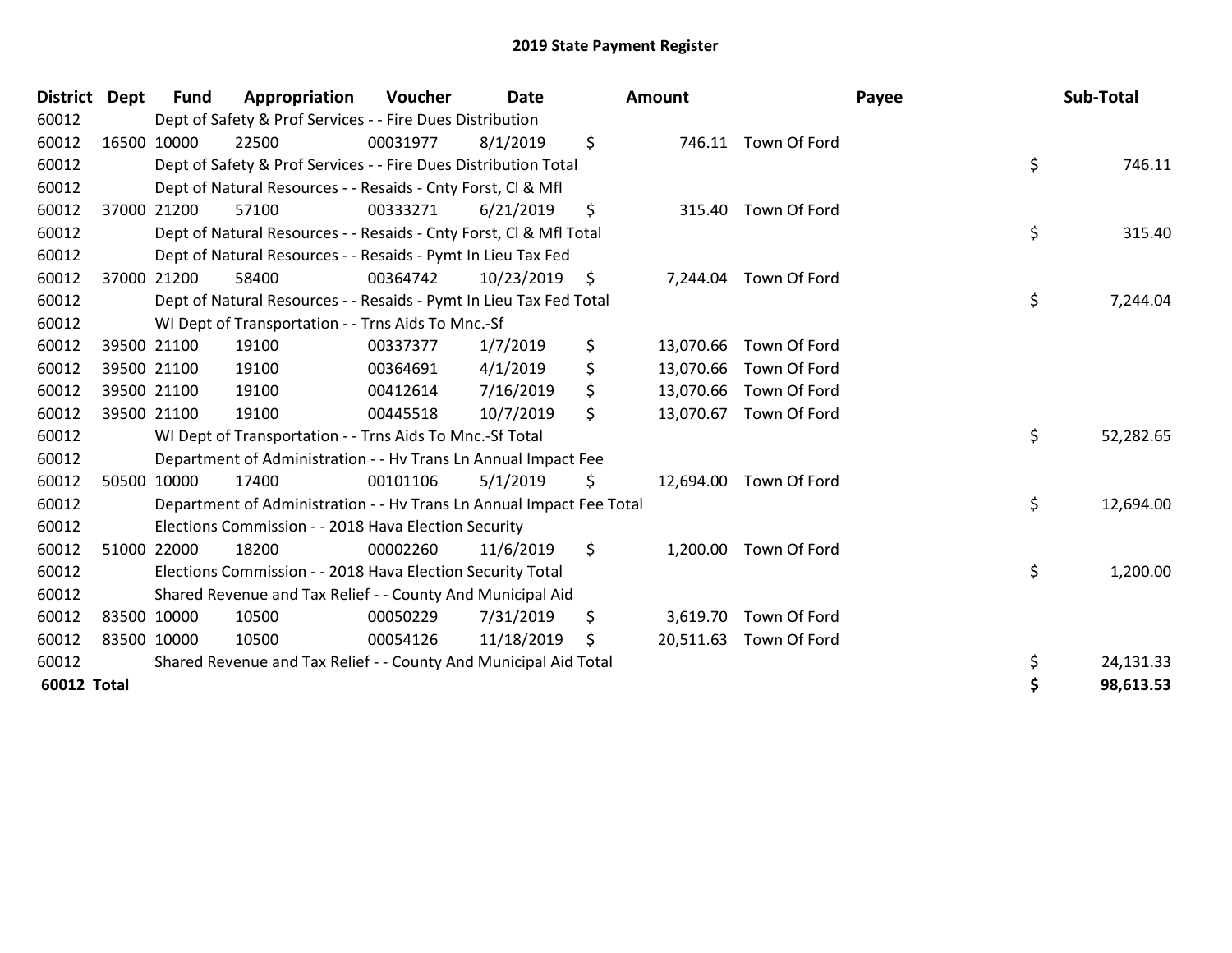| District Dept | <b>Fund</b> | Appropriation                                                      | <b>Voucher</b> | <b>Date</b> | <b>Amount</b>   | Payee            | Sub-Total        |
|---------------|-------------|--------------------------------------------------------------------|----------------|-------------|-----------------|------------------|------------------|
| 60014         |             | Dept of Safety & Prof Services - - Fire Dues Distribution          |                |             |                 |                  |                  |
| 60014         | 16500 10000 | 22500                                                              | 00031351       | 7/18/2019   | \$<br>1,273.28  | Town Of Goodrich |                  |
| 60014         |             | Dept of Safety & Prof Services - - Fire Dues Distribution Total    |                |             |                 |                  | \$<br>1,273.28   |
| 60014         |             | Dept of Natural Resources - - Resaids - Cnty Forst, CI & Mfl       |                |             |                 |                  |                  |
| 60014         | 37000 21200 | 57100                                                              | 00333272       | 6/21/2019   | \$<br>1,419.79  | Town Of Goodrich |                  |
| 60014         |             | Dept of Natural Resources - - Resaids - Cnty Forst, CI & Mfl Total |                |             |                 |                  | \$<br>1,419.79   |
| 60014         |             | WI Dept of Transportation - - Trns Aids To Mnc.-Sf                 |                |             |                 |                  |                  |
| 60014         | 39500 21100 | 19100                                                              | 00337378       | 1/7/2019    | \$<br>22,677.58 | Town Of Goodrich |                  |
| 60014         | 39500 21100 | 19100                                                              | 00364692       | 4/1/2019    | \$<br>22,677.58 | Town Of Goodrich |                  |
| 60014         | 39500 21100 | 19100                                                              | 00402701       | 7/1/2019    | \$<br>22,677.58 | Town Of Goodrich |                  |
| 60014         | 39500 21100 | 19100                                                              | 00445519       | 10/7/2019   | \$<br>22,677.59 | Town Of Goodrich |                  |
| 60014         |             | WI Dept of Transportation - - Trns Aids To Mnc.-Sf Total           |                |             |                 |                  | \$<br>90,710.33  |
| 60014         |             | Shared Revenue and Tax Relief - - County And Municipal Aid         |                |             |                 |                  |                  |
| 60014         | 83500 10000 | 10500                                                              | 00049829       | 7/22/2019   | \$<br>4,600.33  | Town Of Goodrich |                  |
| 60014         | 83500 10000 | 10500                                                              | 00054127       | 11/18/2019  | \$<br>26,068.52 | Town Of Goodrich |                  |
| 60014         |             | Shared Revenue and Tax Relief - - County And Municipal Aid Total   |                |             |                 |                  | \$<br>30,668.85  |
| 60014         |             | Shared Revenue and Tax Relief - - Exempt Computer Aid              |                |             |                 |                  |                  |
| 60014         | 83500 10000 | 10900                                                              | 00046872       | 7/22/2019   | \$<br>1.03      | Town Of Goodrich |                  |
| 60014         |             | Shared Revenue and Tax Relief - - Exempt Computer Aid Total        |                |             |                 |                  | \$<br>1.03       |
| 60014         |             | Shared Revenue and Tax Relief - - Personal Property Aid            |                |             |                 |                  |                  |
| 60014         | 83500 10000 | 11100                                                              | 00041456       | 5/6/2019    | \$<br>6.12      | Town Of Goodrich |                  |
| 60014         |             | Shared Revenue and Tax Relief - - Personal Property Aid Total      |                |             |                 |                  | \$<br>6.12       |
| 60014 Total   |             |                                                                    |                |             |                 |                  | \$<br>124,079.40 |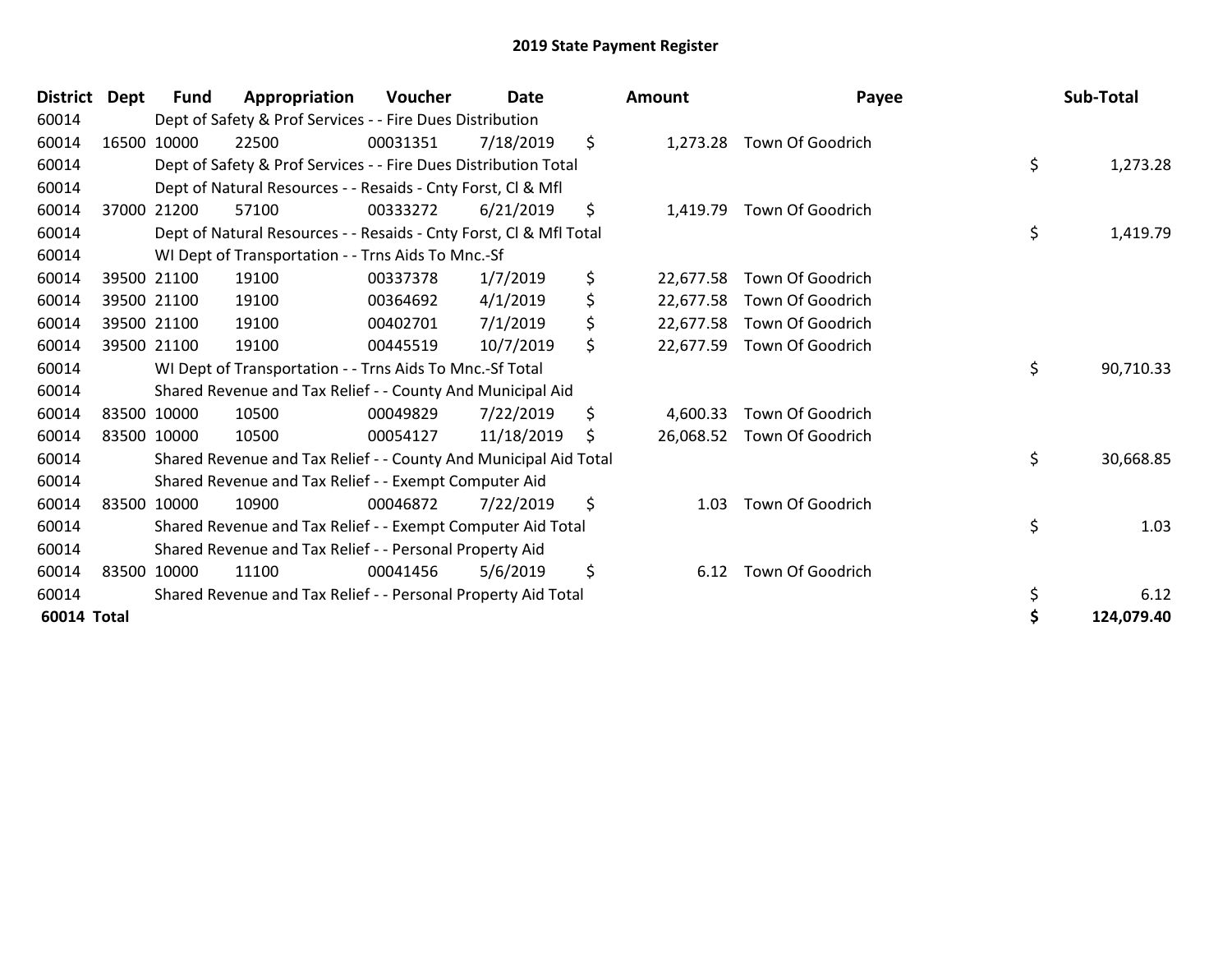| <b>District</b> | Dept | Fund        | Appropriation                                                      | <b>Voucher</b> | Date       | Amount          | Payee             | Sub-Total        |
|-----------------|------|-------------|--------------------------------------------------------------------|----------------|------------|-----------------|-------------------|------------------|
| 60016           |      |             | Dept of Safety & Prof Services - - Fire Dues Distribution          |                |            |                 |                   |                  |
| 60016           |      | 16500 10000 | 22500                                                              | 00031218       | 7/18/2019  | \$<br>1,677.07  | Town Of Greenwood |                  |
| 60016           |      |             | Dept of Safety & Prof Services - - Fire Dues Distribution Total    |                |            |                 |                   | \$<br>1,677.07   |
| 60016           |      |             | Dept of Natural Resources - - Aids In Lieu Of Taxes - Gener        |                |            |                 |                   |                  |
| 60016           |      | 37000 10000 | 50300                                                              | 00298258       | 2/14/2019  | \$<br>5,175.41  | Town Of Greenwood |                  |
| 60016           |      | 37000 10000 | 50300                                                              | 00313303       | 4/19/2019  | \$<br>19.47     | Town Of Greenwood |                  |
| 60016           |      |             | Dept of Natural Resources - - Aids In Lieu Of Taxes - Gener Total  |                |            |                 |                   | \$<br>5,194.88   |
| 60016           |      |             | Dept of Natural Resources - - Resaids - Cnty Forst, CI & Mfl       |                |            |                 |                   |                  |
| 60016           |      | 37000 21200 | 57100                                                              | 00333273       | 6/21/2019  | \$<br>1,464.35  | Town Of Greenwood |                  |
| 60016           |      |             | Dept of Natural Resources - - Resaids - Cnty Forst, Cl & Mfl Total |                |            |                 |                   | \$<br>1,464.35   |
| 60016           |      |             | WI Dept of Transportation - - Trns Aids To Mnc.-Sf                 |                |            |                 |                   |                  |
| 60016           |      | 39500 21100 | 19100                                                              | 00337379       | 1/7/2019   | \$<br>32,950.28 | Town Of Greenwood |                  |
| 60016           |      | 39500 21100 | 19100                                                              | 00364693       | 4/1/2019   | \$<br>32,950.28 | Town Of Greenwood |                  |
| 60016           |      | 39500 21100 | 19100                                                              | 00402702       | 7/1/2019   | \$<br>32,950.28 | Town Of Greenwood |                  |
| 60016           |      | 39500 21100 | 19100                                                              | 00445520       | 10/7/2019  | \$<br>32,950.29 | Town Of Greenwood |                  |
| 60016           |      |             | WI Dept of Transportation - - Trns Aids To Mnc.-Sf Total           |                |            |                 |                   | \$<br>131,801.13 |
| 60016           |      |             | Shared Revenue and Tax Relief - - County And Municipal Aid         |                |            |                 |                   |                  |
| 60016           |      | 83500 10000 | 10500                                                              | 00049830       | 7/22/2019  | \$<br>5,093.71  | Town Of Greenwood |                  |
| 60016           |      | 83500 10000 | 10500                                                              | 00054128       | 11/18/2019 | \$<br>28,864.67 | Town Of Greenwood |                  |
| 60016           |      |             | Shared Revenue and Tax Relief - - County And Municipal Aid Total   |                |            |                 |                   | \$<br>33,958.38  |
| 60016           |      |             | Shared Revenue and Tax Relief - - Personal Property Aid            |                |            |                 |                   |                  |
| 60016           |      | 83500 10000 | 11100                                                              | 00041457       | 5/6/2019   | \$<br>124.11    | Town Of Greenwood |                  |
| 60016           |      |             | Shared Revenue and Tax Relief - - Personal Property Aid Total      |                |            |                 |                   | \$<br>124.11     |
| 60016 Total     |      |             |                                                                    |                |            |                 |                   | 174,219.92       |

| nount     | Payee                       | Sub-Total        |
|-----------|-----------------------------|------------------|
|           | 1,677.07 Town Of Greenwood  | \$<br>1,677.07   |
| 5,175.41  | Town Of Greenwood           |                  |
|           | 19.47 Town Of Greenwood     |                  |
|           |                             | \$<br>5,194.88   |
| 1,464.35  | Town Of Greenwood           |                  |
|           |                             | \$<br>1,464.35   |
|           | 32,950.28 Town Of Greenwood |                  |
|           | 32,950.28 Town Of Greenwood |                  |
|           | 32,950.28 Town Of Greenwood |                  |
| 32,950.29 | Town Of Greenwood           |                  |
|           |                             | \$<br>131,801.13 |
|           | 5,093.71 Town Of Greenwood  |                  |
| 28,864.67 | Town Of Greenwood           |                  |
|           |                             | \$<br>33,958.38  |
| 124.11    | Town Of Greenwood           |                  |
|           |                             | \$<br>124.11     |
|           |                             | \$<br>174,219.92 |
|           |                             |                  |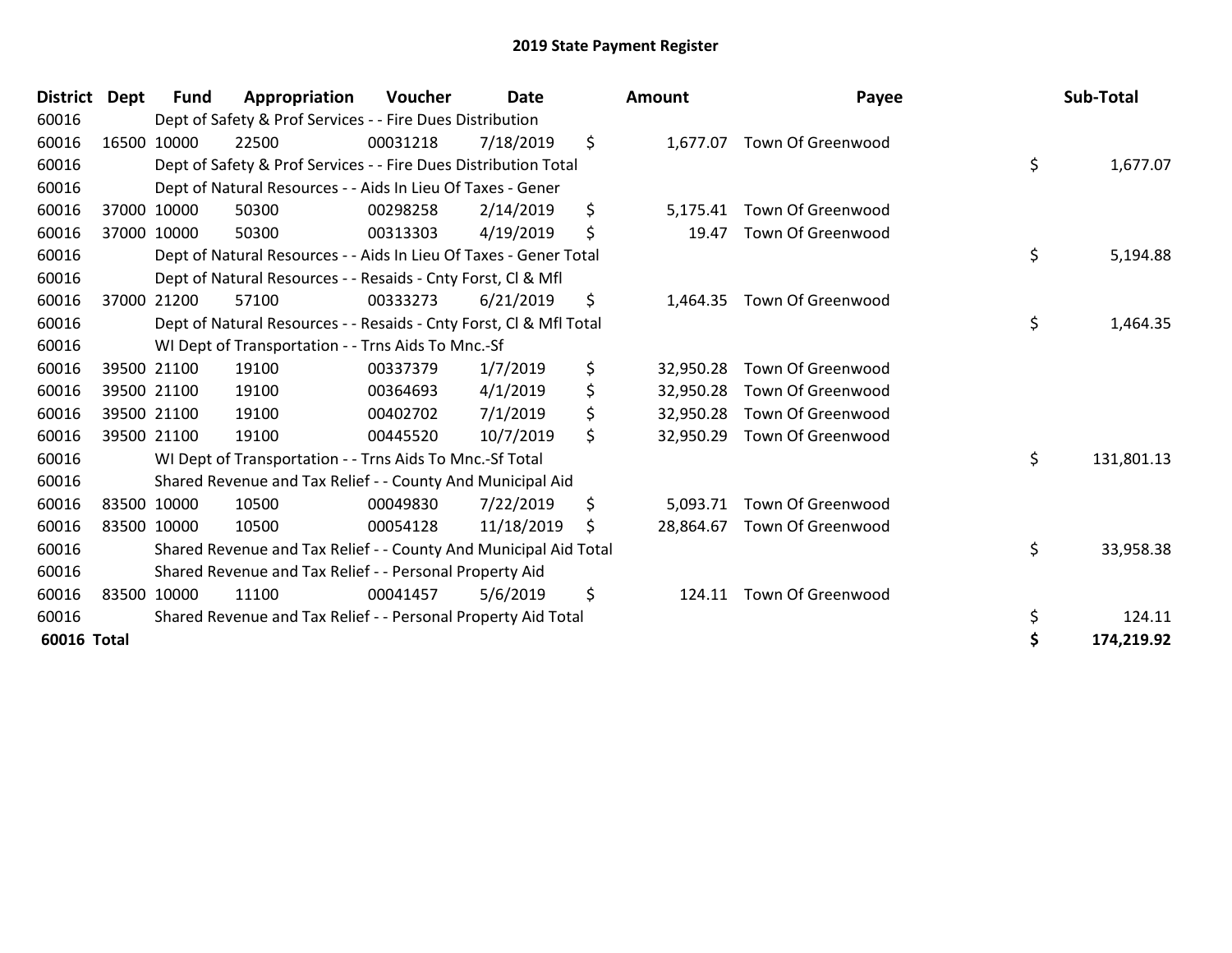| <b>District</b>    | <b>Dept</b> | <b>Fund</b> | Appropriation                                                      | Voucher  | <b>Date</b> |     | Amount   | Payee                    | Sub-Total        |
|--------------------|-------------|-------------|--------------------------------------------------------------------|----------|-------------|-----|----------|--------------------------|------------------|
| 60018              |             |             | Dept of Safety & Prof Services - - Fire Dues Distribution          |          |             |     |          |                          |                  |
| 60018              | 16500 10000 |             | 22500                                                              | 00031391 | 7/18/2019   | \$  |          | 1,148.16 Town Of Grover  |                  |
| 60018              |             |             | Dept of Safety & Prof Services - - Fire Dues Distribution Total    |          |             |     |          |                          | \$<br>1,148.16   |
| 60018              |             |             | Dept of Natural Resources - - Resaids - Cnty Forst, CI & Mfl       |          |             |     |          |                          |                  |
| 60018              |             | 37000 21200 | 57100                                                              | 00333274 | 6/21/2019   | \$  |          | 650.50 Town Of Grover    |                  |
| 60018              |             |             | Dept of Natural Resources - - Resaids - Cnty Forst, Cl & Mfl Total |          |             |     |          |                          | \$<br>650.50     |
| 60018              |             |             | Dept of Natural Resources - - Resaids - Pymt In Lieu Tax Fed       |          |             |     |          |                          |                  |
| 60018              | 37000 21200 |             | 58400                                                              | 00364743 | 10/15/2019  | \$  |          | 61,201.14 Town Of Grover |                  |
| 60018              |             |             | Dept of Natural Resources - - Resaids - Pymt In Lieu Tax Fed Total |          |             |     |          |                          | \$<br>61,201.14  |
| 60018              |             |             | WI Dept of Transportation - - Trns Aids To Mnc.-Sf                 |          |             |     |          |                          |                  |
| 60018              |             | 39500 21100 | 19100                                                              | 00337380 | 1/7/2019    | \$  |          | 35,045.71 Town Of Grover |                  |
| 60018              |             | 39500 21100 | 19100                                                              | 00364694 | 4/1/2019    | \$  |          | 35,045.71 Town Of Grover |                  |
| 60018              |             | 39500 21100 | 19100                                                              | 00402703 | 7/1/2019    | \$  |          | 35,045.71 Town Of Grover |                  |
| 60018              | 39500 21100 |             | 19100                                                              | 00445521 | 10/7/2019   | \$  |          | 35,045.72 Town Of Grover |                  |
| 60018              |             |             | WI Dept of Transportation - - Trns Aids To Mnc.-Sf Total           |          |             |     |          |                          | \$<br>140,182.85 |
| 60018              |             |             | Elections Commission - - 2018 Hava Election Security               |          |             |     |          |                          |                  |
| 60018              | 51000 22000 |             | 18200                                                              | 00002869 | 11/22/2019  | \$  |          | 1,200.00 Town Of Grover  |                  |
| 60018              |             |             | Elections Commission - - 2018 Hava Election Security Total         |          |             |     |          |                          | \$<br>1,200.00   |
| 60018              |             |             | Shared Revenue and Tax Relief - - County And Municipal Aid         |          |             |     |          |                          |                  |
| 60018              | 83500 10000 |             | 10500                                                              | 00049831 | 7/22/2019   | \$  | 1,632.63 | Town Of Grover           |                  |
| 60018              | 83500 10000 |             | 10500                                                              | 00054129 | 11/18/2019  | \$. |          | 9,251.59 Town Of Grover  |                  |
| 60018              |             |             | Shared Revenue and Tax Relief - - County And Municipal Aid Total   |          |             |     |          |                          | \$<br>10,884.22  |
| 60018              |             |             | Shared Revenue and Tax Relief - - Exempt Computer Aid              |          |             |     |          |                          |                  |
| 60018              | 83500 10000 |             | 10900                                                              | 00046873 | 7/22/2019   | \$  | 5.19     | Town Of Grover           |                  |
| 60018              |             |             | Shared Revenue and Tax Relief - - Exempt Computer Aid Total        |          |             |     |          |                          | \$<br>5.19       |
| 60018              |             |             | Shared Revenue and Tax Relief - - Personal Property Aid            |          |             |     |          |                          |                  |
| 60018              | 83500 10000 |             | 11100                                                              | 00041458 | 5/6/2019    | \$  |          | 40.31 Town Of Grover     |                  |
| 60018              |             |             | Shared Revenue and Tax Relief - - Personal Property Aid Total      |          |             |     |          |                          | \$<br>40.31      |
| <b>60018 Total</b> |             |             |                                                                    |          |             |     |          |                          | \$<br>215,312.37 |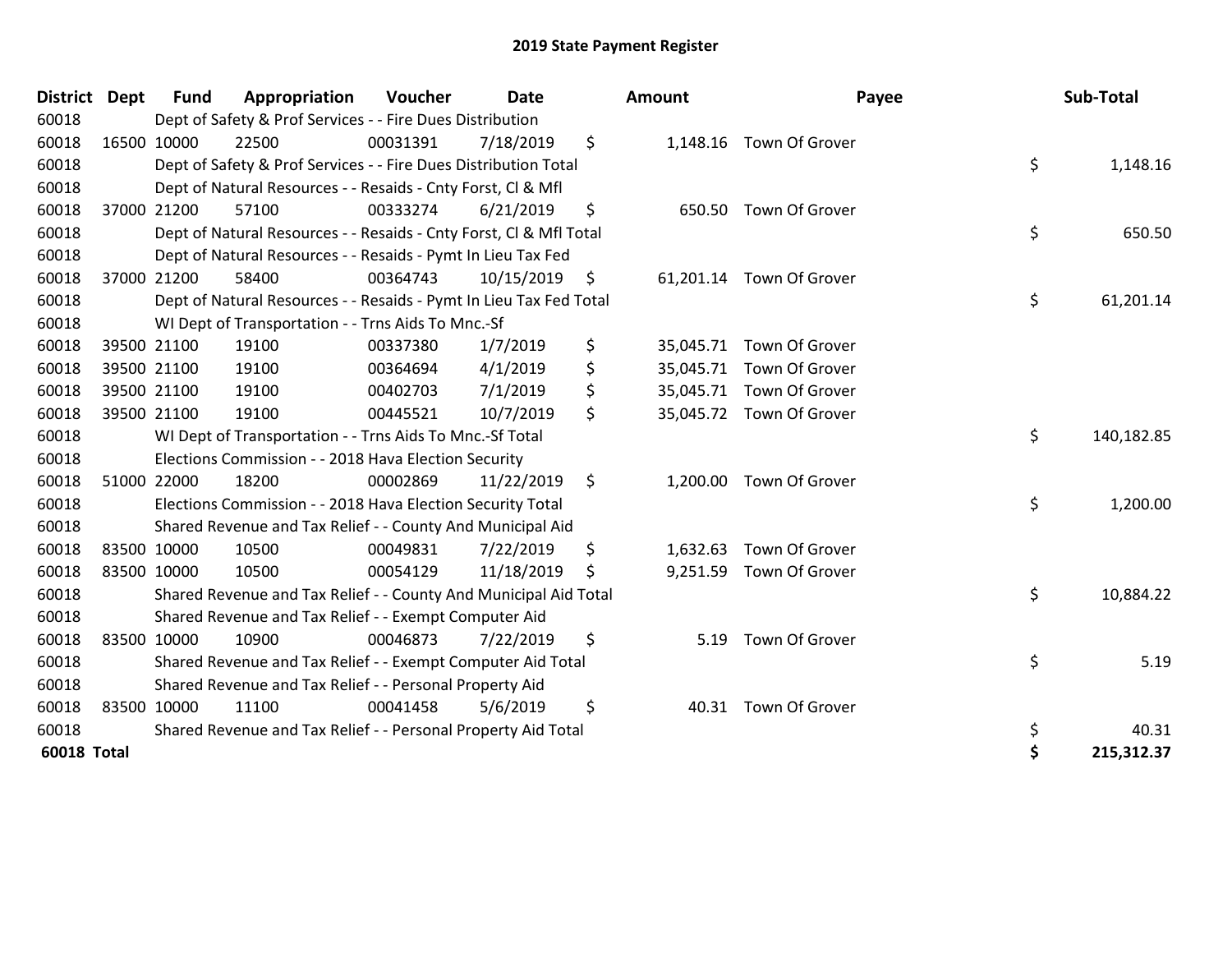| <b>District</b> | <b>Dept</b> | Fund        | Appropriation                                                      | <b>Voucher</b> | <b>Date</b> | Amount          | Payee                     | Sub-Total        |
|-----------------|-------------|-------------|--------------------------------------------------------------------|----------------|-------------|-----------------|---------------------------|------------------|
| 60020           |             |             | Dept of Safety & Prof Services - - Fire Dues Distribution          |                |             |                 |                           |                  |
| 60020           |             | 16500 10000 | 22500                                                              | 00030912       | 7/17/2019   | \$              | 2,697.03 Hammel, Town of  |                  |
| 60020           |             |             | Dept of Safety & Prof Services - - Fire Dues Distribution Total    |                |             |                 |                           | \$<br>2,697.03   |
| 60020           |             |             | Dept of Natural Resources - - Resaids - Cnty Forst, CI & Mfl       |                |             |                 |                           |                  |
| 60020           |             | 37000 21200 | 57100                                                              | 00333275       | 6/21/2019   | \$              | 631.26 Hammel, Town of    |                  |
| 60020           |             |             | Dept of Natural Resources - - Resaids - Cnty Forst, CI & Mfl Total |                |             |                 |                           | \$<br>631.26     |
| 60020           |             |             | Dept of Natural Resources - - Resaids - Pymt In Lieu Tax Fed       |                |             |                 |                           |                  |
| 60020           |             | 37000 21200 | 58400                                                              | 00364744       | 10/15/2019  | \$              | 6,966.78 Hammel, Town of  |                  |
| 60020           |             |             | Dept of Natural Resources - - Resaids - Pymt In Lieu Tax Fed Total |                |             |                 |                           | \$<br>6,966.78   |
| 60020           |             |             | WI Dept of Transportation - - Trns Aids To Mnc.-Sf                 |                |             |                 |                           |                  |
| 60020           |             | 39500 21100 | 19100                                                              | 00337381       | 1/7/2019    | \$<br>22,032.55 | Hammel, Town of           |                  |
| 60020           |             | 39500 21100 | 19100                                                              | 00364695       | 4/1/2019    | \$<br>22,032.55 | Hammel, Town of           |                  |
| 60020           |             | 39500 21100 | 19100                                                              | 00402704       | 7/1/2019    | \$<br>22,032.55 | Hammel, Town of           |                  |
| 60020           |             | 39500 21100 | 19100                                                              | 00445522       | 10/7/2019   | \$<br>22,032.56 | Hammel, Town of           |                  |
| 60020           |             |             | WI Dept of Transportation - - Trns Aids To Mnc.-Sf Total           |                |             |                 |                           | \$<br>88,130.21  |
| 60020           |             |             | Shared Revenue and Tax Relief - - County And Municipal Aid         |                |             |                 |                           |                  |
| 60020           |             | 83500 10000 | 10500                                                              | 00049832       | 7/22/2019   | \$<br>2,486.76  | Hammel, Town of           |                  |
| 60020           |             | 83500 10000 | 10500                                                              | 00054130       | 11/18/2019  | \$              | 14,091.66 Hammel, Town of |                  |
| 60020           |             |             | Shared Revenue and Tax Relief - - County And Municipal Aid Total   |                |             |                 |                           | \$<br>16,578.42  |
| 60020           |             |             | Shared Revenue and Tax Relief - - Exempt Computer Aid              |                |             |                 |                           |                  |
| 60020           |             | 83500 10000 | 10900                                                              | 00046874       | 7/22/2019   | \$<br>3.11      | Hammel, Town of           |                  |
| 60020           |             |             | Shared Revenue and Tax Relief - - Exempt Computer Aid Total        |                |             |                 |                           | \$<br>3.11       |
| 60020           |             |             | Shared Revenue and Tax Relief - - Personal Property Aid            |                |             |                 |                           |                  |
| 60020           |             | 83500 10000 | 11100                                                              | 00041459       | 5/6/2019    | \$<br>413.87    | Hammel, Town of           |                  |
| 60020           |             |             | Shared Revenue and Tax Relief - - Personal Property Aid Total      |                |             |                 |                           | \$<br>413.87     |
| 60020 Total     |             |             |                                                                    |                |             |                 |                           | \$<br>115,420.68 |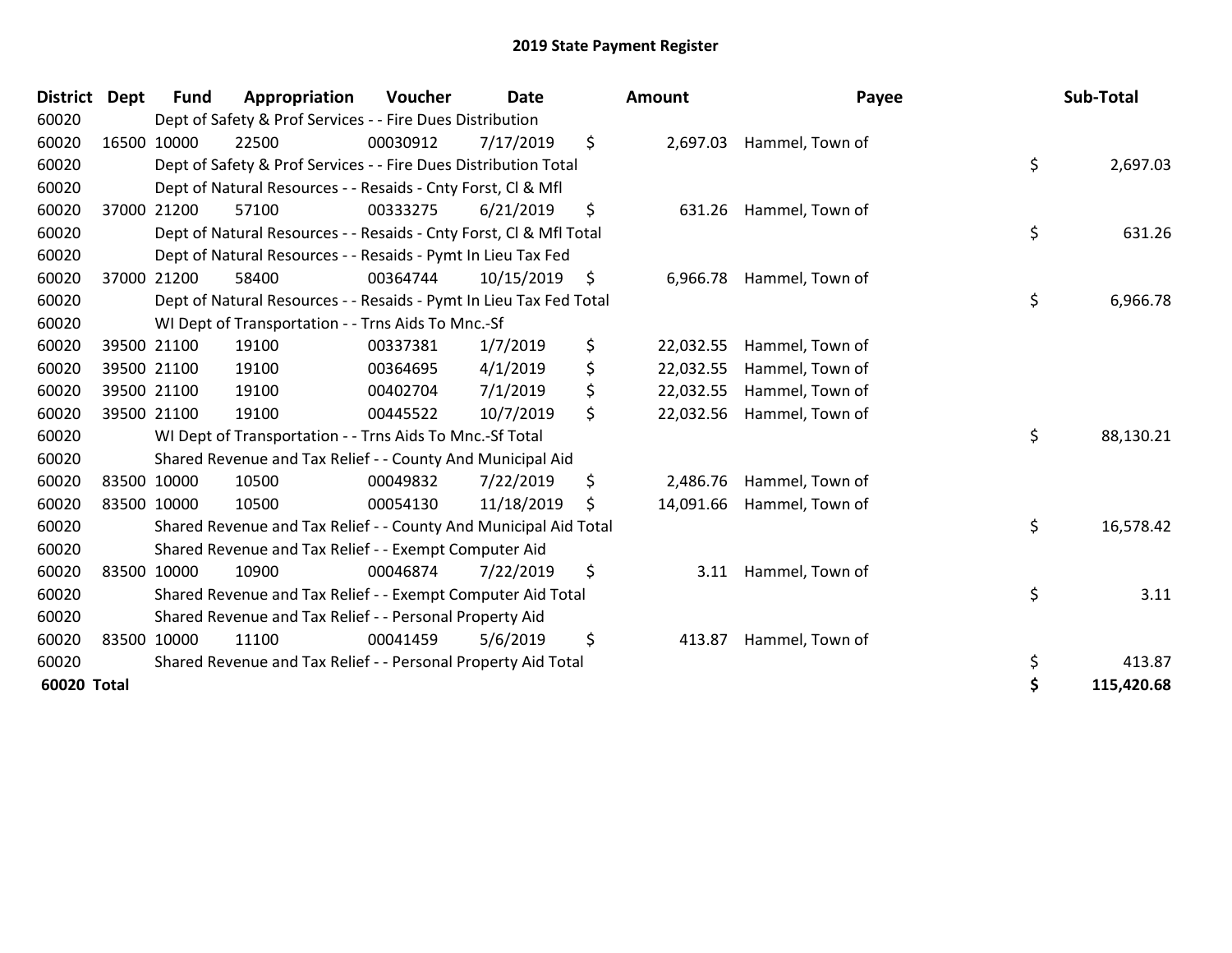| <b>District</b> | <b>Dept</b> | <b>Fund</b> | Appropriation                                                      | Voucher  | <b>Date</b> |                | <b>Amount</b> | Payee                    | Sub-Total        |
|-----------------|-------------|-------------|--------------------------------------------------------------------|----------|-------------|----------------|---------------|--------------------------|------------------|
| 60022           |             |             | Dept of Safety & Prof Services - - Fire Dues Distribution          |          |             |                |               |                          |                  |
| 60022           |             | 16500 10000 | 22500                                                              | 00031262 | 7/18/2019   | \$             |               | 1,552.86 Town Of Holway  |                  |
| 60022           |             |             | Dept of Safety & Prof Services - - Fire Dues Distribution Total    |          |             |                |               |                          | \$<br>1,552.86   |
| 60022           |             |             | Dept of Natural Resources - - Resaids - Cnty Forst, Cl & Mfl       |          |             |                |               |                          |                  |
| 60022           |             | 37000 21200 | 57100                                                              | 00333276 | 6/21/2019   | \$             | 370.39        | Town Of Holway           |                  |
| 60022           |             |             | Dept of Natural Resources - - Resaids - Cnty Forst, CI & Mfl Total |          |             |                |               |                          | \$<br>370.39     |
| 60022           |             |             | WI Dept of Transportation - - Trns Aids To Mnc.-Sf                 |          |             |                |               |                          |                  |
| 60022           |             | 39500 21100 | 19100                                                              | 00337382 | 1/7/2019    | \$             | 29,348.86     | Town Of Holway           |                  |
| 60022           |             | 39500 21100 | 19100                                                              | 00364696 | 4/1/2019    | \$             | 29,348.86     | Town Of Holway           |                  |
| 60022           |             | 39500 21100 | 19100                                                              | 00402705 | 7/1/2019    | \$             | 29,348.86     | Town Of Holway           |                  |
| 60022           |             | 39500 21100 | 19100                                                              | 00445523 | 10/7/2019   | \$             |               | 29,348.88 Town Of Holway |                  |
| 60022           |             |             | WI Dept of Transportation - - Trns Aids To Mnc.-Sf Total           |          |             |                |               |                          | \$<br>117,395.46 |
| 60022           |             |             | Elections Commission - - 2018 Hava Election Security               |          |             |                |               |                          |                  |
| 60022           |             | 51000 22000 | 18200                                                              | 00002378 | 11/13/2019  | $\ddot{\zeta}$ | 1,200.00      | Town Of Holway           |                  |
| 60022           |             |             | Elections Commission - - 2018 Hava Election Security Total         |          |             |                |               |                          | \$<br>1,200.00   |
| 60022           |             |             | Shared Revenue and Tax Relief - - County And Municipal Aid         |          |             |                |               |                          |                  |
| 60022           |             | 83500 10000 | 10500                                                              | 00049833 | 7/22/2019   | \$             | 9,618.63      | Town Of Holway           |                  |
| 60022           |             | 83500 10000 | 10500                                                              | 00054131 | 11/18/2019  | \$             | 54,505.59     | Town Of Holway           |                  |
| 60022           |             |             | Shared Revenue and Tax Relief - - County And Municipal Aid Total   |          |             |                |               |                          | \$<br>64,124.22  |
| 60022           |             |             | Shared Revenue and Tax Relief - - Exempt Computer Aid              |          |             |                |               |                          |                  |
| 60022           |             | 83500 10000 | 10900                                                              | 00046875 | 7/22/2019   | \$             | 1.03          | Town Of Holway           |                  |
| 60022           |             |             | Shared Revenue and Tax Relief - - Exempt Computer Aid Total        |          |             |                |               |                          | \$<br>1.03       |
| 60022           |             |             | Shared Revenue and Tax Relief - - Personal Property Aid            |          |             |                |               |                          |                  |
| 60022           |             | 83500 10000 | 11100                                                              | 00041460 | 5/6/2019    | \$             | 140.20        | Town Of Holway           |                  |
| 60022           |             |             | Shared Revenue and Tax Relief - - Personal Property Aid Total      |          |             |                |               |                          | \$<br>140.20     |
| 60022 Total     |             |             |                                                                    |          |             |                |               |                          | \$<br>184,784.16 |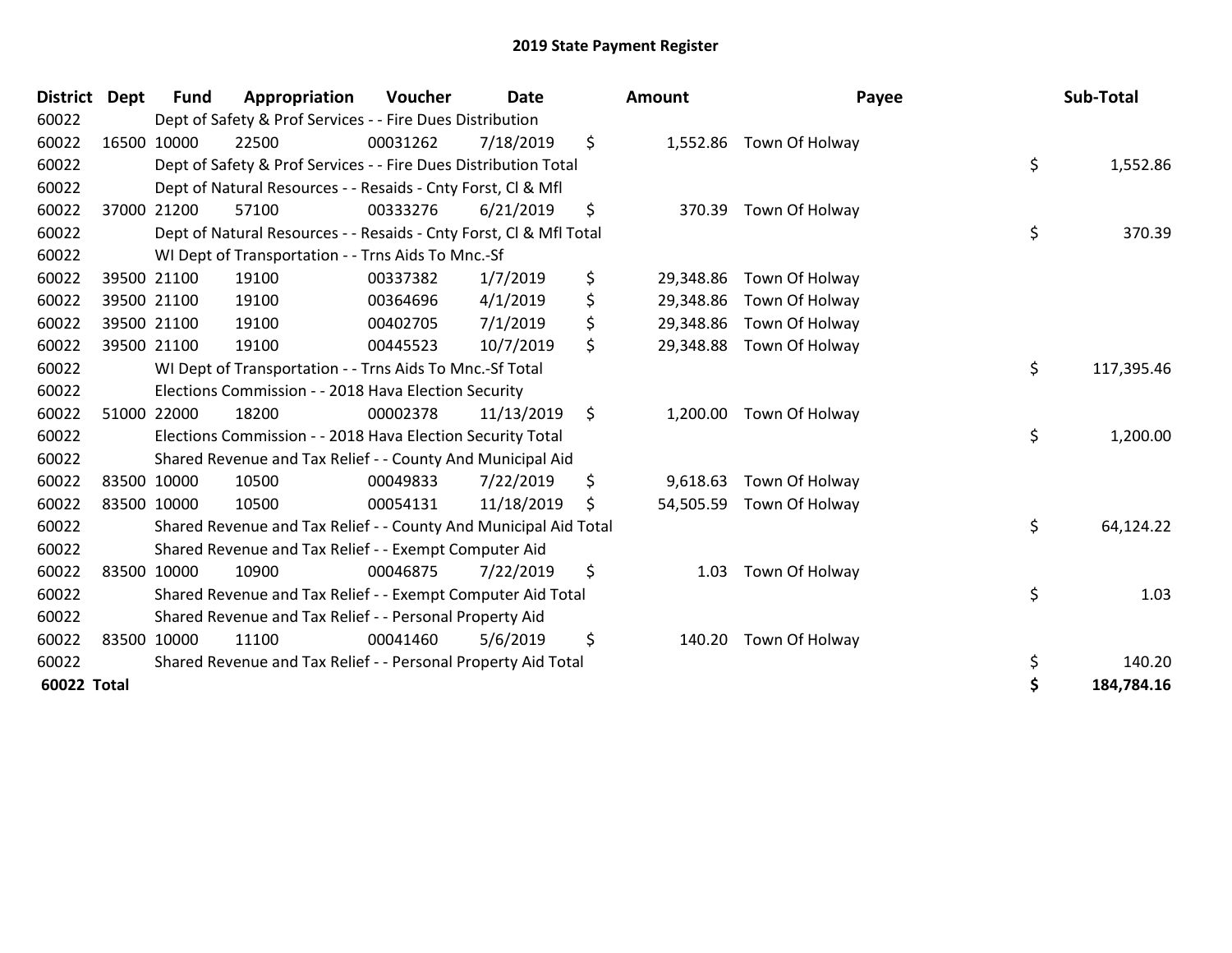| <b>District</b> | Dept  | Fund        | Appropriation                                                      | <b>Voucher</b> | <b>Date</b> | <b>Amount</b>   | Payee              | Sub-Total        |
|-----------------|-------|-------------|--------------------------------------------------------------------|----------------|-------------|-----------------|--------------------|------------------|
| 60024           |       |             | Dept of Safety & Prof Services - - Fire Dues Distribution          |                |             |                 |                    |                  |
| 60024           |       | 16500 10000 | 22500                                                              | 00031536       | 7/18/2019   | \$<br>682.29    | Town Of Jump River |                  |
| 60024           |       |             | Dept of Safety & Prof Services - - Fire Dues Distribution Total    |                |             |                 |                    | \$<br>682.29     |
| 60024           |       |             | Dept of Natural Resources - - Aids In Lieu Of Taxes - Gener        |                |             |                 |                    |                  |
| 60024           | 37000 | 10000       | 50300                                                              | 00313938       | 4/19/2019   | \$<br>20.00     | Town Of Jump River |                  |
| 60024           |       |             | Dept of Natural Resources - - Aids In Lieu Of Taxes - Gener Total  |                |             |                 |                    | \$<br>20.00      |
| 60024           |       |             | Dept of Natural Resources - - Resaids - Cnty Forst, CI & Mfl       |                |             |                 |                    |                  |
| 60024           |       | 37000 21200 | 57100                                                              | 00333277       | 6/21/2019   | \$<br>664.21    | Town Of Jump River |                  |
| 60024           |       |             | Dept of Natural Resources - - Resaids - Cnty Forst, Cl & Mfl Total |                |             |                 |                    | \$<br>664.21     |
| 60024           |       |             | Dept of Natural Resources - - Resaids - Pymt In Lieu Tax Fed       |                |             |                 |                    |                  |
| 60024           |       | 37000 21200 | 58400                                                              | 00364745       | 10/15/2019  | \$<br>4,159.64  | Town Of Jump River |                  |
| 60024           |       |             | Dept of Natural Resources - - Resaids - Pymt In Lieu Tax Fed Total |                |             |                 |                    | \$<br>4,159.64   |
| 60024           |       |             | WI Dept of Transportation - - Trns Aids To Mnc.-Sf                 |                |             |                 |                    |                  |
| 60024           |       | 39500 21100 | 19100                                                              | 00337383       | 1/7/2019    | \$<br>17,421.78 | Town Of Jump River |                  |
| 60024           |       | 39500 21100 | 19100                                                              | 00364697       | 4/1/2019    | \$<br>17,421.78 | Town Of Jump River |                  |
| 60024           |       | 39500 21100 | 19100                                                              | 00402706       | 7/1/2019    | \$<br>17,421.78 | Town Of Jump River |                  |
| 60024           |       | 39500 21100 | 19100                                                              | 00445524       | 10/7/2019   | \$<br>17,421.79 | Town Of Jump River |                  |
| 60024           |       |             | WI Dept of Transportation - - Trns Aids To Mnc.-Sf Total           |                |             |                 |                    | \$<br>69,687.13  |
| 60024           |       |             | Shared Revenue and Tax Relief - - County And Municipal Aid         |                |             |                 |                    |                  |
| 60024           |       | 83500 10000 | 10500                                                              | 00049834       | 7/22/2019   | \$<br>5,369.03  | Town Of Jump River |                  |
| 60024           |       | 83500 10000 | 10500                                                              | 00054132       | 11/18/2019  | \$<br>30,424.50 | Town Of Jump River |                  |
| 60024           |       |             | Shared Revenue and Tax Relief - - County And Municipal Aid Total   |                |             |                 |                    | \$<br>35,793.53  |
| 60024           |       |             | Shared Revenue and Tax Relief - - Exempt Computer Aid              |                |             |                 |                    |                  |
| 60024           |       | 83500 10000 | 10900                                                              | 00046876       | 7/22/2019   | \$<br>9.35      | Town Of Jump River |                  |
| 60024           |       |             | Shared Revenue and Tax Relief - - Exempt Computer Aid Total        |                |             |                 |                    | \$<br>9.35       |
| 60024           |       |             | Shared Revenue and Tax Relief - - Personal Property Aid            |                |             |                 |                    |                  |
| 60024           |       | 83500 10000 | 11100                                                              | 00041461       | 5/6/2019    | \$<br>39.19     | Town Of Jump River |                  |
| 60024           |       |             | Shared Revenue and Tax Relief - - Personal Property Aid Total      |                |             |                 |                    | \$<br>39.19      |
| 60024 Total     |       |             |                                                                    |                |             |                 |                    | \$<br>111,055.34 |

| District    | Dept        | <b>Fund</b> | Appropriation                                                      | Voucher  | <b>Date</b> | Amount          | Payee                        | Sub-Total        |
|-------------|-------------|-------------|--------------------------------------------------------------------|----------|-------------|-----------------|------------------------------|------------------|
| 60024       |             |             | Dept of Safety & Prof Services - - Fire Dues Distribution          |          |             |                 |                              |                  |
| 60024       | 16500 10000 |             | 22500                                                              | 00031536 | 7/18/2019   | \$              | 682.29 Town Of Jump River    |                  |
| 60024       |             |             | Dept of Safety & Prof Services - - Fire Dues Distribution Total    |          |             |                 |                              | \$<br>682.29     |
| 60024       |             |             | Dept of Natural Resources - - Aids In Lieu Of Taxes - Gener        |          |             |                 |                              |                  |
| 60024       | 37000 10000 |             | 50300                                                              | 00313938 | 4/19/2019   | \$<br>20.00     | Town Of Jump River           |                  |
| 60024       |             |             | Dept of Natural Resources - - Aids In Lieu Of Taxes - Gener Total  |          |             |                 |                              | \$<br>20.00      |
| 60024       |             |             | Dept of Natural Resources - - Resaids - Cnty Forst, CI & Mfl       |          |             |                 |                              |                  |
| 60024       |             | 37000 21200 | 57100                                                              | 00333277 | 6/21/2019   | \$<br>664.21    | Town Of Jump River           |                  |
| 60024       |             |             | Dept of Natural Resources - - Resaids - Cnty Forst, CI & Mfl Total |          |             |                 |                              | \$<br>664.21     |
| 60024       |             |             | Dept of Natural Resources - - Resaids - Pymt In Lieu Tax Fed       |          |             |                 |                              |                  |
| 60024       |             | 37000 21200 | 58400                                                              | 00364745 | 10/15/2019  | \$<br>4,159.64  | Town Of Jump River           |                  |
| 60024       |             |             | Dept of Natural Resources - - Resaids - Pymt In Lieu Tax Fed Total |          |             |                 |                              | \$<br>4,159.64   |
| 60024       |             |             | WI Dept of Transportation - - Trns Aids To Mnc.-Sf                 |          |             |                 |                              |                  |
| 60024       |             | 39500 21100 | 19100                                                              | 00337383 | 1/7/2019    | \$              | 17,421.78 Town Of Jump River |                  |
| 60024       | 39500 21100 |             | 19100                                                              | 00364697 | 4/1/2019    | \$<br>17,421.78 | Town Of Jump River           |                  |
| 60024       |             | 39500 21100 | 19100                                                              | 00402706 | 7/1/2019    | \$              | 17,421.78 Town Of Jump River |                  |
| 60024       | 39500 21100 |             | 19100                                                              | 00445524 | 10/7/2019   | \$              | 17,421.79 Town Of Jump River |                  |
| 60024       |             |             | WI Dept of Transportation - - Trns Aids To Mnc.-Sf Total           |          |             |                 |                              | \$<br>69,687.13  |
| 60024       |             |             | Shared Revenue and Tax Relief - - County And Municipal Aid         |          |             |                 |                              |                  |
| 60024       | 83500 10000 |             | 10500                                                              | 00049834 | 7/22/2019   | \$<br>5,369.03  | Town Of Jump River           |                  |
| 60024       | 83500 10000 |             | 10500                                                              | 00054132 | 11/18/2019  | \$              | 30,424.50 Town Of Jump River |                  |
| 60024       |             |             | Shared Revenue and Tax Relief - - County And Municipal Aid Total   |          |             |                 |                              | \$<br>35,793.53  |
| 60024       |             |             | Shared Revenue and Tax Relief - - Exempt Computer Aid              |          |             |                 |                              |                  |
| 60024       |             | 83500 10000 | 10900                                                              | 00046876 | 7/22/2019   | \$<br>9.35      | Town Of Jump River           |                  |
| 60024       |             |             | Shared Revenue and Tax Relief - - Exempt Computer Aid Total        |          |             |                 |                              | \$<br>9.35       |
| 60024       |             |             | Shared Revenue and Tax Relief - - Personal Property Aid            |          |             |                 |                              |                  |
| 60024       |             | 83500 10000 | 11100                                                              | 00041461 | 5/6/2019    | \$<br>39.19     | Town Of Jump River           |                  |
| 60024       |             |             | Shared Revenue and Tax Relief - - Personal Property Aid Total      |          |             |                 |                              | \$<br>39.19      |
| 60024 Total |             |             |                                                                    |          |             |                 |                              | \$<br>111,055.34 |
|             |             |             |                                                                    |          |             |                 |                              |                  |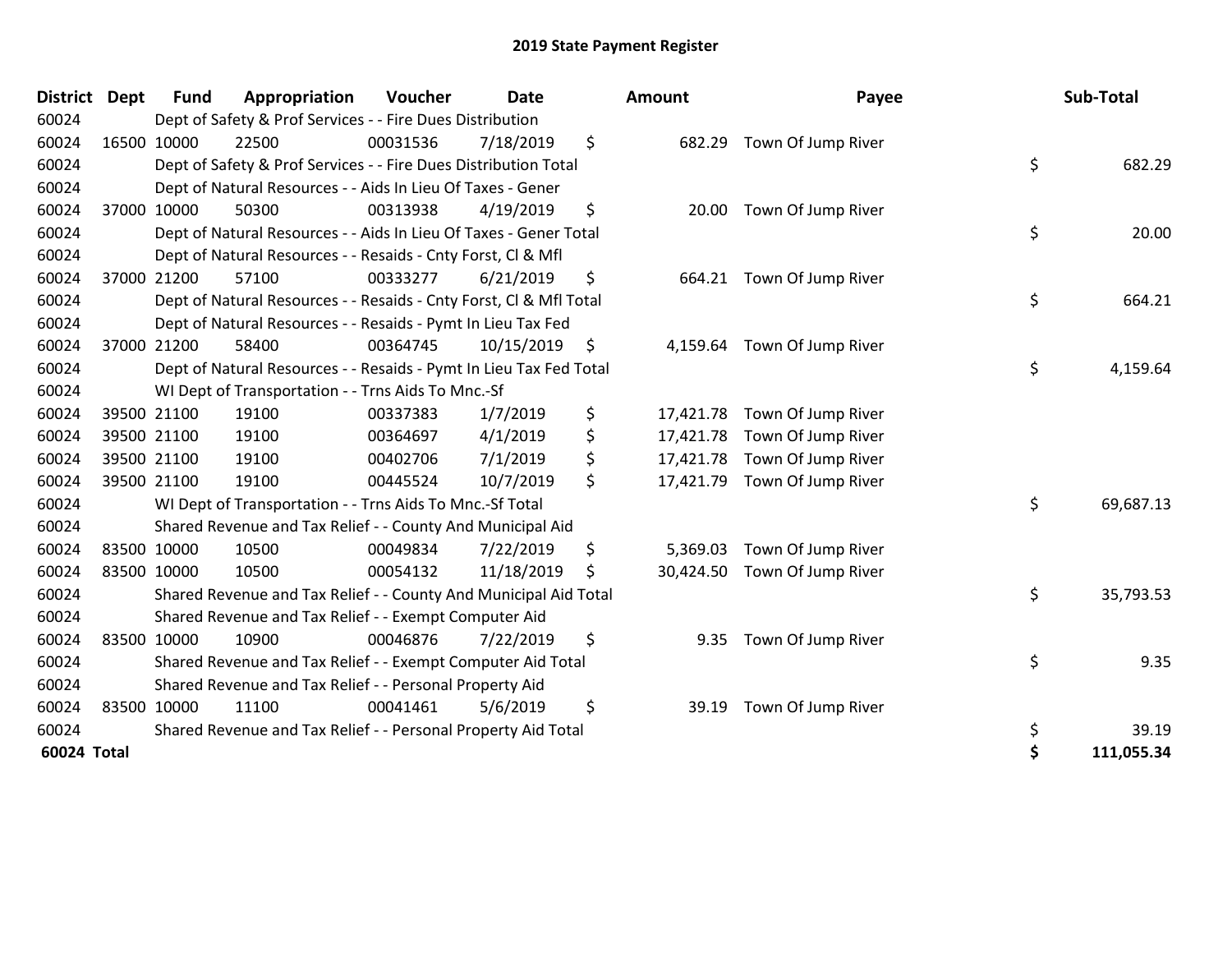| <b>District</b> | <b>Dept</b> | <b>Fund</b> | Appropriation                                                      | Voucher  | <b>Date</b> | Amount          | Payee                          | Sub-Total        |
|-----------------|-------------|-------------|--------------------------------------------------------------------|----------|-------------|-----------------|--------------------------------|------------------|
| 60026           |             |             | Dept of Safety & Prof Services - - Fire Dues Distribution          |          |             |                 |                                |                  |
| 60026           |             | 16500 10000 | 22500                                                              | 00030914 | 7/17/2019   | \$              | 2,684.10 Town Of Little Black  |                  |
| 60026           |             |             | Dept of Safety & Prof Services - - Fire Dues Distribution Total    |          |             |                 |                                | \$<br>2,684.10   |
| 60026           |             |             | Dept of Natural Resources - - Resaids - Cnty Forst, Cl & Mfl       |          |             |                 |                                |                  |
| 60026           |             | 37000 21200 | 57100                                                              | 00333278 | 6/21/2019   | \$<br>44.19     | Town Of Little Black           |                  |
| 60026           |             |             | Dept of Natural Resources - - Resaids - Cnty Forst, CI & Mfl Total |          |             |                 |                                | \$<br>44.19      |
| 60026           |             |             | WI Dept of Transportation - - Trns Aids To Mnc.-Sf                 |          |             |                 |                                |                  |
| 60026           |             | 39500 21100 | 19100                                                              | 00337384 | 1/7/2019    | \$              | 34,216.45 Town Of Little Black |                  |
| 60026           |             | 39500 21100 | 19100                                                              | 00364698 | 4/1/2019    | \$              | 34,216.45 Town Of Little Black |                  |
| 60026           |             | 39500 21100 | 19100                                                              | 00402707 | 7/1/2019    | \$              | 34,216.45 Town Of Little Black |                  |
| 60026           |             | 39500 21100 | 19100                                                              | 00445525 | 10/7/2019   | \$              | 34,216.46 Town Of Little Black |                  |
| 60026           |             |             | WI Dept of Transportation - - Trns Aids To Mnc.-Sf Total           |          |             |                 |                                | \$<br>136,865.81 |
| 60026           |             |             | Elections Commission - - 2018 Hava Election Security               |          |             |                 |                                |                  |
| 60026           |             | 51000 22000 | 18200                                                              | 00002872 | 11/22/2019  | \$<br>1,200.00  | Town Of Little Black           |                  |
| 60026           |             |             | Elections Commission - - 2018 Hava Election Security Total         |          |             |                 |                                | \$<br>1,200.00   |
| 60026           |             |             | Shared Revenue and Tax Relief - - County And Municipal Aid         |          |             |                 |                                |                  |
| 60026           |             | 83500 10000 | 10500                                                              | 00054133 | 11/18/2019  | \$              | 27,929.85 Town Of Little Black |                  |
| 60026           |             |             | Shared Revenue and Tax Relief - - County And Municipal Aid Total   |          |             |                 |                                | \$<br>27,929.85  |
| 60026           |             |             | Shared Revenue and Tax Relief - - Exempt Computer Aid              |          |             |                 |                                |                  |
| 60026           | 83500 10000 |             | 10900                                                              | 00046877 | 7/22/2019   | \$              | 244.22 Town Of Little Black    |                  |
| 60026           |             |             | Shared Revenue and Tax Relief - - Exempt Computer Aid Total        |          |             |                 |                                | \$<br>244.22     |
| 60026           |             |             | Shared Revenue and Tax Relief - - Utility Aid                      |          |             |                 |                                |                  |
| 60026           |             | 83500 10000 | 11000                                                              | 00049835 | 7/22/2019   | \$<br>637.90    | Town Of Little Black           |                  |
| 60026           | 83500 10000 |             | 11000                                                              | 00054133 | 11/18/2019  | \$              | 3,659.74 Town Of Little Black  |                  |
| 60026           |             |             | Shared Revenue and Tax Relief - - Utility Aid Total                |          |             |                 |                                | \$<br>4,297.64   |
| 60026           |             |             | Shared Revenue and Tax Relief - - Personal Property Aid            |          |             |                 |                                |                  |
| 60026           |             | 83500 10000 | 11100                                                              | 00041462 | 5/6/2019    | \$<br>22,326.55 | Town Of Little Black           |                  |
| 60026           |             |             | Shared Revenue and Tax Relief - - Personal Property Aid Total      |          |             |                 |                                | \$<br>22,326.55  |
| 60026 Total     |             |             |                                                                    |          |             |                 |                                | \$<br>195,592.36 |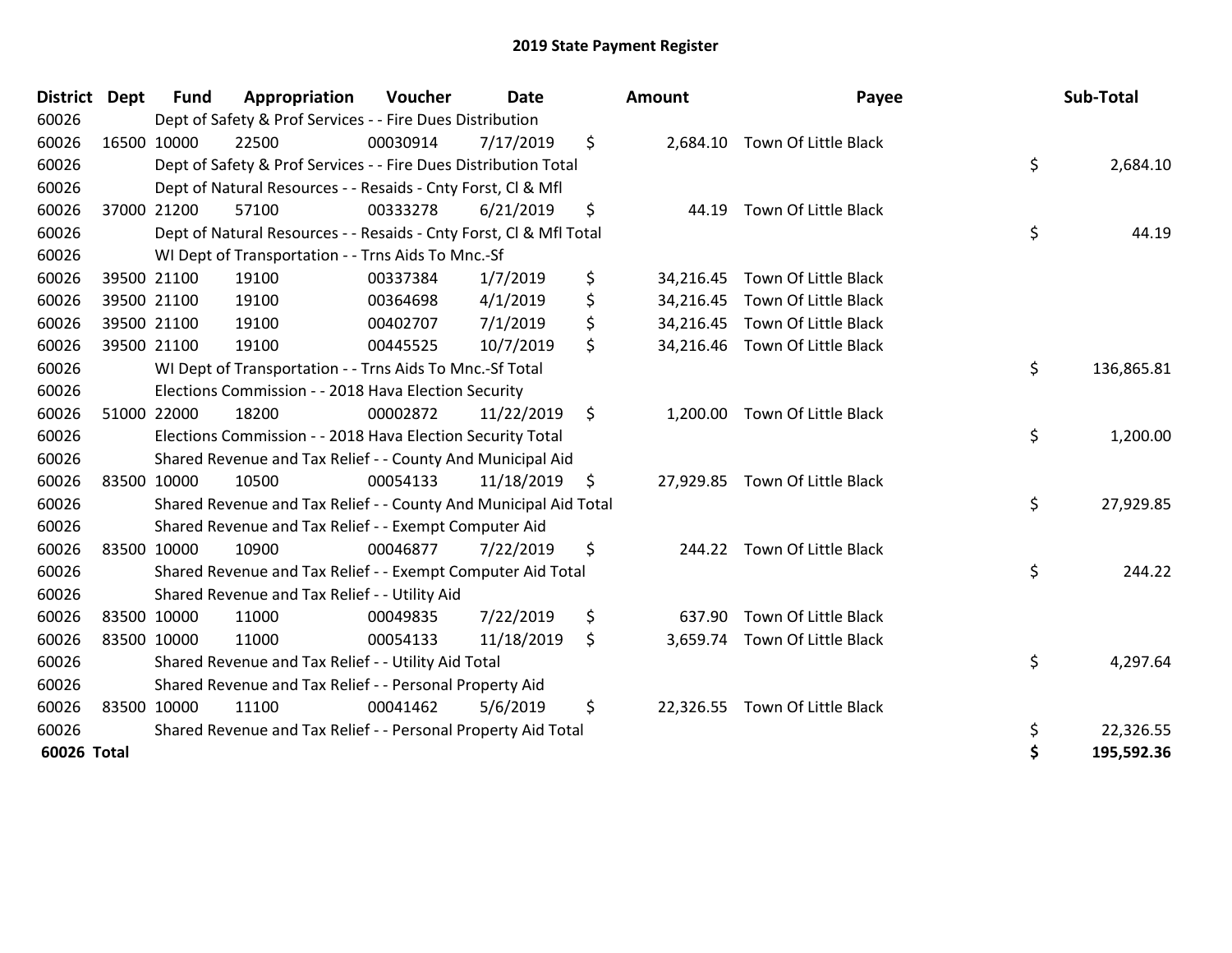| <b>District</b> | Dept        | <b>Fund</b> | Appropriation                                                        | Voucher  | Date       | Amount          | Payee                        | Sub-Total        |
|-----------------|-------------|-------------|----------------------------------------------------------------------|----------|------------|-----------------|------------------------------|------------------|
| 60028           |             |             | Dept of Safety & Prof Services - - Fire Dues Distribution            |          |            |                 |                              |                  |
| 60028           | 16500 10000 |             | 22500                                                                | 00031470 | 7/18/2019  | \$              | 900.60 Town Of Maplehurst    |                  |
| 60028           |             |             | Dept of Safety & Prof Services - - Fire Dues Distribution Total      |          |            |                 |                              | \$<br>900.60     |
| 60028           |             |             | Dept of Natural Resources - - Aids In Lieu Of Taxes - Gener          |          |            |                 |                              |                  |
| 60028           | 37000 10000 |             | 50300                                                                | 00298301 | 2/14/2019  | \$              | 14,673.42 Town Of Maplehurst |                  |
| 60028           |             |             | Dept of Natural Resources - - Aids In Lieu Of Taxes - Gener Total    |          |            |                 |                              | \$<br>14,673.42  |
| 60028           |             |             | Dept of Natural Resources - - Resaids - Cnty Forst, Cl & Mfl         |          |            |                 |                              |                  |
| 60028           | 37000 21200 |             | 57100                                                                | 00333279 | 6/21/2019  | \$<br>351.05    | <b>Town Of Maplehurst</b>    |                  |
| 60028           |             |             | Dept of Natural Resources - - Resaids - Cnty Forst, Cl & Mfl Total   |          |            |                 |                              | \$<br>351.05     |
| 60028           |             |             | WI Dept of Transportation - - Trns Aids To Mnc.-Sf                   |          |            |                 |                              |                  |
| 60028           |             | 39500 21100 | 19100                                                                | 00337385 | 1/7/2019   | \$<br>17,344.14 | Town Of Maplehurst           |                  |
| 60028           | 39500 21100 |             | 19100                                                                | 00364699 | 4/1/2019   | \$<br>17,344.14 | Town Of Maplehurst           |                  |
| 60028           | 39500 21100 |             | 19100                                                                | 00402708 | 7/1/2019   | \$              | 17,344.14 Town Of Maplehurst |                  |
| 60028           | 39500 21100 |             | 19100                                                                | 00445526 | 10/7/2019  | \$<br>17,344.14 | <b>Town Of Maplehurst</b>    |                  |
| 60028           |             |             | WI Dept of Transportation - - Trns Aids To Mnc.-Sf Total             |          |            |                 |                              | \$<br>69,376.56  |
| 60028           |             |             | Department of Administration - - Hv Trans Ln Annual Impact Fee       |          |            |                 |                              |                  |
| 60028           | 50500 10000 |             | 17400                                                                | 00101121 | 5/1/2019   | \$              | 1,997.00 Town Of Maplehurst  |                  |
| 60028           |             |             | Department of Administration - - Hv Trans Ln Annual Impact Fee Total |          |            |                 |                              | \$<br>1,997.00   |
| 60028           |             |             | Elections Commission - - 2018 Hava Election Security                 |          |            |                 |                              |                  |
| 60028           | 51000 22000 |             | 18200                                                                | 00002683 | 11/20/2019 | \$<br>1,200.00  | <b>Town Of Maplehurst</b>    |                  |
| 60028           |             |             | Elections Commission - - 2018 Hava Election Security Total           |          |            |                 |                              | \$<br>1,200.00   |
| 60028           |             |             | Shared Revenue and Tax Relief - - County And Municipal Aid           |          |            |                 |                              |                  |
| 60028           | 83500 10000 |             | 10500                                                                | 00054134 | 11/18/2019 | \$              | 13,245.08 Town Of Maplehurst |                  |
| 60028           |             |             | Shared Revenue and Tax Relief - - County And Municipal Aid Total     |          |            |                 |                              | \$<br>13,245.08  |
| 60028           |             |             | Shared Revenue and Tax Relief - - Exempt Computer Aid                |          |            |                 |                              |                  |
| 60028           |             | 83500 10000 | 10900                                                                | 00046878 | 7/22/2019  | \$<br>1.03      | Town Of Maplehurst           |                  |
| 60028           |             |             | Shared Revenue and Tax Relief - - Exempt Computer Aid Total          |          |            |                 |                              | \$<br>1.03       |
| 60028           |             |             | Shared Revenue and Tax Relief - - Personal Property Aid              |          |            |                 |                              |                  |
| 60028           | 83500 10000 |             | 11100                                                                | 00041463 | 5/6/2019   | \$<br>75.80     | Town Of Maplehurst           |                  |
| 60028           |             |             | Shared Revenue and Tax Relief - - Personal Property Aid Total        |          |            |                 |                              | \$<br>75.80      |
| 60028 Total     |             |             |                                                                      |          |            |                 |                              | \$<br>101,820.54 |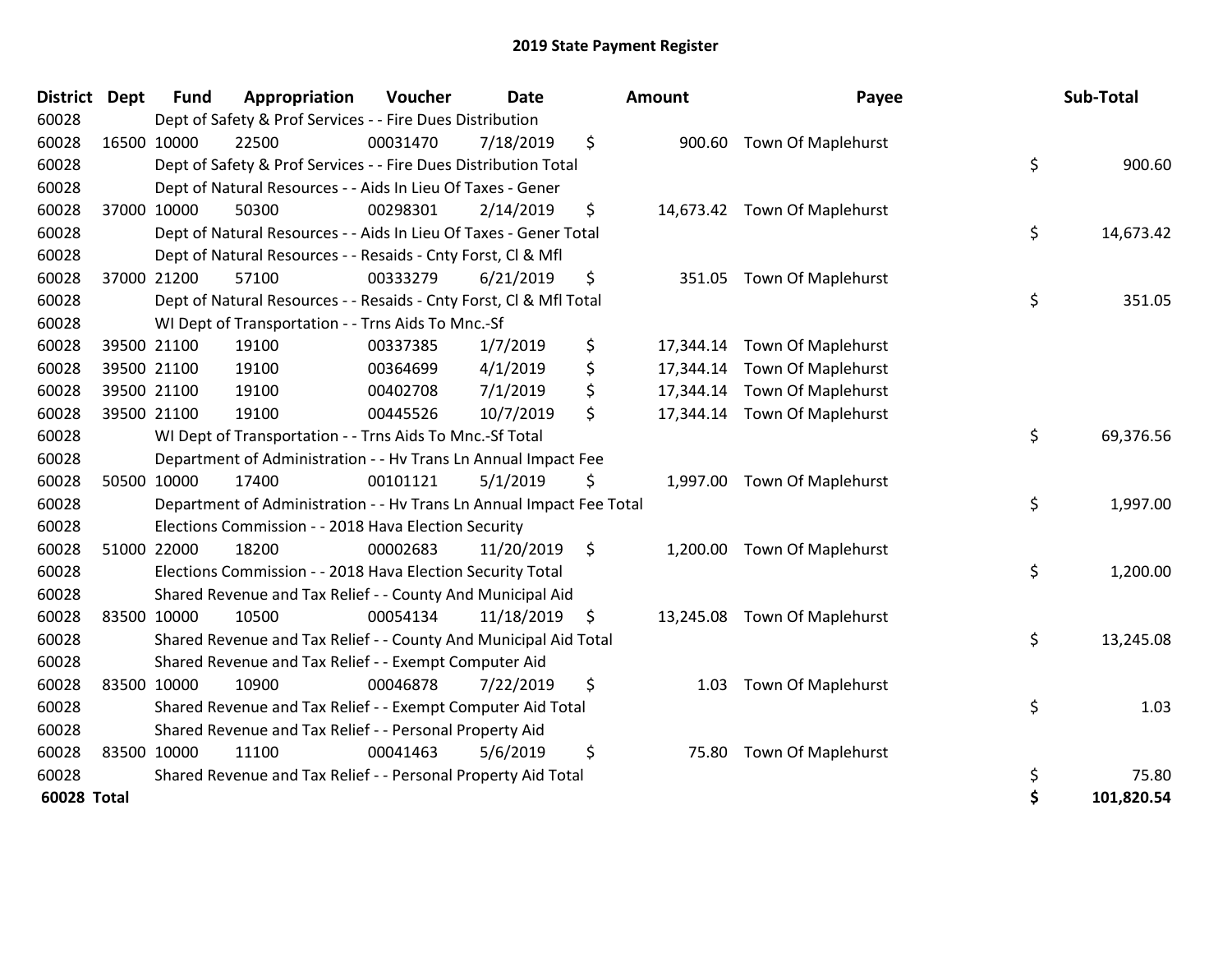| <b>District</b> | Dept | Fund        | Appropriation                                                      | Voucher  | Date       |     | Amount    | Payee                       | Sub-Total        |
|-----------------|------|-------------|--------------------------------------------------------------------|----------|------------|-----|-----------|-----------------------------|------------------|
| 60030           |      |             | Dept of Safety & Prof Services - - Fire Dues Distribution          |          |            |     |           |                             |                  |
| 60030           |      | 16500 10000 | 22500                                                              | 00031454 | 7/18/2019  | \$  |           | 957.75 Town Of Mc Kinley    |                  |
| 60030           |      |             | Dept of Safety & Prof Services - - Fire Dues Distribution Total    |          |            |     |           |                             | \$<br>957.75     |
| 60030           |      |             | Dept of Natural Resources - - Aids In Lieu Of Taxes - Gener        |          |            |     |           |                             |                  |
| 60030           |      | 37000 10000 | 50300                                                              | 00298323 | 2/14/2019  | \$  | 347.54    | Town Of Mc Kinley           |                  |
| 60030           |      | 37000 10000 | 50300                                                              | 00314058 | 4/19/2019  | \$  | 149.46    | Town Of Mc Kinley           |                  |
| 60030           |      |             | Dept of Natural Resources - - Aids In Lieu Of Taxes - Gener Total  |          |            |     |           |                             | \$<br>497.00     |
| 60030           |      |             | Dept of Natural Resources - - Resaids - Cnty Forst, Cl & Mfl       |          |            |     |           |                             |                  |
| 60030           |      | 37000 21200 | 57100                                                              | 00333280 | 6/21/2019  | \$  |           | 498.41 Town Of Mc Kinley    |                  |
| 60030           |      |             | Dept of Natural Resources - - Resaids - Cnty Forst, CI & Mfl Total |          |            |     |           |                             | \$<br>498.41     |
| 60030           |      |             | Dept of Natural Resources - - Aids In Lieu Of Taxes - Sum S        |          |            |     |           |                             |                  |
| 60030           |      | 37000 21200 | 57900                                                              | 00314057 | 4/19/2019  | \$  | 598.40    | Town Of Mc Kinley           |                  |
| 60030           |      |             | Dept of Natural Resources - - Aids In Lieu Of Taxes - Sum S Total  |          |            |     |           |                             | \$<br>598.40     |
| 60030           |      |             | WI Dept of Transportation - - Trns Aids To Mnc.-Sf                 |          |            |     |           |                             |                  |
| 60030           |      | 39500 21100 | 19100                                                              | 00337386 | 1/7/2019   | \$  | 22,009.61 | Town Of Mc Kinley           |                  |
| 60030           |      | 39500 21100 | 19100                                                              | 00364700 | 4/1/2019   | \$  | 22,009.61 | Town Of Mc Kinley           |                  |
| 60030           |      | 39500 21100 | 19100                                                              | 00402709 | 7/1/2019   | \$  | 22,009.61 | Town Of Mc Kinley           |                  |
| 60030           |      | 39500 21100 | 19100                                                              | 00445527 | 10/7/2019  | \$  |           | 22,009.64 Town Of Mc Kinley |                  |
| 60030           |      |             | WI Dept of Transportation - - Trns Aids To Mnc.-Sf Total           |          |            |     |           |                             | \$<br>88,038.47  |
| 60030           |      |             | Shared Revenue and Tax Relief - - County And Municipal Aid         |          |            |     |           |                             |                  |
| 60030           |      | 83500 10000 | 10500                                                              | 00049836 | 7/22/2019  | \$  |           | 5,447.75 Town Of Mc Kinley  |                  |
| 60030           |      | 83500 10000 | 10500                                                              | 00054135 | 11/18/2019 | \$. | 30,923.99 | Town Of Mc Kinley           |                  |
| 60030           |      |             | Shared Revenue and Tax Relief - - County And Municipal Aid Total   |          |            |     |           |                             | \$<br>36,371.74  |
| 60030           |      |             | Shared Revenue and Tax Relief - - Exempt Computer Aid              |          |            |     |           |                             |                  |
| 60030           |      | 83500 10000 | 10900                                                              | 00046879 | 7/22/2019  | \$  | 9.35      | Town Of Mc Kinley           |                  |
| 60030           |      |             | Shared Revenue and Tax Relief - - Exempt Computer Aid Total        |          |            |     |           |                             | \$<br>9.35       |
| 60030           |      |             | Shared Revenue and Tax Relief - - Personal Property Aid            |          |            |     |           |                             |                  |
| 60030           |      | 83500 10000 | 11100                                                              | 00041464 | 5/6/2019   | \$  | 308.27    | Town Of Mc Kinley           |                  |
| 60030           |      |             | Shared Revenue and Tax Relief - - Personal Property Aid Total      |          |            |     |           |                             | \$<br>308.27     |
| 60030 Total     |      |             |                                                                    |          |            |     |           |                             | \$<br>127,279.39 |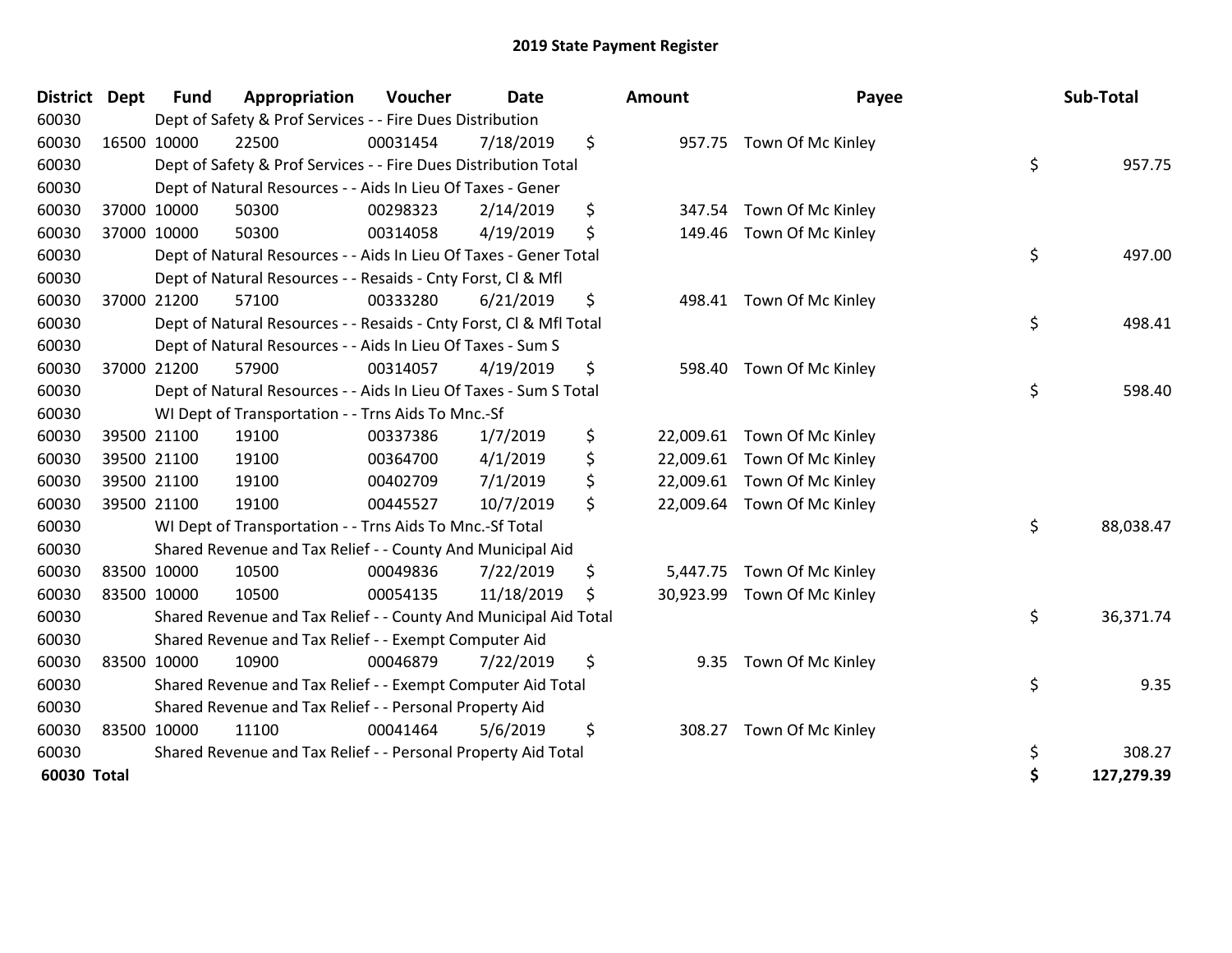| District Dept |             | <b>Fund</b> | Appropriation                                                      | Voucher  | <b>Date</b> | Amount          | Payee                     | Sub-Total        |
|---------------|-------------|-------------|--------------------------------------------------------------------|----------|-------------|-----------------|---------------------------|------------------|
| 60032         |             |             | Dept of Safety & Prof Services - - Fire Dues Distribution          |          |             |                 |                           |                  |
| 60032         |             | 16500 10000 | 22500                                                              | 00030353 | 7/16/2019   | \$              | 6,960.72 Town Of Medford  |                  |
| 60032         |             |             | Dept of Safety & Prof Services - - Fire Dues Distribution Total    |          |             |                 |                           | \$<br>6,960.72   |
| 60032         |             |             | Dept of Natural Resources - - Resaids - Cnty Forst, CI & Mfl       |          |             |                 |                           |                  |
| 60032         |             | 37000 21200 | 57100                                                              | 00333281 | 6/21/2019   | \$<br>108.39    | <b>Town Of Medford</b>    |                  |
| 60032         |             |             | Dept of Natural Resources - - Resaids - Cnty Forst, Cl & Mfl Total |          |             |                 |                           | \$<br>108.39     |
| 60032         |             |             | Dept of Natural Resources - - Fin Asst For Responsible Units       |          |             |                 |                           |                  |
| 60032         |             | 37000 27400 | 67000                                                              | 00322604 | 5/22/2019   | \$              | 2,680.14 Town Of Medford  |                  |
| 60032         |             |             | Dept of Natural Resources - - Fin Asst For Responsible Units Total |          |             |                 |                           | \$<br>2,680.14   |
| 60032         |             |             | WI Dept of Transportation - - Trns Aids To Mnc.-Sf                 |          |             |                 |                           |                  |
| 60032         |             | 39500 21100 | 19100                                                              | 00337387 | 1/7/2019    | \$<br>34,556.88 | Town Of Medford           |                  |
| 60032         |             | 39500 21100 | 19100                                                              | 00364701 | 4/1/2019    | \$<br>34,556.88 | Town Of Medford           |                  |
| 60032         |             | 39500 21100 | 19100                                                              | 00402710 | 7/1/2019    | \$              | 34,556.88 Town Of Medford |                  |
| 60032         |             | 39500 21100 | 19100                                                              | 00445528 | 10/7/2019   | \$<br>34,556.90 | Town Of Medford           |                  |
| 60032         |             |             | WI Dept of Transportation - - Trns Aids To Mnc.-Sf Total           |          |             |                 |                           | \$<br>138,227.54 |
| 60032         |             |             | Shared Revenue and Tax Relief - - County And Municipal Aid         |          |             |                 |                           |                  |
| 60032         |             | 83500 10000 | 10500                                                              | 00049837 | 7/22/2019   | \$<br>9,387.39  | Town Of Medford           |                  |
| 60032         | 83500 10000 |             | 10500                                                              | 00054136 | 11/18/2019  | \$              | 53,195.19 Town Of Medford |                  |
| 60032         |             |             | Shared Revenue and Tax Relief - - County And Municipal Aid Total   |          |             |                 |                           | \$<br>62,582.58  |
| 60032         |             |             | Shared Revenue and Tax Relief - - Exempt Computer Aid              |          |             |                 |                           |                  |
| 60032         |             | 83500 10000 | 10900                                                              | 00046880 | 7/22/2019   | \$<br>34.48     | Town Of Medford           |                  |
| 60032         |             |             | Shared Revenue and Tax Relief - - Exempt Computer Aid Total        |          |             |                 |                           | \$<br>34.48      |
| 60032         |             |             | Shared Revenue and Tax Relief - - Utility Aid                      |          |             |                 |                           |                  |
| 60032         |             | 83500 10000 | 11000                                                              | 00049837 | 7/22/2019   | \$<br>530.63    | <b>Town Of Medford</b>    |                  |
| 60032         |             | 83500 10000 | 11000                                                              | 00054136 | 11/18/2019  | \$              | 3,036.74 Town Of Medford  |                  |
| 60032         |             |             | Shared Revenue and Tax Relief - - Utility Aid Total                |          |             |                 |                           | \$<br>3,567.37   |
| 60032         |             |             | Shared Revenue and Tax Relief - - Personal Property Aid            |          |             |                 |                           |                  |
| 60032         |             | 83500 10000 | 11100                                                              | 00041465 | 5/6/2019    | \$              | 1,119.20 Town Of Medford  |                  |
| 60032         |             |             | Shared Revenue and Tax Relief - - Personal Property Aid Total      |          |             |                 |                           | \$<br>1,119.20   |
| 60032         |             |             | Shared Revenue and Tax Relief - - Lottery & Gaming Credit          |          |             |                 |                           |                  |
| 60032         |             | 83500 52100 | 36300                                                              | 00038515 | 3/25/2019   | \$<br>283.44    | Town Of Medford           |                  |
| 60032         |             |             | Shared Revenue and Tax Relief - - Lottery & Gaming Credit Total    |          |             |                 |                           | \$<br>283.44     |
| 60032 Total   |             |             |                                                                    |          |             |                 |                           | \$<br>215,563.86 |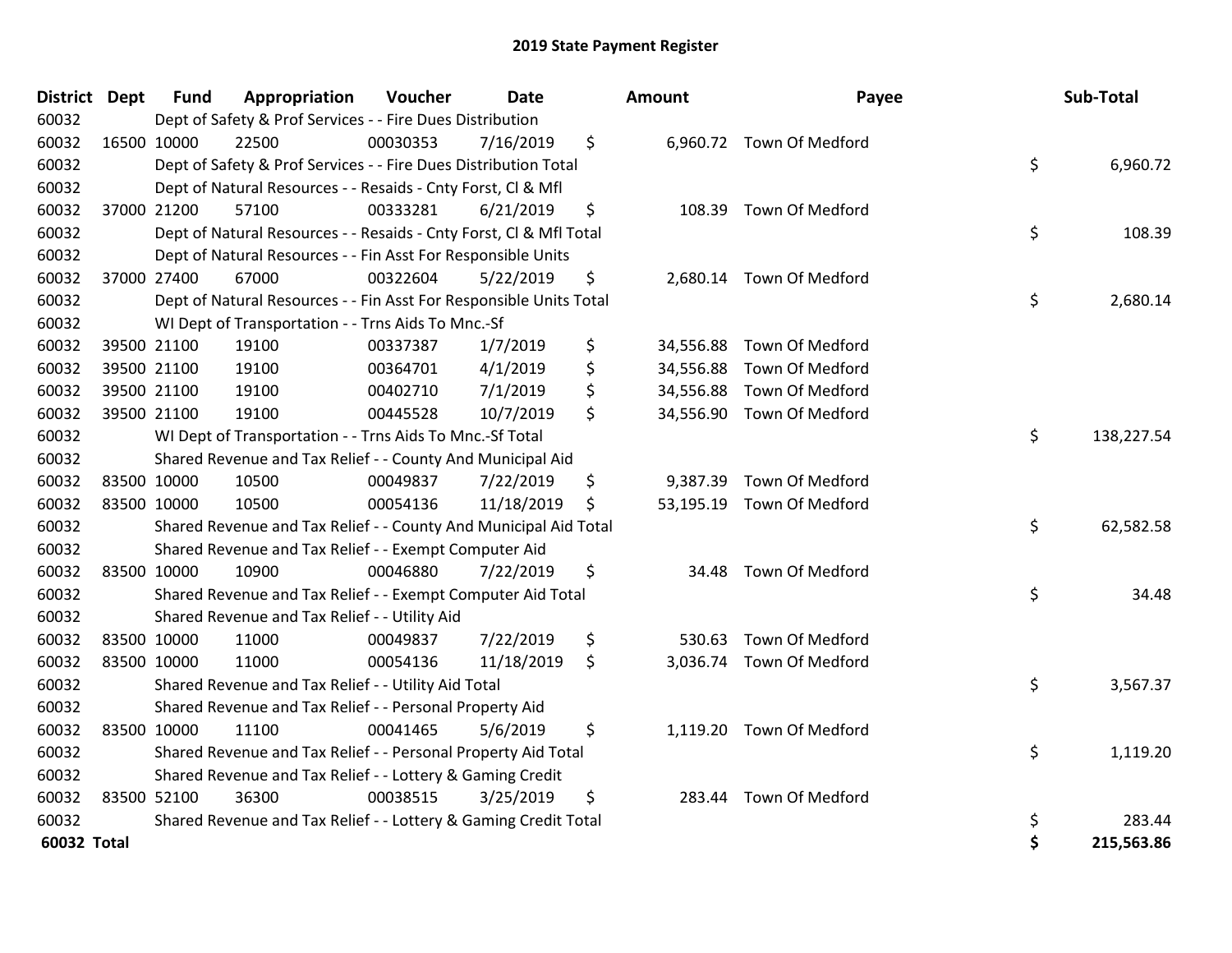|             | <b>District Dept</b> | <b>Fund</b> | Appropriation                                                      | Voucher  | <b>Date</b> | <b>Amount</b>   | Payee                     | Sub-Total        |
|-------------|----------------------|-------------|--------------------------------------------------------------------|----------|-------------|-----------------|---------------------------|------------------|
| 60034       |                      |             | Dept of Safety & Prof Services - - Fire Dues Distribution          |          |             |                 |                           |                  |
| 60034       | 16500 10000          |             | 22500                                                              | 00031313 | 7/18/2019   | \$              | 1,399.87 Town Of Molitor  |                  |
| 60034       |                      |             | Dept of Safety & Prof Services - - Fire Dues Distribution Total    |          |             |                 |                           | \$<br>1,399.87   |
| 60034       |                      |             | Dept of Natural Resources - - Resaids - Cnty Forst, Cl & Mfl       |          |             |                 |                           |                  |
| 60034       |                      | 37000 21200 | 57100                                                              | 00333282 | 6/21/2019   | \$<br>664.64    | Town Of Molitor           |                  |
| 60034       |                      |             | Dept of Natural Resources - - Resaids - Cnty Forst, CI & Mfl Total |          |             |                 |                           | \$<br>664.64     |
| 60034       |                      |             | Dept of Natural Resources - - Resaids - Pymt In Lieu Tax Fed       |          |             |                 |                           |                  |
| 60034       |                      | 37000 21200 | 58400                                                              | 00364746 | 10/15/2019  | \$              | 16,735.98 Town Of Molitor |                  |
| 60034       |                      |             | Dept of Natural Resources - - Resaids - Pymt In Lieu Tax Fed Total |          |             |                 |                           | \$<br>16,735.98  |
| 60034       |                      |             | Dept of Natural Resources - - Fin Asst For Responsible Units       |          |             |                 |                           |                  |
| 60034       |                      | 37000 27400 | 67000                                                              | 00323010 | 5/22/2019   | \$<br>743.34    | Town Of Molitor           |                  |
| 60034       |                      |             | Dept of Natural Resources - - Fin Asst For Responsible Units Total |          |             |                 |                           | \$<br>743.34     |
| 60034       |                      |             | WI Dept of Transportation - - Trns Aids To Mnc.-Sf                 |          |             |                 |                           |                  |
| 60034       |                      | 39500 21100 | 19100                                                              | 00337388 | 1/7/2019    | \$<br>18,019.03 | Town Of Molitor           |                  |
| 60034       |                      | 39500 21100 | 19100                                                              | 00364702 | 4/1/2019    | \$<br>18,019.03 | Town Of Molitor           |                  |
| 60034       |                      | 39500 21100 | 19100                                                              | 00402711 | 7/1/2019    | \$              | 18,019.03 Town Of Molitor |                  |
| 60034       |                      | 39500 21100 | 19100                                                              | 00445529 | 10/7/2019   | \$              | 18,019.04 Town Of Molitor |                  |
| 60034       |                      |             | WI Dept of Transportation - - Trns Aids To Mnc.-Sf Total           |          |             |                 |                           | \$<br>72,076.13  |
| 60034       |                      |             | Elections Commission - - 2018 Hava Election Security               |          |             |                 |                           |                  |
| 60034       |                      | 51000 22000 | 18200                                                              | 00002502 | 11/15/2019  | \$              | 1,200.00 Town Of Molitor  |                  |
| 60034       |                      |             | Elections Commission - - 2018 Hava Election Security Total         |          |             |                 |                           | \$<br>1,200.00   |
| 60034       |                      |             | Shared Revenue and Tax Relief - - County And Municipal Aid         |          |             |                 |                           |                  |
| 60034       |                      | 83500 10000 | 10500                                                              | 00049838 | 7/22/2019   | \$              | 1,392.64 Town Of Molitor  |                  |
| 60034       | 83500 10000          |             | 10500                                                              | 00054137 | 11/18/2019  | \$              | 7,891.61 Town Of Molitor  |                  |
| 60034       |                      |             | Shared Revenue and Tax Relief - - County And Municipal Aid Total   |          |             |                 |                           | \$<br>9,284.25   |
| 60034       |                      |             | Shared Revenue and Tax Relief - - Exempt Computer Aid              |          |             |                 |                           |                  |
| 60034       |                      | 83500 10000 | 10900                                                              | 00046881 | 7/22/2019   | \$<br>1.03      | Town Of Molitor           |                  |
| 60034       |                      |             | Shared Revenue and Tax Relief - - Exempt Computer Aid Total        |          |             |                 |                           | \$<br>1.03       |
| 60034       |                      |             | Shared Revenue and Tax Relief - - Personal Property Aid            |          |             |                 |                           |                  |
| 60034       | 83500 10000          |             | 11100                                                              | 00041466 | 5/6/2019    | \$<br>44.60     | Town Of Molitor           |                  |
| 60034       |                      |             | Shared Revenue and Tax Relief - - Personal Property Aid Total      |          |             |                 |                           | \$<br>44.60      |
| 60034 Total |                      |             |                                                                    |          |             |                 |                           | \$<br>102,149.84 |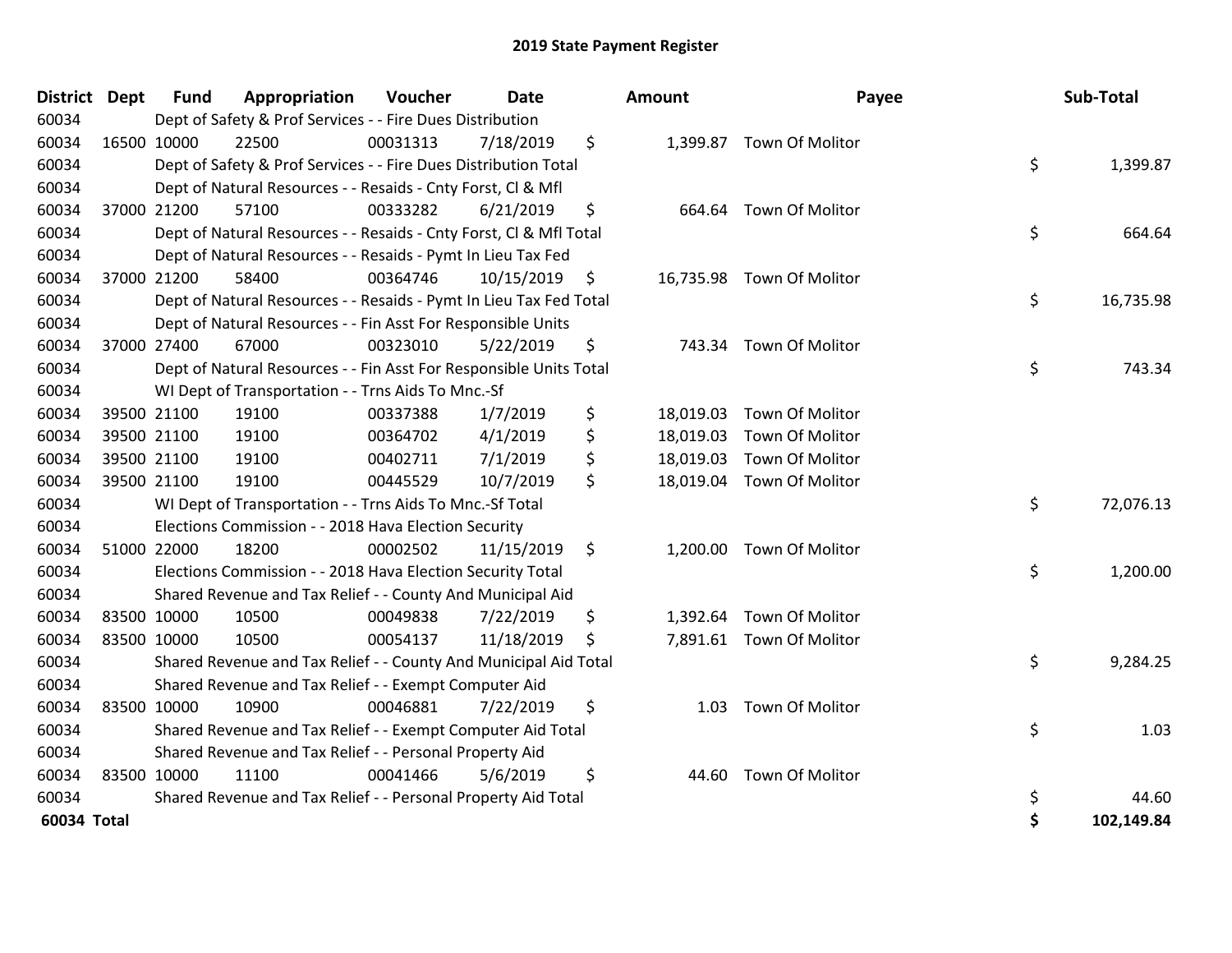| <b>District</b> | <b>Dept</b> | <b>Fund</b> | Appropriation                                                        | Voucher  | <b>Date</b> | <b>Amount</b> | Payee                      | Sub-Total       |
|-----------------|-------------|-------------|----------------------------------------------------------------------|----------|-------------|---------------|----------------------------|-----------------|
| 60036           |             |             | Dept of Safety & Prof Services - - Fire Dues Distribution            |          |             |               |                            |                 |
| 60036           | 16500 10000 |             | 22500                                                                | 00031580 | 7/18/2019   | \$            | 530.74 Town Of Pershing    |                 |
| 60036           |             |             | Dept of Safety & Prof Services - - Fire Dues Distribution Total      |          |             |               |                            | \$<br>530.74    |
| 60036           |             |             | Dept of Natural Resources - - Aids In Lieu Of Taxes - Gener          |          |             |               |                            |                 |
| 60036           | 37000 10000 |             | 50300                                                                | 00298327 | 2/14/2019   | \$            | 27,689.62 Town Of Pershing |                 |
| 60036           |             | 37000 10000 | 50300                                                                | 00314102 | 4/19/2019   | \$            | 180.71 Town Of Pershing    |                 |
| 60036           |             |             | Dept of Natural Resources - - Aids In Lieu Of Taxes - Gener Total    |          |             |               |                            | \$<br>27,870.33 |
| 60036           |             |             | Dept of Natural Resources - - Resaids - Cnty Forst, Cl & Mfl         |          |             |               |                            |                 |
| 60036           |             | 37000 21200 | 57100                                                                | 00333283 | 6/21/2019   | \$            | 340.93 Town Of Pershing    |                 |
| 60036           |             |             | Dept of Natural Resources - - Resaids - Cnty Forst, Cl & Mfl Total   |          |             |               |                            | \$<br>340.93    |
| 60036           |             |             | Dept of Natural Resources - - Aids In Lieu Of Taxes - Sum S          |          |             |               |                            |                 |
| 60036           |             | 37000 21200 | 57900                                                                | 00314103 | 4/19/2019   | \$            | 4,414.52 Town Of Pershing  |                 |
| 60036           |             |             | Dept of Natural Resources - - Aids In Lieu Of Taxes - Sum S Total    |          |             |               |                            | \$<br>4,414.52  |
| 60036           |             |             | Dept of Natural Resources - - Resource Maint Develop Sp Frst         |          |             |               |                            |                 |
| 60036           | 37000 21200 |             | 77900                                                                | 00312884 | 4/17/2019   | \$            | 14,000.00 Town Of Pershing |                 |
| 60036           |             |             | Dept of Natural Resources - - Resource Maint Develop Sp Frst Total   |          |             |               |                            | \$<br>14,000.00 |
| 60036           |             |             | WI Dept of Transportation - - Trns Aids To Mnc.-Sf                   |          |             |               |                            |                 |
| 60036           |             | 39500 21100 | 19100                                                                | 00337389 | 1/7/2019    | \$            | 19,601.74 Town Of Pershing |                 |
| 60036           |             | 39500 21100 | 19100                                                                | 00364703 | 4/1/2019    | \$            | 19,601.74 Town Of Pershing |                 |
| 60036           |             | 39500 21100 | 19100                                                                | 00402712 | 7/1/2019    | \$            | 19,601.74 Town Of Pershing |                 |
| 60036           | 39500 21100 |             | 19100                                                                | 00445530 | 10/7/2019   | \$            | 19,601.76 Town Of Pershing |                 |
| 60036           |             |             | WI Dept of Transportation - - Trns Aids To Mnc.-Sf Total             |          |             |               |                            | \$<br>78,406.98 |
| 60036           |             |             | WI Dept of Transportation - - Loc Rd Imp Prg St Fd                   |          |             |               |                            |                 |
| 60036           | 39500 21100 |             | 27800                                                                | 00438680 | 9/27/2019   | \$            | 17,474.85 Town Of Pershing |                 |
| 60036           |             |             | WI Dept of Transportation - - Loc Rd Imp Prg St Fd Total             |          |             |               |                            | \$<br>17,474.85 |
| 60036           |             |             | Department of Administration - - Hv Trans Ln Annual Impact Fee       |          |             |               |                            |                 |
| 60036           |             | 50500 10000 | 17400                                                                | 00101139 | 5/1/2019    | \$            | 25,270.00 Town Of Pershing |                 |
| 60036           |             |             | Department of Administration - - Hv Trans Ln Annual Impact Fee Total |          |             |               |                            | \$<br>25,270.00 |
| 60036           |             |             | Elections Commission - - 2018 Hava Election Security                 |          |             |               |                            |                 |
| 60036           | 51000 22000 |             | 18200                                                                | 00002210 | 11/4/2019   | \$            | 1,200.00 Town Of Pershing  |                 |
| 60036           |             |             | Elections Commission - - 2018 Hava Election Security Total           |          |             |               |                            | \$<br>1,200.00  |
| 60036           |             |             | Shared Revenue and Tax Relief - - County And Municipal Aid           |          |             |               |                            |                 |
| 60036           | 83500 10000 |             | 10500                                                                | 00049839 | 7/22/2019   | \$            | 3,534.87 Town Of Pershing  |                 |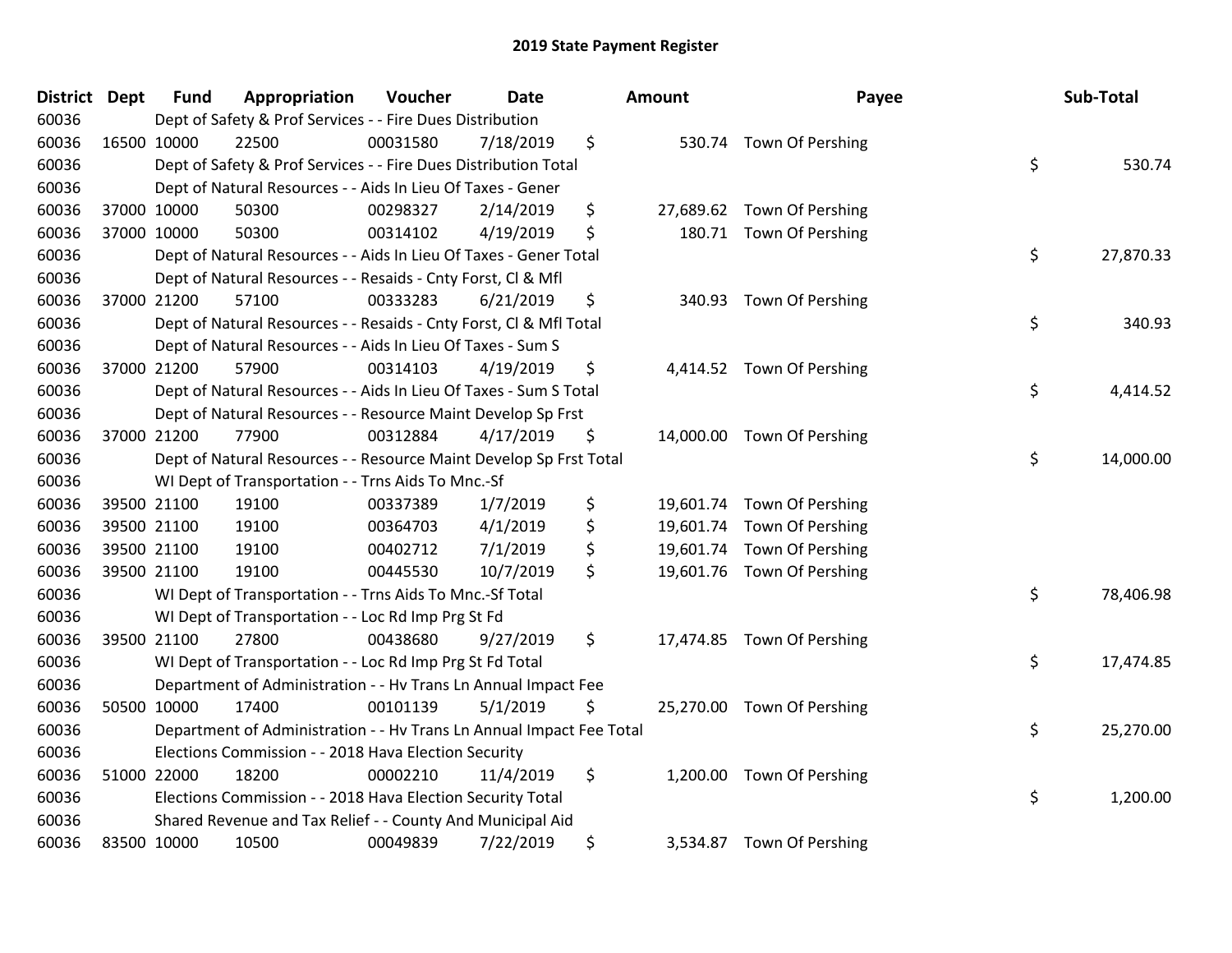| <b>District</b> | Dept        | Fund | Appropriation                                                       | <b>Voucher</b> | Date       | Amount    | Pavee            | Sub-Total  |
|-----------------|-------------|------|---------------------------------------------------------------------|----------------|------------|-----------|------------------|------------|
| 60036           | 83500 10000 |      | 10500                                                               | 00054138       | 11/18/2019 | 20,030.92 | Town Of Pershing |            |
| 60036           |             |      | Shared Revenue and Tax Relief - - County And Municipal Aid Total    |                |            |           |                  | 23,565.79  |
| 60036           |             |      | Shared Revenue and Tax Relief - - Personal Property Aid             |                |            |           |                  |            |
| 60036           | 83500 10000 |      | 11100                                                               | 00041467       | 5/6/2019   | 39.45     | Town Of Pershing |            |
| 60036           |             |      | Shared Revenue and Tax Relief - - Personal Property Aid Total       |                |            |           |                  | 39.45      |
| 60036           |             |      | Shared Revenue and Tax Relief - - Payments For Municipal Svcs       |                |            |           |                  |            |
| 60036           | 83500 10000 |      | 50100                                                               | 00037788       | 1/31/2019  | 168.60    | Town Of Pershing |            |
| 60036           |             |      | Shared Revenue and Tax Relief - - Payments For Municipal Svcs Total |                |            |           |                  | 168.60     |
| 60036 Total     |             |      |                                                                     |                |            |           |                  | 193,282.19 |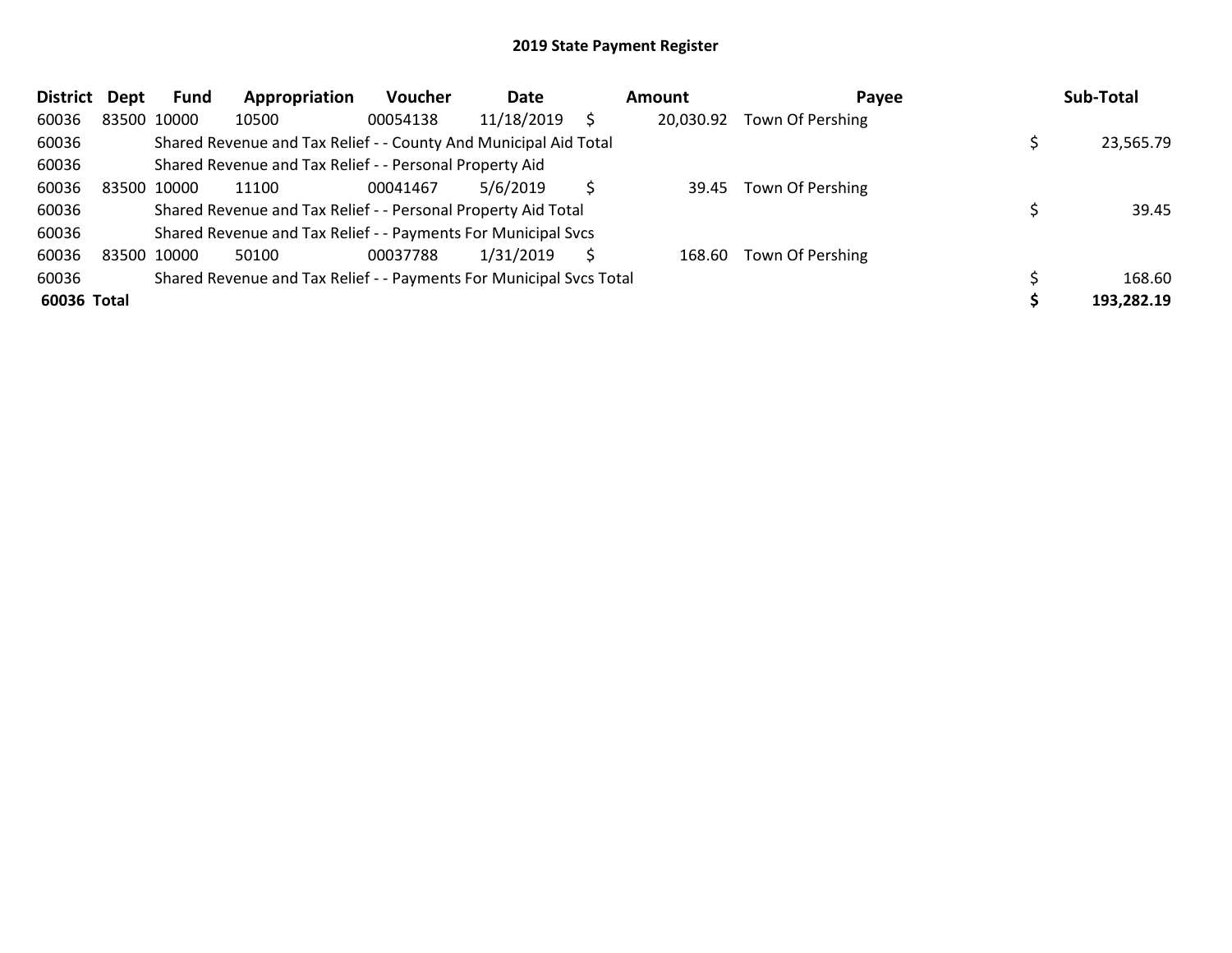| <b>District</b> | <b>Dept</b> | Fund        | Appropriation                                                      | Voucher  | Date       | <b>Amount</b>  | Payee                      | Sub-Total        |
|-----------------|-------------|-------------|--------------------------------------------------------------------|----------|------------|----------------|----------------------------|------------------|
| 60038           |             |             | Dept of Safety & Prof Services - - Fire Dues Distribution          |          |            |                |                            |                  |
| 60038           |             | 16500 10000 | 22500                                                              | 00030906 | 7/17/2019  | \$             | 2,714.41 Town Of Rib Lake  |                  |
| 60038           |             |             | Dept of Safety & Prof Services - - Fire Dues Distribution Total    |          |            |                |                            | \$<br>2,714.41   |
| 60038           |             |             | Dept of Natural Resources - - Aids In Lieu Of Taxes - Gener        |          |            |                |                            |                  |
| 60038           |             | 37000 10000 | 50300                                                              | 00298256 | 2/14/2019  | \$<br>1,570.29 | Town Of Rib Lake           |                  |
| 60038           |             | 37000 10000 | 50300                                                              | 00313292 | 4/19/2019  | \$<br>8.21     | Town Of Rib Lake           |                  |
| 60038           |             |             | Dept of Natural Resources - - Aids In Lieu Of Taxes - Gener Total  |          |            |                |                            | \$<br>1,578.50   |
| 60038           |             |             | Dept of Natural Resources - - Resaids - Cnty Forst, Cl & Mfl       |          |            |                |                            |                  |
| 60038           |             | 37000 21200 | 57100                                                              | 00333284 | 6/21/2019  | \$             | 6,794.18 Town Of Rib Lake  |                  |
| 60038           |             |             | Dept of Natural Resources - - Resaids - Cnty Forst, CI & Mfl Total |          |            |                |                            | \$<br>6,794.18   |
| 60038           |             |             | WI Dept of Transportation - - Trns Aids To Mnc.-Sf                 |          |            |                |                            |                  |
| 60038           |             | 39500 21100 | 19100                                                              | 00337390 | 1/7/2019   | \$             | 40,804.12 Town Of Rib Lake |                  |
| 60038           |             | 39500 21100 | 19100                                                              | 00364704 | 4/1/2019   | \$             | 40,804.12 Town Of Rib Lake |                  |
| 60038           |             | 39500 21100 | 19100                                                              | 00402713 | 7/1/2019   | \$             | 40,804.12 Town Of Rib Lake |                  |
| 60038           |             | 39500 21100 | 19100                                                              | 00445531 | 10/7/2019  | \$             | 40,804.12 Town Of Rib Lake |                  |
| 60038           |             |             | WI Dept of Transportation - - Trns Aids To Mnc.-Sf Total           |          |            |                |                            | \$<br>163,216.48 |
| 60038           |             |             | Elections Commission - - 2018 Hava Election Security               |          |            |                |                            |                  |
| 60038           |             | 51000 22000 | 18200                                                              | 00002109 | 10/21/2019 | \$<br>1,200.00 | Town Of Rib Lake           |                  |
| 60038           |             |             | Elections Commission - - 2018 Hava Election Security Total         |          |            |                |                            | \$<br>1,200.00   |
| 60038           |             |             | Shared Revenue and Tax Relief - - County And Municipal Aid         |          |            |                |                            |                  |
| 60038           | 83500 10000 |             | 10500                                                              | 00049840 | 7/22/2019  | \$             | 4,778.44 Town Of Rib Lake  |                  |
| 60038           |             | 83500 10000 | 10500                                                              | 00054139 | 11/18/2019 | \$             | 27,077.84 Town Of Rib Lake |                  |
| 60038           |             |             | Shared Revenue and Tax Relief - - County And Municipal Aid Total   |          |            |                |                            | \$<br>31,856.28  |
| 60038           |             |             | Shared Revenue and Tax Relief - - Exempt Computer Aid              |          |            |                |                            |                  |
| 60038           |             | 83500 10000 | 10900                                                              | 00046882 | 7/22/2019  | \$<br>1.03     | Town Of Rib Lake           |                  |
| 60038           |             |             | Shared Revenue and Tax Relief - - Exempt Computer Aid Total        |          |            |                |                            | \$<br>1.03       |
| 60038           |             |             | Shared Revenue and Tax Relief - - Personal Property Aid            |          |            |                |                            |                  |
| 60038           |             | 83500 10000 | 11100                                                              | 00041468 | 5/6/2019   | \$<br>90.43    | Town Of Rib Lake           |                  |
| 60038           |             |             | Shared Revenue and Tax Relief - - Personal Property Aid Total      |          |            |                |                            | \$<br>90.43      |
| 60038 Total     |             |             |                                                                    |          |            |                |                            | \$<br>207,451.31 |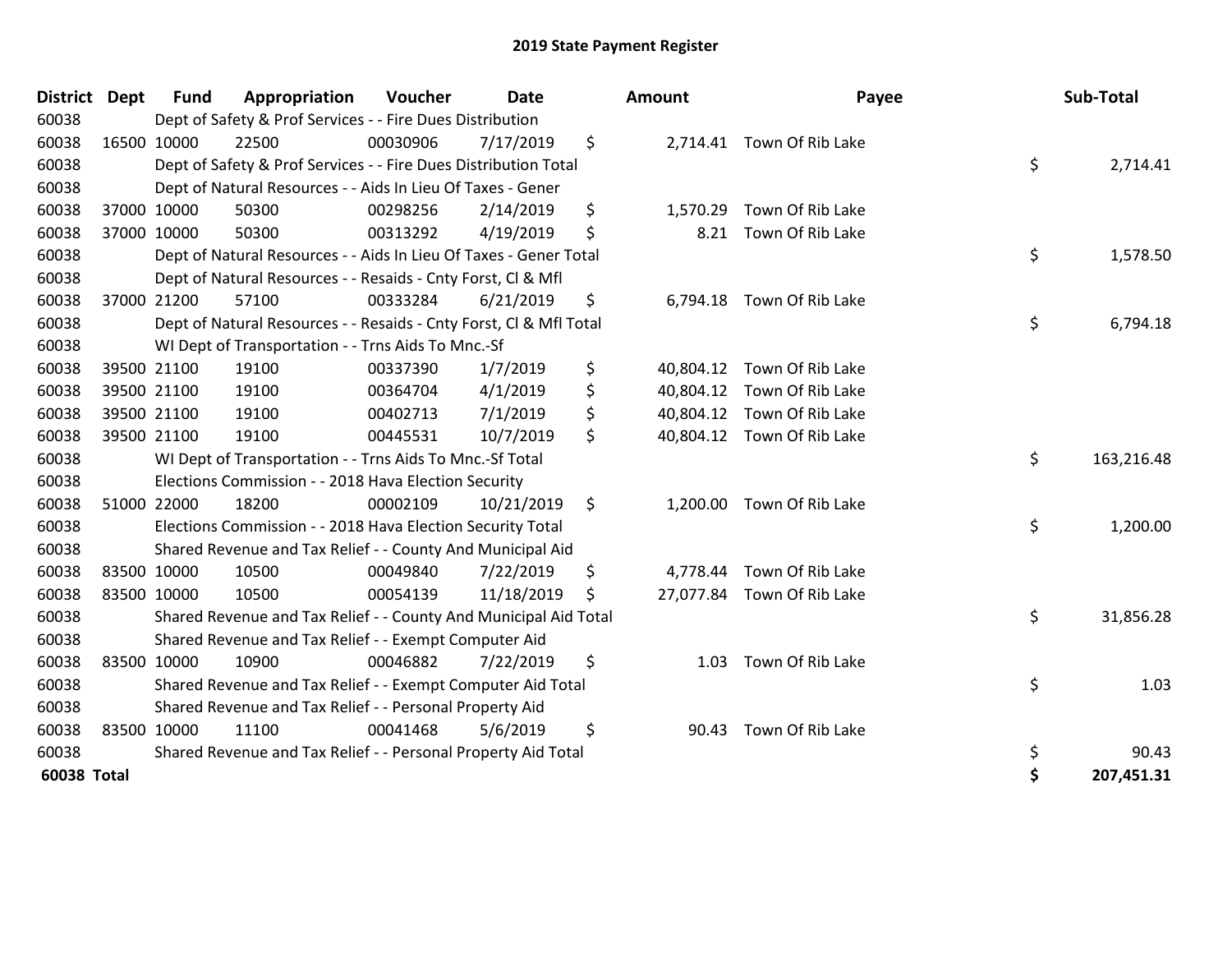| District    | <b>Dept</b> | <b>Fund</b> | Appropriation                                                        | <b>Voucher</b> | <b>Date</b> | Amount          | Payee                       | Sub-Total        |
|-------------|-------------|-------------|----------------------------------------------------------------------|----------------|-------------|-----------------|-----------------------------|------------------|
| 60040       |             |             | Dept of Safety & Prof Services - - Fire Dues Distribution            |                |             |                 |                             |                  |
| 60040       | 16500 10000 |             | 22500                                                                | 00031423       | 7/18/2019   | \$<br>1,058.02  | Town Of Roosevelt           |                  |
| 60040       |             |             | Dept of Safety & Prof Services - - Fire Dues Distribution Total      |                |             |                 |                             | \$<br>1,058.02   |
| 60040       |             |             | Dept of Natural Resources - - Aids In Lieu Of Taxes - Gener          |                |             |                 |                             |                  |
| 60040       | 37000 10000 |             | 50300                                                                | 00298282       | 2/14/2019   | \$              | 7,961.45 Town Of Roosevelt  |                  |
| 60040       |             |             | Dept of Natural Resources - - Aids In Lieu Of Taxes - Gener Total    |                |             |                 |                             | \$<br>7,961.45   |
| 60040       |             |             | Dept of Natural Resources - - Resaids - Cnty Forst, CI & Mfl         |                |             |                 |                             |                  |
| 60040       | 37000 21200 |             | 57100                                                                | 00333285       | 6/21/2019   | \$<br>177.99    | Town Of Roosevelt           |                  |
| 60040       |             |             | Dept of Natural Resources - - Resaids - Cnty Forst, Cl & Mfl Total   |                |             |                 |                             | \$<br>177.99     |
| 60040       |             |             | WI Dept of Transportation - - Trns Aids To Mnc.-Sf                   |                |             |                 |                             |                  |
| 60040       | 39500 21100 |             | 19100                                                                | 00337391       | 1/7/2019    | \$<br>33,081.67 | <b>Town Of Roosevelt</b>    |                  |
| 60040       | 39500 21100 |             | 19100                                                                | 00364705       | 4/1/2019    | \$<br>33,081.67 | Town Of Roosevelt           |                  |
| 60040       | 39500 21100 |             | 19100                                                                | 00402714       | 7/1/2019    | \$<br>33,081.67 | Town Of Roosevelt           |                  |
| 60040       | 39500 21100 |             | 19100                                                                | 00445532       | 10/7/2019   | \$              | 33,081.70 Town Of Roosevelt |                  |
| 60040       |             |             | WI Dept of Transportation - - Trns Aids To Mnc.-Sf Total             |                |             |                 |                             | \$<br>132,326.71 |
| 60040       |             |             | Department of Administration - - Hv Trans Ln Annual Impact Fee       |                |             |                 |                             |                  |
| 60040       | 50500 10000 |             | 17400                                                                | 00101102       | 5/1/2019    | \$              | 35,520.00 Town Of Roosevelt |                  |
| 60040       |             |             | Department of Administration - - Hv Trans Ln Annual Impact Fee Total |                |             |                 |                             | \$<br>35,520.00  |
| 60040       |             |             | Shared Revenue and Tax Relief - - County And Municipal Aid           |                |             |                 |                             |                  |
| 60040       | 83500 10000 |             | 10500                                                                | 00049841       | 7/22/2019   | \$<br>5,055.10  | Town Of Roosevelt           |                  |
| 60040       | 83500 10000 |             | 10500                                                                | 00054140       | 11/18/2019  | \$              | 28,645.58 Town Of Roosevelt |                  |
| 60040       |             |             | Shared Revenue and Tax Relief - - County And Municipal Aid Total     |                |             |                 |                             | \$<br>33,700.68  |
| 60040       |             |             | Shared Revenue and Tax Relief - - Utility Aid                        |                |             |                 |                             |                  |
| 60040       | 83500 10000 |             | 11000                                                                | 00049841       | 7/22/2019   | \$<br>112.53    | Town Of Roosevelt           |                  |
| 60040       | 83500 10000 |             | 11000                                                                | 00054140       | 11/18/2019  | \$<br>640.04    | Town Of Roosevelt           |                  |
| 60040       |             |             | Shared Revenue and Tax Relief - - Utility Aid Total                  |                |             |                 |                             | \$<br>752.57     |
| 60040       |             |             | Shared Revenue and Tax Relief - - Personal Property Aid              |                |             |                 |                             |                  |
| 60040       | 83500 10000 |             | 11100                                                                | 00041469       | 5/6/2019    | \$<br>43.03     | Town Of Roosevelt           |                  |
| 60040       |             |             | Shared Revenue and Tax Relief - - Personal Property Aid Total        |                |             |                 |                             | \$<br>43.03      |
| 60040 Total |             |             |                                                                      |                |             |                 |                             | \$<br>211,540.45 |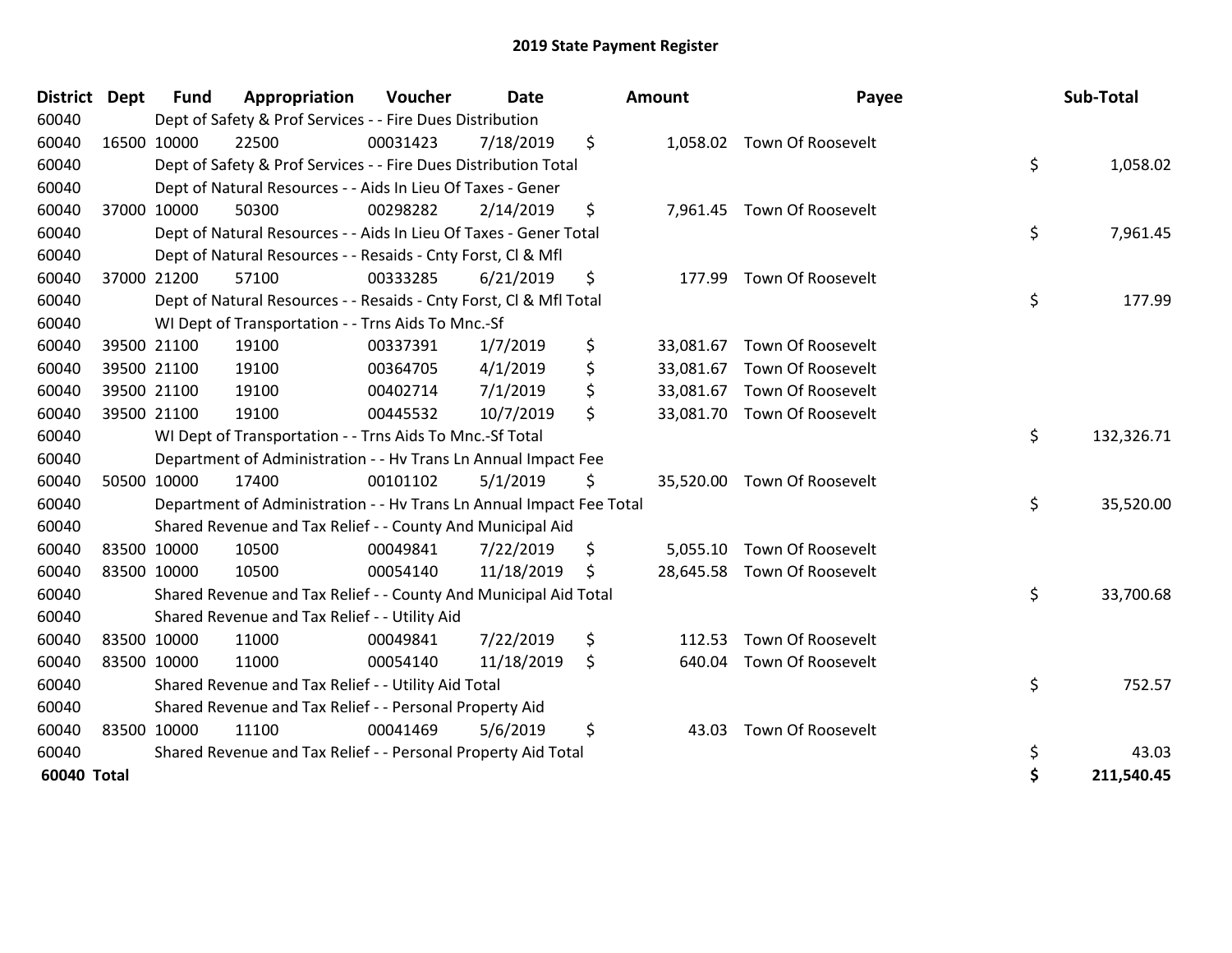| <b>District Dept</b> | <b>Fund</b> | Appropriation                                                      | <b>Voucher</b> | <b>Date</b> |    | <b>Amount</b> |                        | Payee | Sub-Total  |  |
|----------------------|-------------|--------------------------------------------------------------------|----------------|-------------|----|---------------|------------------------|-------|------------|--|
| 60042                |             | Dept of Safety & Prof Services - - Fire Dues Distribution          |                |             |    |               |                        |       |            |  |
| 60042                | 16500 10000 | 22500                                                              | 00031465       | 7/18/2019   | \$ |               | 918.18 Town Of Taft    |       |            |  |
| 60042                |             | Dept of Safety & Prof Services - - Fire Dues Distribution Total    |                |             |    |               |                        | \$    | 918.18     |  |
| 60042                |             | Dept of Natural Resources - - Resaids - Cnty Forst, CI & Mfl       |                |             |    |               |                        |       |            |  |
| 60042                | 37000 21200 | 57100                                                              | 00333286       | 6/21/2019   | \$ | 600.89        | Town Of Taft           |       |            |  |
| 60042                |             | Dept of Natural Resources - - Resaids - Cnty Forst, CI & Mfl Total |                |             |    |               |                        | \$    | 600.89     |  |
| 60042                |             | WI Dept of Transportation - - Trns Aids To Mnc.-Sf                 |                |             |    |               |                        |       |            |  |
| 60042                | 39500 21100 | 19100                                                              | 00337392       | 1/7/2019    | \$ | 19,458.40     | Town Of Taft           |       |            |  |
| 60042                | 39500 21100 | 19100                                                              | 00364706       | 4/1/2019    | \$ | 19,458.40     | Town Of Taft           |       |            |  |
| 60042                | 39500 21100 | 19100                                                              | 00402715       | 7/1/2019    | \$ | 19,458.40     | Town Of Taft           |       |            |  |
| 60042                | 39500 21100 | 19100                                                              | 00445533       | 10/7/2019   | \$ |               | 19,458.42 Town Of Taft |       |            |  |
| 60042                |             | WI Dept of Transportation - - Trns Aids To Mnc.-Sf Total           |                |             |    |               |                        | \$    | 77,833.62  |  |
| 60042                |             | Elections Commission - - 2018 Hava Election Security               |                |             |    |               |                        |       |            |  |
| 60042                | 51000 22000 | 18200                                                              | 00002306       | 11/6/2019   | \$ | 800.00        | Town Of Taft           |       |            |  |
| 60042                |             | Elections Commission - - 2018 Hava Election Security Total         |                |             |    |               |                        | \$    | 800.00     |  |
| 60042                |             | Shared Revenue and Tax Relief - - County And Municipal Aid         |                |             |    |               |                        |       |            |  |
| 60042                | 83500 10000 | 10500                                                              | 00049842       | 7/22/2019   | \$ | 4,863.75      | Town Of Taft           |       |            |  |
| 60042                | 83500 10000 | 10500                                                              | 00054141       | 11/18/2019  | S  |               | 27,561.26 Town Of Taft |       |            |  |
| 60042                |             | Shared Revenue and Tax Relief - - County And Municipal Aid Total   |                |             |    |               |                        | \$    | 32,425.01  |  |
| 60042                |             | Shared Revenue and Tax Relief - - Utility Aid                      |                |             |    |               |                        |       |            |  |
| 60042                | 83500 10000 | 11000                                                              | 00049842       | 7/22/2019   | \$ | 63.62         | <b>Town Of Taft</b>    |       |            |  |
| 60042                | 83500 10000 | 11000                                                              | 00054141       | 11/18/2019  | \$ | 370.59        | Town Of Taft           |       |            |  |
| 60042                |             | Shared Revenue and Tax Relief - - Utility Aid Total                |                |             |    |               |                        | \$    | 434.21     |  |
| 60042                |             | Shared Revenue and Tax Relief - - Personal Property Aid            |                |             |    |               |                        |       |            |  |
| 60042                | 83500 10000 | 11100                                                              | 00041470       | 5/6/2019    | \$ | 99.56         | Town Of Taft           |       |            |  |
| 60042                |             | Shared Revenue and Tax Relief - - Personal Property Aid Total      |                |             |    |               |                        | \$    | 99.56      |  |
| 60042 Total          |             |                                                                    |                |             |    |               |                        | \$    | 113,111.47 |  |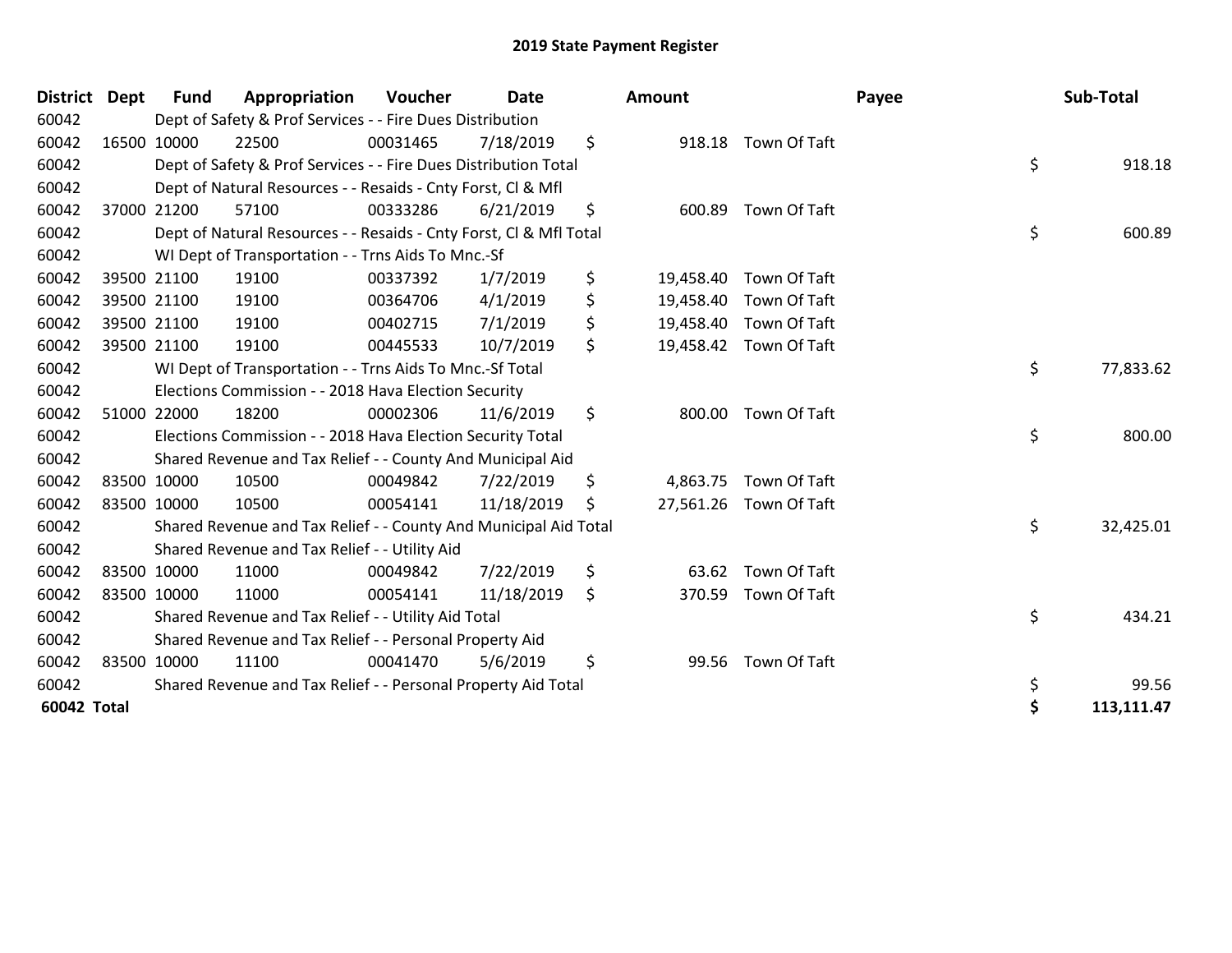| District    | <b>Dept</b> | <b>Fund</b> | Appropriation                                                      | Voucher  | <b>Date</b> | <b>Amount</b> | Payee                      | Sub-Total        |
|-------------|-------------|-------------|--------------------------------------------------------------------|----------|-------------|---------------|----------------------------|------------------|
| 60044       |             |             | Dept of Natural Resources - - Resaids - Cnty Forst, Cl & Mfl       |          |             |               |                            |                  |
| 60044       |             | 37000 21200 | 57100                                                              | 00333287 | 6/21/2019   | \$            | 1,889.40 Town Of Westboro  |                  |
| 60044       |             |             | Dept of Natural Resources - - Resaids - Cnty Forst, CI & Mfl Total |          |             |               |                            | \$<br>1,889.40   |
| 60044       |             |             | Dept of Natural Resources - - Resaids - Pymt In Lieu Tax Fed       |          |             |               |                            |                  |
| 60044       |             | 37000 21200 | 58400                                                              | 00364747 | 10/15/2019  | \$            | 63,059.37 Town Of Westboro |                  |
| 60044       |             |             | Dept of Natural Resources - - Resaids - Pymt In Lieu Tax Fed Total |          |             |               |                            | \$<br>63,059.37  |
| 60044       |             |             | Dept of Natural Resources - - Fin Asst For Responsible Units       |          |             |               |                            |                  |
| 60044       |             | 37000 27400 | 67000                                                              | 00323352 | 5/22/2019   | \$            | 2,389.30 Town Of Westboro  |                  |
| 60044       |             |             | Dept of Natural Resources - - Fin Asst For Responsible Units Total |          |             |               |                            | \$<br>2,389.30   |
| 60044       |             |             | WI Dept of Transportation - - Trns Aids To Mnc.-Sf                 |          |             |               |                            |                  |
| 60044       |             | 39500 21100 | 19100                                                              | 00337393 | 1/7/2019    | \$            | 49,609.61 Town Of Westboro |                  |
| 60044       |             | 39500 21100 | 19100                                                              | 00364707 | 4/1/2019    | \$            | 49,609.61 Town Of Westboro |                  |
| 60044       |             | 39500 21100 | 19100                                                              | 00402716 | 7/1/2019    | \$            | 49,609.61 Town Of Westboro |                  |
| 60044       |             | 39500 21100 | 19100                                                              | 00445534 | 10/7/2019   | \$            | 49,609.62 Town Of Westboro |                  |
| 60044       |             |             | WI Dept of Transportation - - Trns Aids To Mnc.-Sf Total           |          |             |               |                            | \$<br>198,438.45 |
| 60044       |             |             | Elections Commission - - 2018 Hava Election Security               |          |             |               |                            |                  |
| 60044       | 51000 22000 |             | 18200                                                              | 00002239 | 11/6/2019   | \$            | 1,200.00 Town Of Westboro  |                  |
| 60044       |             |             | Elections Commission - - 2018 Hava Election Security Total         |          |             |               |                            | \$<br>1,200.00   |
| 60044       |             |             | Shared Revenue and Tax Relief - - County And Municipal Aid         |          |             |               |                            |                  |
| 60044       |             | 83500 10000 | 10500                                                              | 00049843 | 7/22/2019   | \$            | 7,532.26 Town Of Westboro  |                  |
| 60044       | 83500 10000 |             | 10500                                                              | 00054142 | 11/18/2019  | \$            | 42,682.81 Town Of Westboro |                  |
| 60044       |             |             | Shared Revenue and Tax Relief - - County And Municipal Aid Total   |          |             |               |                            | \$<br>50,215.07  |
| 60044       |             |             | Shared Revenue and Tax Relief - - Exempt Computer Aid              |          |             |               |                            |                  |
| 60044       |             | 83500 10000 | 10900                                                              | 00046883 | 7/22/2019   | \$<br>2.08    | Town Of Westboro           |                  |
| 60044       |             |             | Shared Revenue and Tax Relief - - Exempt Computer Aid Total        |          |             |               |                            | \$<br>2.08       |
| 60044       |             |             | Shared Revenue and Tax Relief - - Utility Aid                      |          |             |               |                            |                  |
| 60044       |             | 83500 10000 | 11000                                                              | 00049843 | 7/22/2019   | \$<br>78.51   | Town Of Westboro           |                  |
| 60044       | 83500 10000 |             | 11000                                                              | 00054142 | 11/18/2019  | \$            | 319.66 Town Of Westboro    |                  |
| 60044       |             |             | Shared Revenue and Tax Relief - - Utility Aid Total                |          |             |               |                            | \$<br>398.17     |
| 60044       |             |             | Shared Revenue and Tax Relief - - Personal Property Aid            |          |             |               |                            |                  |
| 60044       | 83500 10000 |             | 11100                                                              | 00041471 | 5/6/2019    | \$<br>19.97   | Town Of Westboro           |                  |
| 60044       |             |             | Shared Revenue and Tax Relief - - Personal Property Aid Total      |          |             |               |                            | \$<br>19.97      |
| 60044 Total |             |             |                                                                    |          |             |               |                            | \$<br>317,611.81 |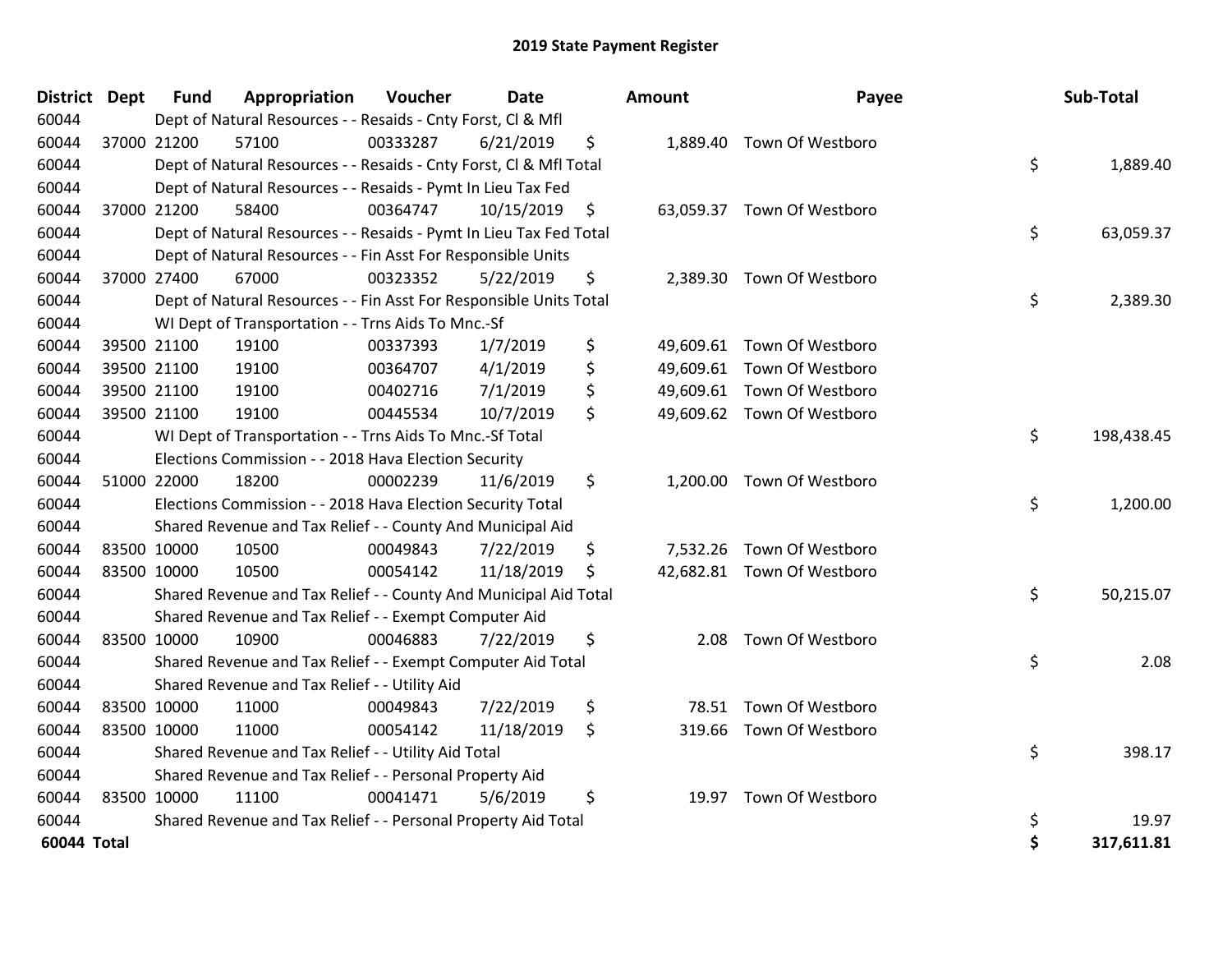| District Dept | <b>Fund</b> | Appropriation                                                         | Voucher  | <b>Date</b>   | Amount           | Payee                        | Sub-Total        |
|---------------|-------------|-----------------------------------------------------------------------|----------|---------------|------------------|------------------------------|------------------|
| 60131         |             | Dept of Safety & Prof Services - - Fire Dues Distribution             |          |               |                  |                              |                  |
| 60131         | 16500 10000 | 22500                                                                 | 00031483 | 7/18/2019     | \$               | 867.07 Village Of Gilman     |                  |
| 60131         |             | Dept of Safety & Prof Services - - Fire Dues Distribution Total       |          |               |                  |                              | \$<br>867.07     |
| 60131         |             | Dept of Public Instruction - - Fed Grants, Program Operations         |          |               |                  |                              |                  |
| 60131         | 25500 10000 | 14100                                                                 | 00197574 | 10/30/2019 \$ | 64.26            | Village Of Gilman            |                  |
| 60131         |             | Dept of Public Instruction - - Fed Grants, Program Operations Total   |          |               |                  |                              | \$<br>64.26      |
| 60131         |             | Dept of Natural Resources - - Fin Asst For Responsible Units          |          |               |                  |                              |                  |
| 60131         | 37000 27400 | 67000                                                                 | 00322743 | 5/22/2019     | \$               | 2,634.34 Village Of Gilman   |                  |
| 60131         |             | Dept of Natural Resources - - Fin Asst For Responsible Units Total    |          |               |                  |                              | \$<br>2,634.34   |
| 60131         |             | WI Dept of Transportation - - Trns Aids To Mnc.-Sf                    |          |               |                  |                              |                  |
| 60131         | 39500 21100 | 19100                                                                 | 00337394 | 1/7/2019      | \$<br>6,312.93   | Village Of Gilman            |                  |
| 60131         | 39500 21100 | 19100                                                                 | 00364708 | 4/1/2019      | \$<br>6,312.93   | Village Of Gilman            |                  |
| 60131         | 39500 21100 | 19100                                                                 | 00402717 | 7/1/2019      | \$<br>6,312.93   | Village Of Gilman            |                  |
| 60131         | 39500 21100 | 19100                                                                 | 00445535 | 10/7/2019     | \$               | 6,312.94 Village Of Gilman   |                  |
| 60131         |             | WI Dept of Transportation - - Trns Aids To Mnc.-Sf Total              |          |               |                  |                              | \$<br>25,251.73  |
| 60131         |             | Department of Justice - - Law Enforcement Train, Local                |          |               |                  |                              |                  |
| 60131         | 45500 10000 | 23100                                                                 | 00073182 | 10/18/2019    | \$<br>160.00     | Village Of Gilman            |                  |
| 60131         |             | Department of Justice - - Law Enforcement Train, Local Total          |          |               |                  |                              | \$<br>160.00     |
| 60131         |             | Department of Administration - - Federal Aid, Local Assistance        |          |               |                  |                              |                  |
| 60131         | 50500 10000 | 74300                                                                 | 00108690 | 9/26/2019     | \$<br>97,968.75  | Village Of Gilman            |                  |
| 60131         | 50500 10000 | 74300                                                                 | 00112063 | 11/13/2019    | \$<br>93,565.10  | Village Of Gilman            |                  |
| 60131         | 50500 10000 | 74300                                                                 | 00113298 | 12/3/2019     | \$<br>126,825.00 | Village Of Gilman            |                  |
| 60131         | 50500 10000 | 74300                                                                 | 00114139 | 12/17/2019    | \$<br>176,241.30 | Village Of Gilman            |                  |
| 60131         |             | Department of Administration - - Federal Aid, Local Assistance Total  |          |               |                  |                              | \$<br>494,600.15 |
| 60131         |             | Elections Commission - - 2018 Hava Election Security                  |          |               |                  |                              |                  |
| 60131         | 51000 22000 | 18200                                                                 | 00002275 | 11/6/2019     | \$<br>1,200.00   | Village Of Gilman            |                  |
| 60131         |             | Elections Commission - - 2018 Hava Election Security Total            |          |               |                  |                              | \$<br>1,200.00   |
| 60131         |             | Shared Revenue and Tax Relief - - Expenditure Restraint Program       |          |               |                  |                              |                  |
| 60131         | 83500 10000 | 10100                                                                 | 00049844 | 7/22/2019     | \$               | 6,078.26 Village Of Gilman   |                  |
| 60131         |             | Shared Revenue and Tax Relief - - Expenditure Restraint Program Total |          |               |                  |                              | \$<br>6,078.26   |
| 60131         |             | Shared Revenue and Tax Relief - - County And Municipal Aid            |          |               |                  |                              |                  |
| 60131         | 83500 10000 | 10500                                                                 | 00049844 | 7/22/2019     | \$<br>21,697.79  | Village Of Gilman            |                  |
| 60131         | 83500 10000 | 10500                                                                 | 00054143 | 11/18/2019    | \$               | 122,954.11 Village Of Gilman |                  |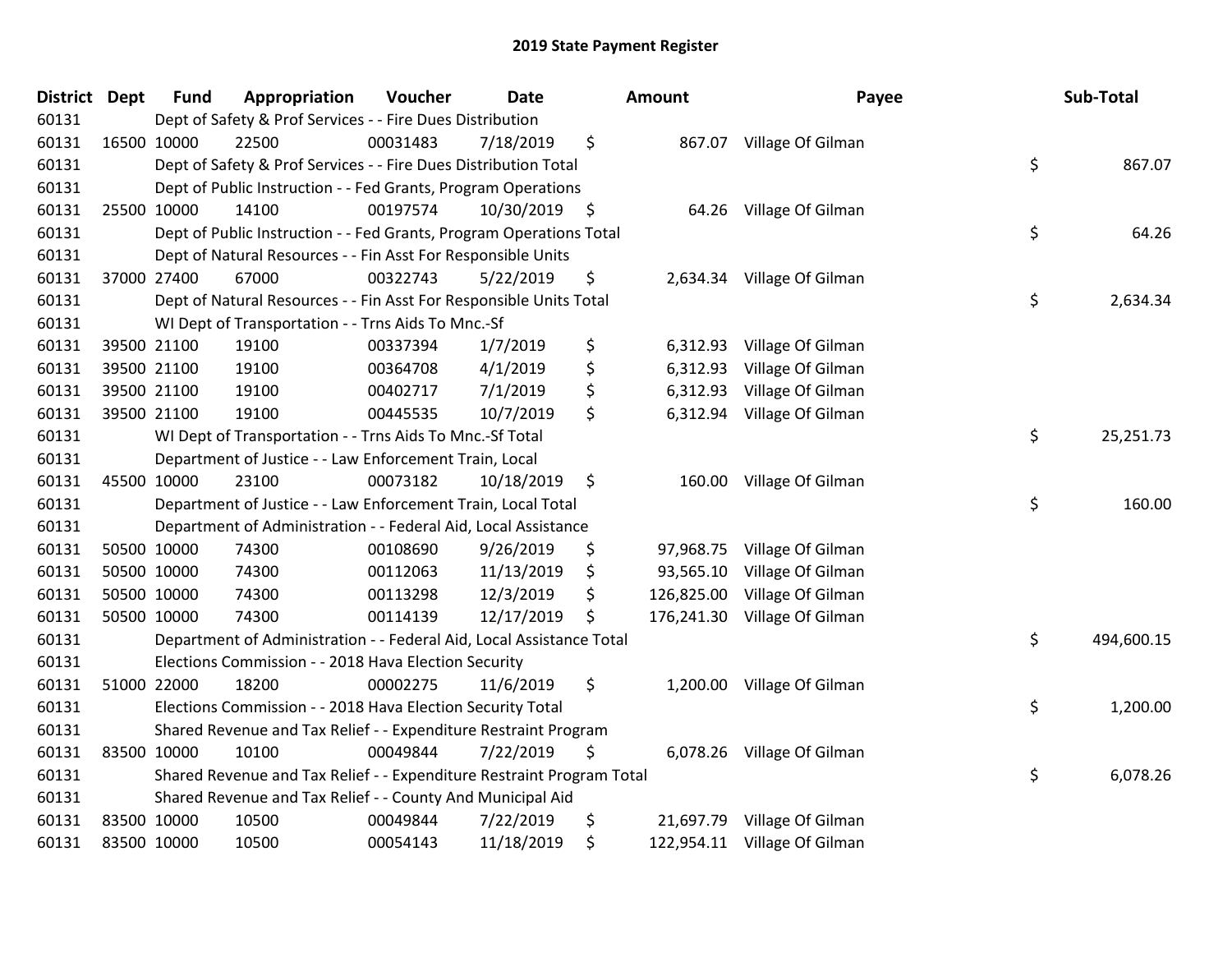| District    | Dept | <b>Fund</b> | Appropriation                                                    | <b>Voucher</b> | Date      | <b>Amount</b>  | Payee             | Sub-Total  |
|-------------|------|-------------|------------------------------------------------------------------|----------------|-----------|----------------|-------------------|------------|
| 60131       |      |             | Shared Revenue and Tax Relief - - County And Municipal Aid Total |                |           |                |                   | 144,651.90 |
| 60131       |      |             | Shared Revenue and Tax Relief - - Exempt Computer Aid            |                |           |                |                   |            |
| 60131       |      | 83500 10000 | 10900                                                            | 00046884       | 7/22/2019 | \$<br>1,102.65 | Village Of Gilman |            |
| 60131       |      | 83500 10000 | 10900                                                            | 00048020       | 7/22/2019 | \$<br>158.57   | Village Of Gilman |            |
| 60131       |      |             | Shared Revenue and Tax Relief - - Exempt Computer Aid Total      |                |           |                |                   | 1,261.22   |
| 60131       |      |             | Shared Revenue and Tax Relief - - Personal Property Aid          |                |           |                |                   |            |
| 60131       |      | 83500 10000 | 11100                                                            | 00041472       | 5/6/2019  | \$<br>4,627.29 | Village Of Gilman |            |
| 60131       |      | 83500 10000 | 11100                                                            | 00042777       | 5/6/2019  | \$<br>2,371.70 | Village Of Gilman |            |
| 60131       |      |             | Shared Revenue and Tax Relief - - Personal Property Aid Total    |                |           |                |                   | 6,998.99   |
| 60131       |      |             | Shared Revenue and Tax Relief - - Lottery & Gaming Credit        |                |           |                |                   |            |
| 60131       |      | 83500 52100 | 36300                                                            | 00038516       | 3/25/2019 | \$<br>1,126.92 | Village Of Gilman |            |
| 60131       |      |             | Shared Revenue and Tax Relief - - Lottery & Gaming Credit Total  |                |           |                |                   | 1,126.92   |
| 60131 Total |      |             |                                                                  |                |           |                |                   | 684,894.84 |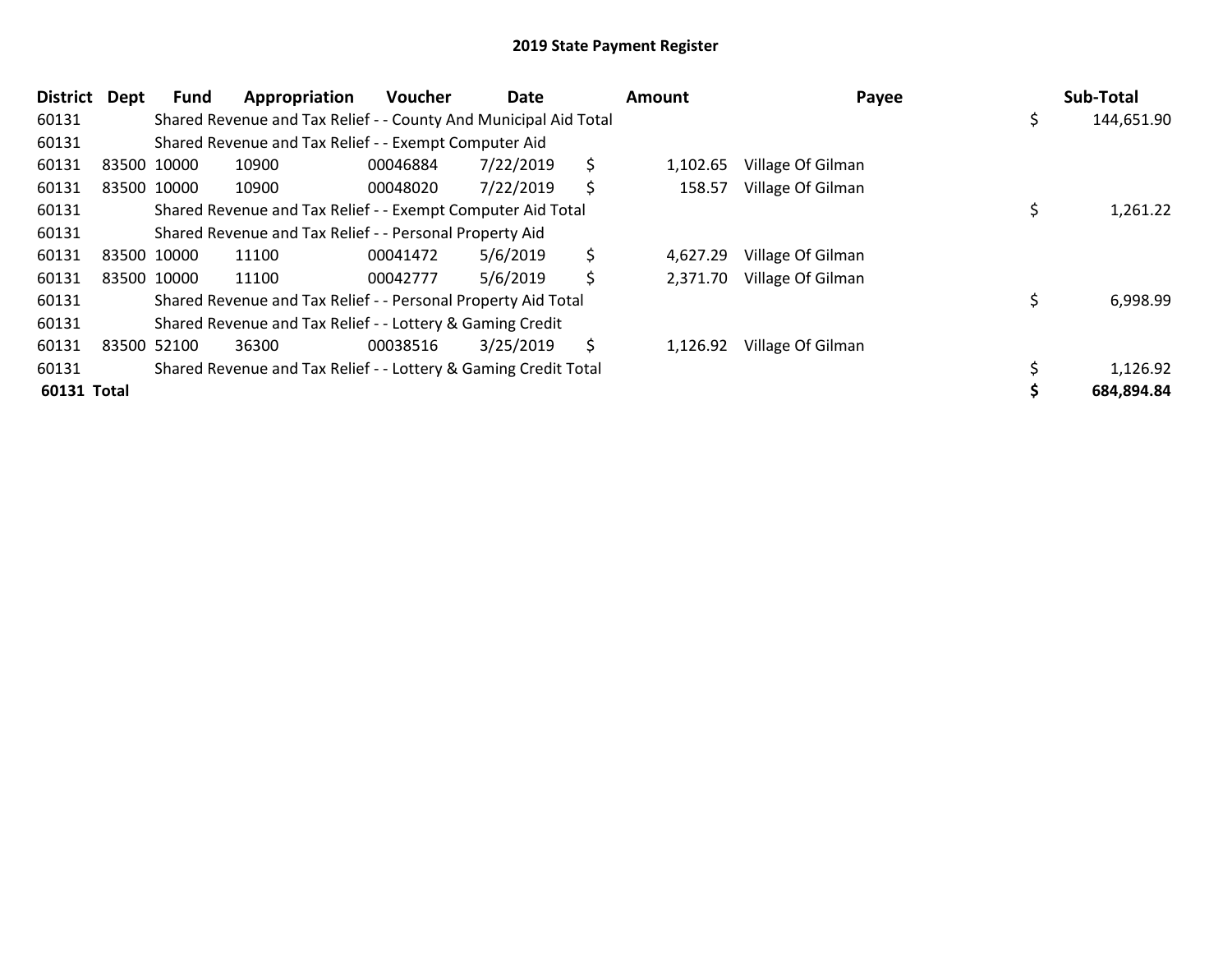| <b>District</b> | <b>Dept</b> | Fund        | Appropriation                                                        | <b>Voucher</b> | Date       |    | <b>Amount</b> | Payee             | Sub-Total       |
|-----------------|-------------|-------------|----------------------------------------------------------------------|----------------|------------|----|---------------|-------------------|-----------------|
| 60146           |             |             | Dept of Safety & Prof Services - - Fire Dues Distribution            |                |            |    |               |                   |                 |
| 60146           | 16500 10000 |             | 22500                                                                | 00031641       | 7/18/2019  | \$ | 150.36        | Village Of Lublin |                 |
| 60146           |             |             | Dept of Safety & Prof Services - - Fire Dues Distribution Total      |                |            |    |               |                   | \$<br>150.36    |
| 60146           |             |             | WI Dept of Transportation - - Trns Aids To Mnc.-Sf                   |                |            |    |               |                   |                 |
| 60146           |             | 39500 21100 | 19100                                                                | 00337395       | 1/7/2019   | \$ | 2,114.26      | Village Of Lublin |                 |
| 60146           |             | 39500 21100 | 19100                                                                | 00364709       | 4/1/2019   | \$ | 2,114.26      | Village Of Lublin |                 |
| 60146           |             | 39500 21100 | 19100                                                                | 00402718       | 7/1/2019   | \$ | 2,114.26      | Village Of Lublin |                 |
| 60146           |             | 39500 21100 | 19100                                                                | 00445536       | 10/7/2019  | \$ | 2,114.28      | Village Of Lublin |                 |
| 60146           |             |             | WI Dept of Transportation - - Trns Aids To Mnc.-Sf Total             |                |            |    |               |                   | \$<br>8,457.06  |
| 60146           |             |             | WI Dept of Transportation - - Loc Rd Imp Prg St Fd                   |                |            |    |               |                   |                 |
| 60146           |             | 39500 21100 | 27800                                                                | 00338982       | 1/4/2019   | \$ | 7,908.36      | Village Of Lublin |                 |
| 60146           |             |             | WI Dept of Transportation - - Loc Rd Imp Prg St Fd Total             |                |            |    |               |                   | \$<br>7,908.36  |
| 60146           |             |             | Department of Administration - - Hv Trans Ln Annual Impact Fee       |                |            |    |               |                   |                 |
| 60146           |             | 50500 10000 | 17400                                                                | 00101133       | 5/1/2019   | \$ | 4,384.00      | Village Of Lublin |                 |
| 60146           |             |             | Department of Administration - - Hv Trans Ln Annual Impact Fee Total |                |            |    |               |                   | \$<br>4,384.00  |
| 60146           |             |             | Elections Commission - - General Program Ops, GPR                    |                |            |    |               |                   |                 |
| 60146           |             | 51000 10000 | 10100                                                                | 00001515       | 1/25/2019  | \$ | 50.00         | Village Of Lublin |                 |
| 60146           |             |             | Elections Commission - - General Program Ops, GPR Total              |                |            |    |               |                   | \$<br>50.00     |
| 60146           |             |             | Shared Revenue and Tax Relief - - County And Municipal Aid           |                |            |    |               |                   |                 |
| 60146           | 83500 10000 |             | 10500                                                                | 00049845       | 7/22/2019  | \$ | 7,662.06      | Village Of Lublin |                 |
| 60146           | 83500 10000 |             | 10500                                                                | 00054144       | 11/18/2019 | S  | 43,418.36     | Village Of Lublin |                 |
| 60146           |             |             | Shared Revenue and Tax Relief - - County And Municipal Aid Total     |                |            |    |               |                   | \$<br>51,080.42 |
| 60146           |             |             | Shared Revenue and Tax Relief - - Personal Property Aid              |                |            |    |               |                   |                 |
| 60146           | 83500 10000 |             | 11100                                                                | 00041473       | 5/6/2019   | \$ | 12.21         | Village Of Lublin |                 |
| 60146           |             |             | Shared Revenue and Tax Relief - - Personal Property Aid Total        |                |            |    |               |                   | \$<br>12.21     |
| 60146 Total     |             |             |                                                                      |                |            |    |               |                   | \$<br>72,042.41 |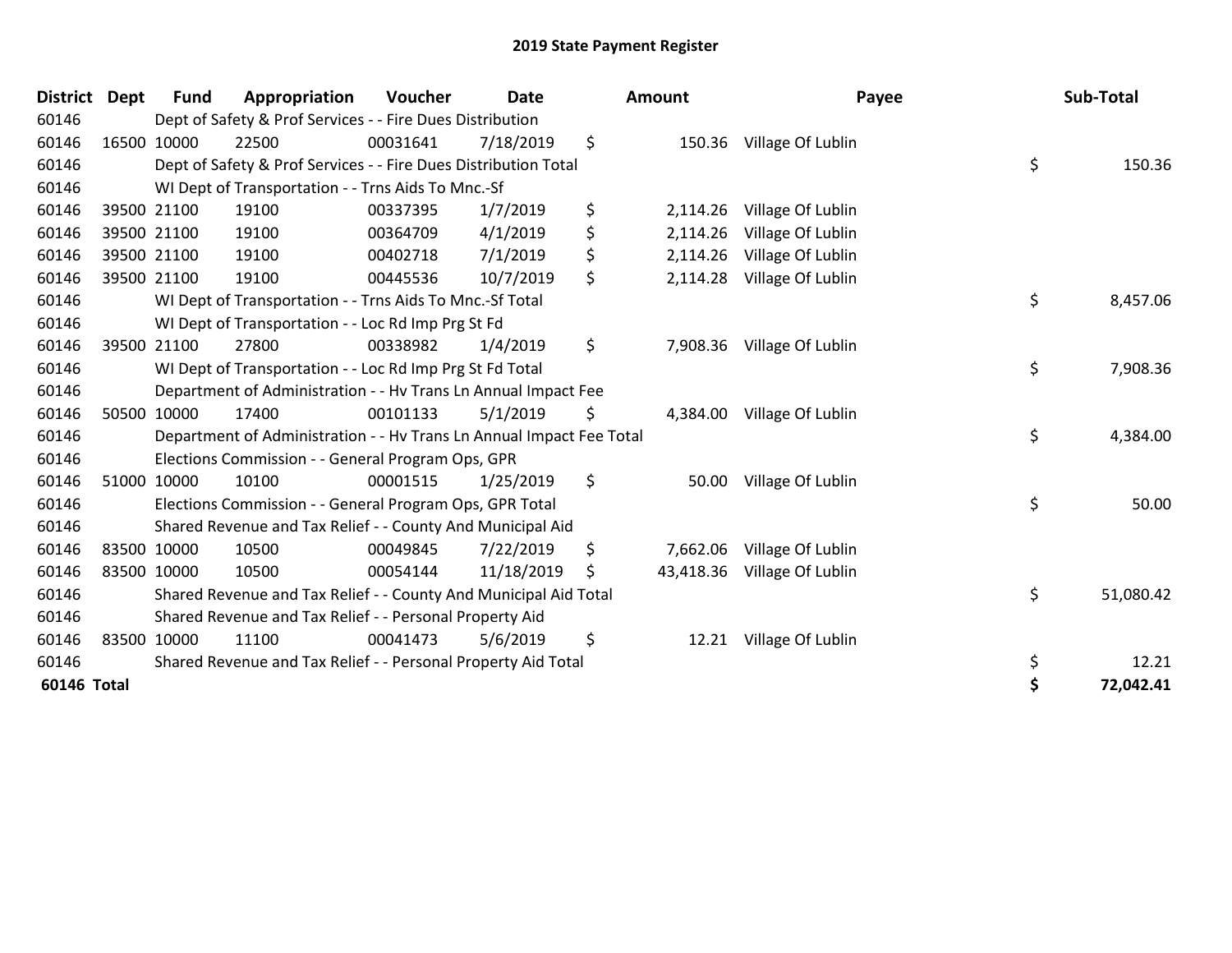| District Dept |             | <b>Fund</b> | Appropriation                                                         | Voucher  | <b>Date</b> |      | Amount    | Payee                          | Sub-Total        |
|---------------|-------------|-------------|-----------------------------------------------------------------------|----------|-------------|------|-----------|--------------------------------|------------------|
| 60176         |             |             | Dept of Safety & Prof Services - - Fire Dues Distribution             |          |             |      |           |                                |                  |
| 60176         | 16500 10000 |             | 22500                                                                 | 00031257 | 7/18/2019   | \$   |           | 1,570.66 Village Of Rib Lake   |                  |
| 60176         |             |             | Dept of Safety & Prof Services - - Fire Dues Distribution Total       |          |             |      |           |                                | \$<br>1,570.66   |
| 60176         |             |             | Dept of Natural Resources - - Resaids - Fire Suppress Grant           |          |             |      |           |                                |                  |
| 60176         |             | 37000 21200 | 54500                                                                 | 00369330 | 11/1/2019   | \$   |           | 3,550.00 Village Of Rib Lake   |                  |
| 60176         |             |             | Dept of Natural Resources - - Resaids - Fire Suppress Grant Total     |          |             |      |           |                                | \$<br>3,550.00   |
| 60176         |             |             | WI Dept of Transportation - - Trns Aids To Mnc.-Sf                    |          |             |      |           |                                |                  |
| 60176         | 39500 21100 |             | 19100                                                                 | 00337396 | 1/7/2019    | \$   |           | 11,451.25 Village Of Rib Lake  |                  |
| 60176         | 39500 21100 |             | 19100                                                                 | 00364710 | 4/1/2019    | \$   | 11,451.25 | Village Of Rib Lake            |                  |
| 60176         |             | 39500 21100 | 19100                                                                 | 00402719 | 7/1/2019    | \$   | 11,451.25 | Village Of Rib Lake            |                  |
| 60176         |             | 39500 21100 | 19100                                                                 | 00445537 | 10/7/2019   | \$   |           | 11,451.25 Village Of Rib Lake  |                  |
| 60176         |             |             | WI Dept of Transportation - - Trns Aids To Mnc.-Sf Total              |          |             |      |           |                                | \$<br>45,805.00  |
| 60176         |             |             | Elections Commission - - 2018 Hava Election Security                  |          |             |      |           |                                |                  |
| 60176         | 51000 22000 |             | 18200                                                                 | 00002976 | 12/4/2019   | \$   |           | 1,200.00 Village Of Rib Lake   |                  |
| 60176         |             |             | Elections Commission - - 2018 Hava Election Security Total            |          |             |      |           |                                | \$<br>1,200.00   |
| 60176         |             |             | Shared Revenue and Tax Relief - - Expenditure Restraint Program       |          |             |      |           |                                |                  |
| 60176         | 83500 10000 |             | 10100                                                                 | 00049846 | 7/22/2019   | \$   |           | 2,308.11 Village Of Rib Lake   |                  |
| 60176         |             |             | Shared Revenue and Tax Relief - - Expenditure Restraint Program Total |          |             |      |           |                                | \$<br>2,308.11   |
| 60176         |             |             | Shared Revenue and Tax Relief - - County And Municipal Aid            |          |             |      |           |                                |                  |
| 60176         | 83500 10000 |             | 10500                                                                 | 00049846 | 7/22/2019   | \$   | 45,491.68 | Village Of Rib Lake            |                  |
| 60176         | 83500 10000 |             | 10500                                                                 | 00054145 | 11/18/2019  | \$   |           | 257,786.19 Village Of Rib Lake |                  |
| 60176         |             |             | Shared Revenue and Tax Relief - - County And Municipal Aid Total      |          |             |      |           |                                | \$<br>303,277.87 |
| 60176         |             |             | Shared Revenue and Tax Relief - - Exempt Computer Aid                 |          |             |      |           |                                |                  |
| 60176         | 83500 10000 |             | 10900                                                                 | 00046885 | 7/22/2019   | \$   | 78.99     | Village Of Rib Lake            |                  |
| 60176         | 83500 10000 |             | 10900                                                                 | 00048021 | 7/22/2019   | \$   | 878.90    | Village Of Rib Lake            |                  |
| 60176         |             |             | Shared Revenue and Tax Relief - - Exempt Computer Aid Total           |          |             |      |           |                                | \$<br>957.89     |
| 60176         |             |             | Shared Revenue and Tax Relief - - Utility Aid                         |          |             |      |           |                                |                  |
| 60176         | 83500 10000 |             | 11000                                                                 | 00054145 | 11/18/2019  | - \$ |           | 386.38 Village Of Rib Lake     |                  |
| 60176         |             |             | Shared Revenue and Tax Relief - - Utility Aid Total                   |          |             |      |           |                                | \$<br>386.38     |
| 60176         |             |             | Shared Revenue and Tax Relief - - Personal Property Aid               |          |             |      |           |                                |                  |
| 60176         | 83500 10000 |             | 11100                                                                 | 00041474 | 5/6/2019    | \$   | 1,602.13  | Village Of Rib Lake            |                  |
| 60176         | 83500 10000 |             | 11100                                                                 | 00042778 | 5/6/2019    | \$   | 229.11    | Village Of Rib Lake            |                  |
| 60176         |             |             | Shared Revenue and Tax Relief - - Personal Property Aid Total         |          |             |      |           |                                | \$<br>1,831.24   |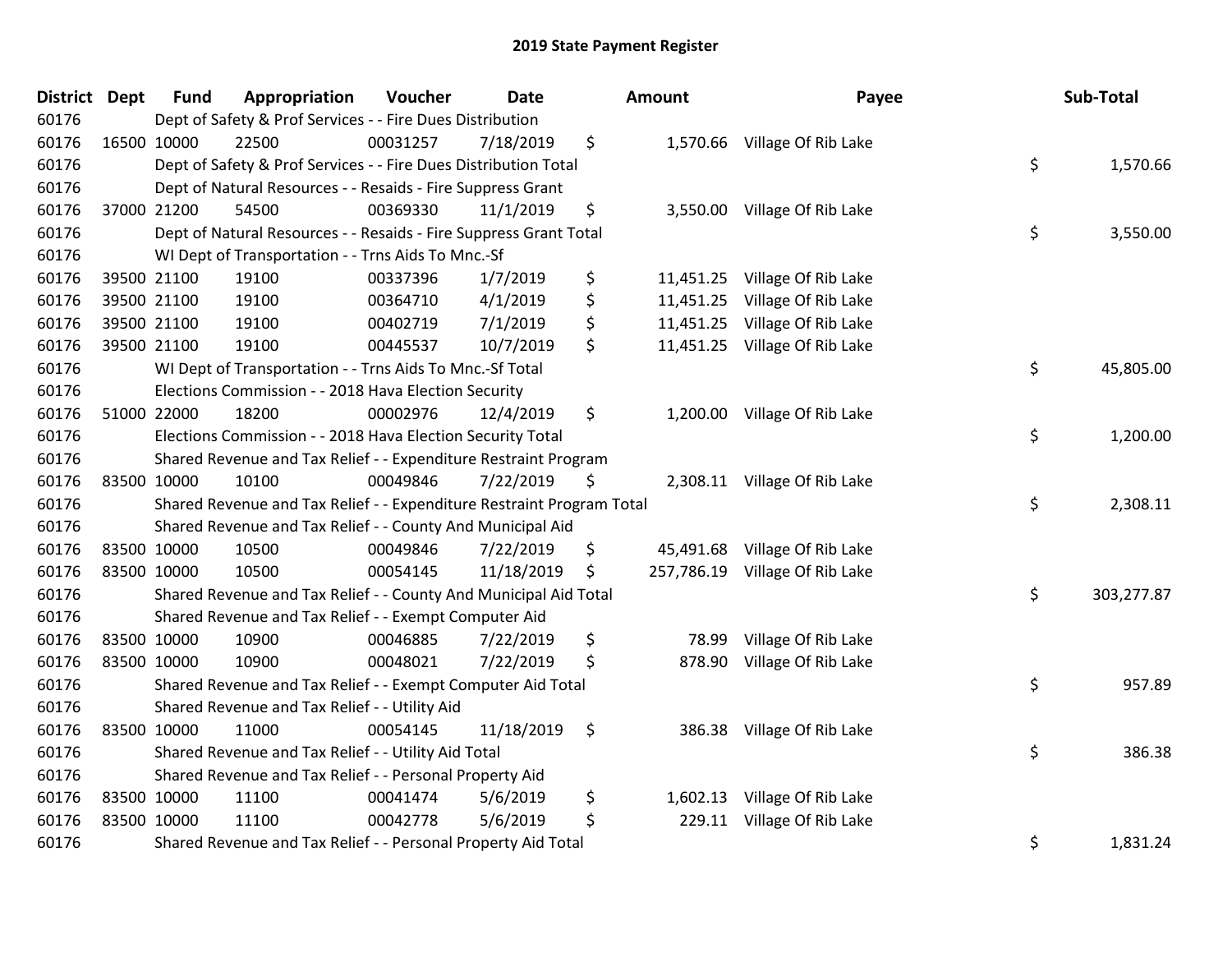| District Dept | Fund        | Appropriation                                                   | <b>Voucher</b> | Date      | Amount | Payee               | Sub-Total  |
|---------------|-------------|-----------------------------------------------------------------|----------------|-----------|--------|---------------------|------------|
| 60176         |             | Shared Revenue and Tax Relief - - Lottery & Gaming Credit       |                |           |        |                     |            |
| 60176         | 83500 52100 | 36300                                                           | 00038517       | 3/25/2019 | 362.02 | Village Of Rib Lake |            |
| 60176         |             | Shared Revenue and Tax Relief - - Lottery & Gaming Credit Total |                |           |        |                     | 362.02     |
| 60176 Total   |             |                                                                 |                |           |        |                     | 361,249.17 |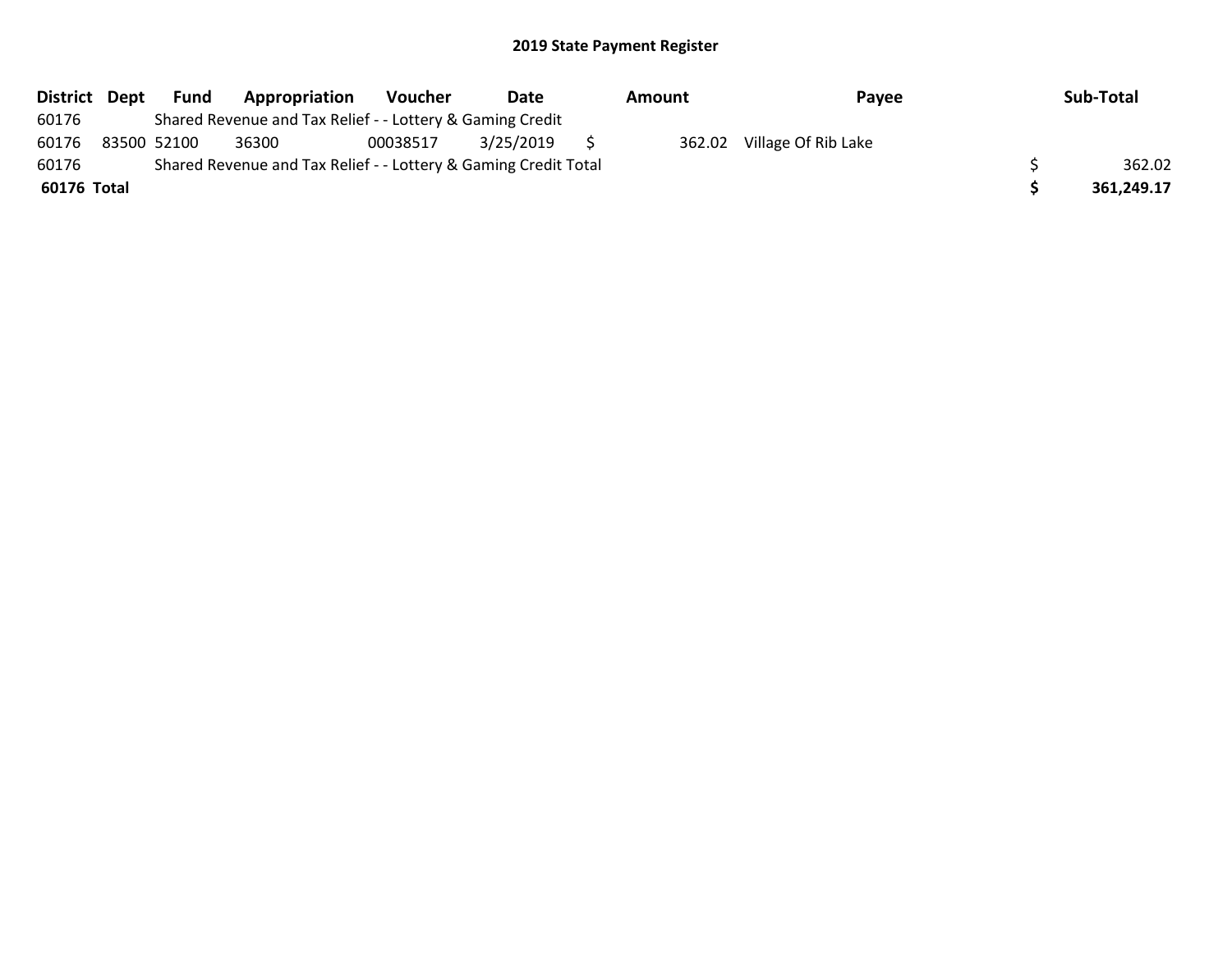| District Dept | <b>Fund</b> | Appropriation                                                    | <b>Voucher</b> | <b>Date</b> | <b>Amount</b>   | Payee                            | Sub-Total        |
|---------------|-------------|------------------------------------------------------------------|----------------|-------------|-----------------|----------------------------------|------------------|
| 60181         |             | Dept of Safety & Prof Services - - Fire Dues Distribution        |                |             |                 |                                  |                  |
| 60181         | 16500 10000 | 22500                                                            | 00031398       | 7/18/2019   | \$              | 1,131.16 Village Of Stetsonville |                  |
| 60181         |             | Dept of Safety & Prof Services - - Fire Dues Distribution Total  |                |             |                 |                                  | \$<br>1,131.16   |
| 60181         |             | WI Dept of Transportation - - Trns Aids To Mnc.-Sf               |                |             |                 |                                  |                  |
| 60181         | 39500 21100 | 19100                                                            | 00337397       | 1/7/2019    | \$<br>3,715.50  | Village Of Stetsonville          |                  |
| 60181         | 39500 21100 | 19100                                                            | 00364711       | 4/1/2019    | \$<br>3,715.50  | Village Of Stetsonville          |                  |
| 60181         | 39500 21100 | 19100                                                            | 00402720       | 7/1/2019    | \$<br>3,715.50  | Village Of Stetsonville          |                  |
| 60181         | 39500 21100 | 19100                                                            | 00445538       | 10/7/2019   | \$<br>3,715.51  | Village Of Stetsonville          |                  |
| 60181         |             | WI Dept of Transportation - - Trns Aids To Mnc.-Sf Total         |                |             |                 |                                  | \$<br>14,862.01  |
| 60181         |             | Elections Commission - - 2018 Hava Election Security             |                |             |                 |                                  |                  |
| 60181         | 51000 22000 | 18200                                                            | 00002177       | 11/6/2019   | \$<br>800.00    | Village Of Stetsonville          |                  |
| 60181         |             | Elections Commission - - 2018 Hava Election Security Total       |                |             |                 |                                  | \$<br>800.00     |
| 60181         |             | Shared Revenue and Tax Relief - - County And Municipal Aid       |                |             |                 |                                  |                  |
| 60181         | 83500 10000 | 10500                                                            | 00049847       | 7/22/2019   | \$<br>17,529.59 | Village Of Stetsonville          |                  |
| 60181         | 83500 10000 | 10500                                                            | 00054146       | 11/18/2019  | \$<br>99,334.35 | Village Of Stetsonville          |                  |
| 60181         |             | Shared Revenue and Tax Relief - - County And Municipal Aid Total |                |             |                 |                                  | \$<br>116,863.94 |
| 60181         |             | Shared Revenue and Tax Relief - - Exempt Computer Aid            |                |             |                 |                                  |                  |
| 60181         | 83500 10000 | 10900                                                            | 00046886       | 7/22/2019   | \$<br>33.26     | Village Of Stetsonville          |                  |
| 60181         |             | Shared Revenue and Tax Relief - - Exempt Computer Aid Total      |                |             |                 |                                  | \$<br>33.26      |
| 60181         |             | Shared Revenue and Tax Relief - - Personal Property Aid          |                |             |                 |                                  |                  |
| 60181         | 83500 10000 | 11100                                                            | 00041475       | 5/6/2019    | \$<br>185.95    | Village Of Stetsonville          |                  |
| 60181         |             | Shared Revenue and Tax Relief - - Personal Property Aid Total    |                |             |                 |                                  | \$<br>185.95     |
| 60181         |             | Shared Revenue and Tax Relief - - Lottery & Gaming Credit        |                |             |                 |                                  |                  |
| 60181         | 83500 52100 | 36300                                                            | 00038518       | 3/25/2019   | \$<br>405.01    | Village Of Stetsonville          |                  |
| 60181         |             | Shared Revenue and Tax Relief - - Lottery & Gaming Credit Total  |                |             |                 |                                  | \$<br>405.01     |
| 60181 Total   |             |                                                                  |                |             |                 |                                  | \$<br>134,281.33 |

| nount     | Payee                             | Sub-Total        |
|-----------|-----------------------------------|------------------|
| 1,131.16  | Village Of Stetsonville           | \$<br>1,131.16   |
| 3,715.50  | Village Of Stetsonville           |                  |
|           | 3,715.50 Village Of Stetsonville  |                  |
|           | 3,715.50 Village Of Stetsonville  |                  |
| 3,715.51  | Village Of Stetsonville           |                  |
|           |                                   | \$<br>14,862.01  |
| 800.00    | Village Of Stetsonville           | \$<br>800.00     |
|           | 17,529.59 Village Of Stetsonville |                  |
| 99,334.35 | Village Of Stetsonville           |                  |
|           |                                   | \$<br>116,863.94 |
| 33.26     | Village Of Stetsonville           |                  |
|           |                                   | \$<br>33.26      |
| 185.95    | Village Of Stetsonville           |                  |
|           |                                   | \$<br>185.95     |
| 405.01    | Village Of Stetsonville           |                  |
|           |                                   | \$<br>405.01     |
|           |                                   | \$<br>134,281.33 |
|           |                                   |                  |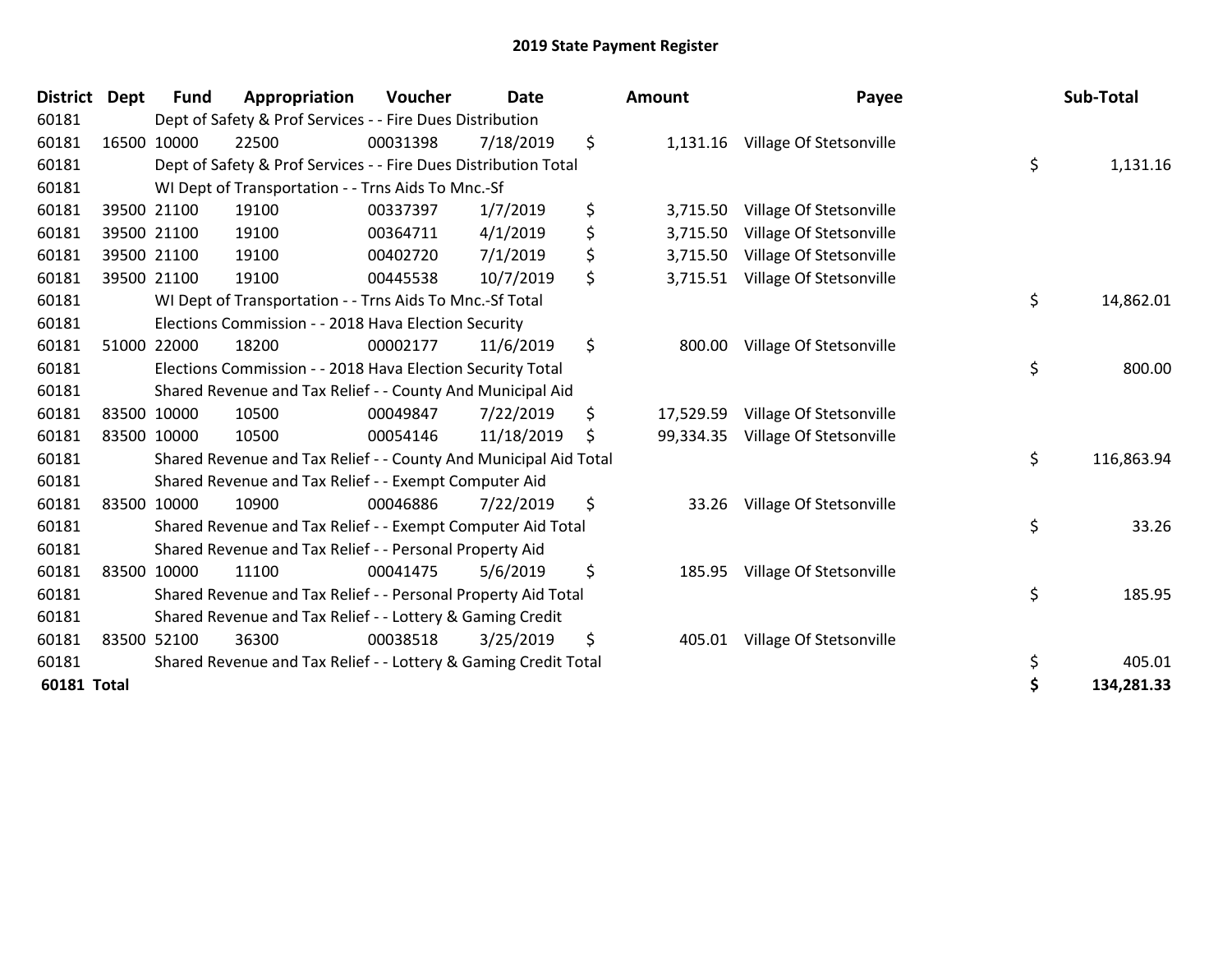| District Dept | <b>Fund</b> | Appropriation                                                     | Voucher  | Date       | <b>Amount</b>   | Payee           | Sub-Total       |
|---------------|-------------|-------------------------------------------------------------------|----------|------------|-----------------|-----------------|-----------------|
| 60251         |             | Dept of Ag, Trade & Cons Protc - - Stray Voltage Program          |          |            |                 |                 |                 |
| 60251         | 11500 10000 | 33500                                                             | 00047676 | 6/17/2019  | \$<br>40.00     | City Of Medford |                 |
| 60251         |             | Dept of Ag, Trade & Cons Protc - - Stray Voltage Program Total    |          |            |                 |                 | \$<br>40.00     |
| 60251         |             | Dept of Safety & Prof Services - - Fire Dues Distribution         |          |            |                 |                 |                 |
| 60251         | 16500 10000 | 22500                                                             | 00030109 | 7/16/2019  | \$<br>12,782.27 | City Of Medford |                 |
| 60251         |             | Dept of Safety & Prof Services - - Fire Dues Distribution Total   |          |            |                 |                 | \$<br>12,782.27 |
| 60251         |             | Dept of Natural Resources - - Aids In Lieu Of Taxes - Gener       |          |            |                 |                 |                 |
| 60251         | 37000 10000 | 50300                                                             | 00298332 | 2/14/2019  | \$<br>273.20    | City Of Medford |                 |
| 60251         |             | Dept of Natural Resources - - Aids In Lieu Of Taxes - Gener Total |          |            |                 |                 | \$<br>273.20    |
| 60251         |             | Dept of Natural Resources - - General Program Operations --       |          |            |                 |                 |                 |
| 60251         | 37000 21200 | 25400                                                             | 00292053 | 1/18/2019  | \$<br>260.76    | City Of Medford |                 |
| 60251         | 37000 21200 | 25400                                                             | 00297713 | 2/15/2019  | \$<br>280.34    | City Of Medford |                 |
| 60251         | 37000 21200 | 25400                                                             | 00304048 | 3/15/2019  | \$<br>261.05    | City Of Medford |                 |
| 60251         | 37000 21200 | 25400                                                             | 00311142 | 4/18/2019  | \$<br>272.34    | City Of Medford |                 |
| 60251         | 37000 21200 | 25400                                                             | 00318742 | 5/16/2019  | \$<br>251.69    | City Of Medford |                 |
| 60251         | 37000 21200 | 25400                                                             | 00329647 | 6/17/2019  | \$<br>245.14    | City Of Medford |                 |
| 60251         | 37000 21200 | 25400                                                             | 00340160 | 7/15/2019  | \$<br>229.22    | City Of Medford |                 |
| 60251         | 37000 21200 | 25400                                                             | 00349750 | 8/12/2019  | \$<br>229.38    | City Of Medford |                 |
| 60251         | 37000 21200 | 25400                                                             | 00357469 | 9/12/2019  | \$<br>234.61    | City Of Medford |                 |
| 60251         | 37000 21200 | 25400                                                             | 00364518 | 10/16/2019 | \$<br>222.89    | City Of Medford |                 |
| 60251         | 37000 21200 | 25400                                                             | 00372437 | 11/15/2019 | \$<br>243.29    | City Of Medford |                 |
| 60251         | 37000 21200 | 25400                                                             | 00377179 | 12/13/2019 | \$<br>264.38    | City Of Medford |                 |
| 60251         |             | Dept of Natural Resources - - General Program Operations -- Total |          |            |                 |                 | \$<br>2,995.09  |
| 60251         |             | Dept of Natural Resources - - GPO--State Funds                    |          |            |                 |                 |                 |
| 60251         | 37000 21200 | 36100                                                             | 00292053 | 1/18/2019  | \$<br>43.46     | City Of Medford |                 |
| 60251         | 37000 21200 | 36100                                                             | 00297713 | 2/15/2019  | \$<br>46.72     | City Of Medford |                 |
| 60251         | 37000 21200 | 36100                                                             | 00304048 | 3/15/2019  | \$<br>43.50     | City Of Medford |                 |
| 60251         | 37000 21200 | 36100                                                             | 00311142 | 4/18/2019  | \$<br>45.38     | City Of Medford |                 |
| 60251         | 37000 21200 | 36100                                                             | 00318742 | 5/16/2019  | \$<br>41.94     | City Of Medford |                 |
| 60251         | 37000 21200 | 36100                                                             | 00329647 | 6/17/2019  | \$<br>40.86     | City Of Medford |                 |
| 60251         | 37000 21200 | 36100                                                             | 00340160 | 7/15/2019  | \$<br>38.19     | City Of Medford |                 |
| 60251         | 37000 21200 | 36100                                                             | 00349750 | 8/12/2019  | \$<br>45.89     | City Of Medford |                 |
| 60251         | 37000 21200 | 36100                                                             | 00357469 | 9/12/2019  | \$<br>46.93     | City Of Medford |                 |
|               |             |                                                                   |          |            |                 |                 |                 |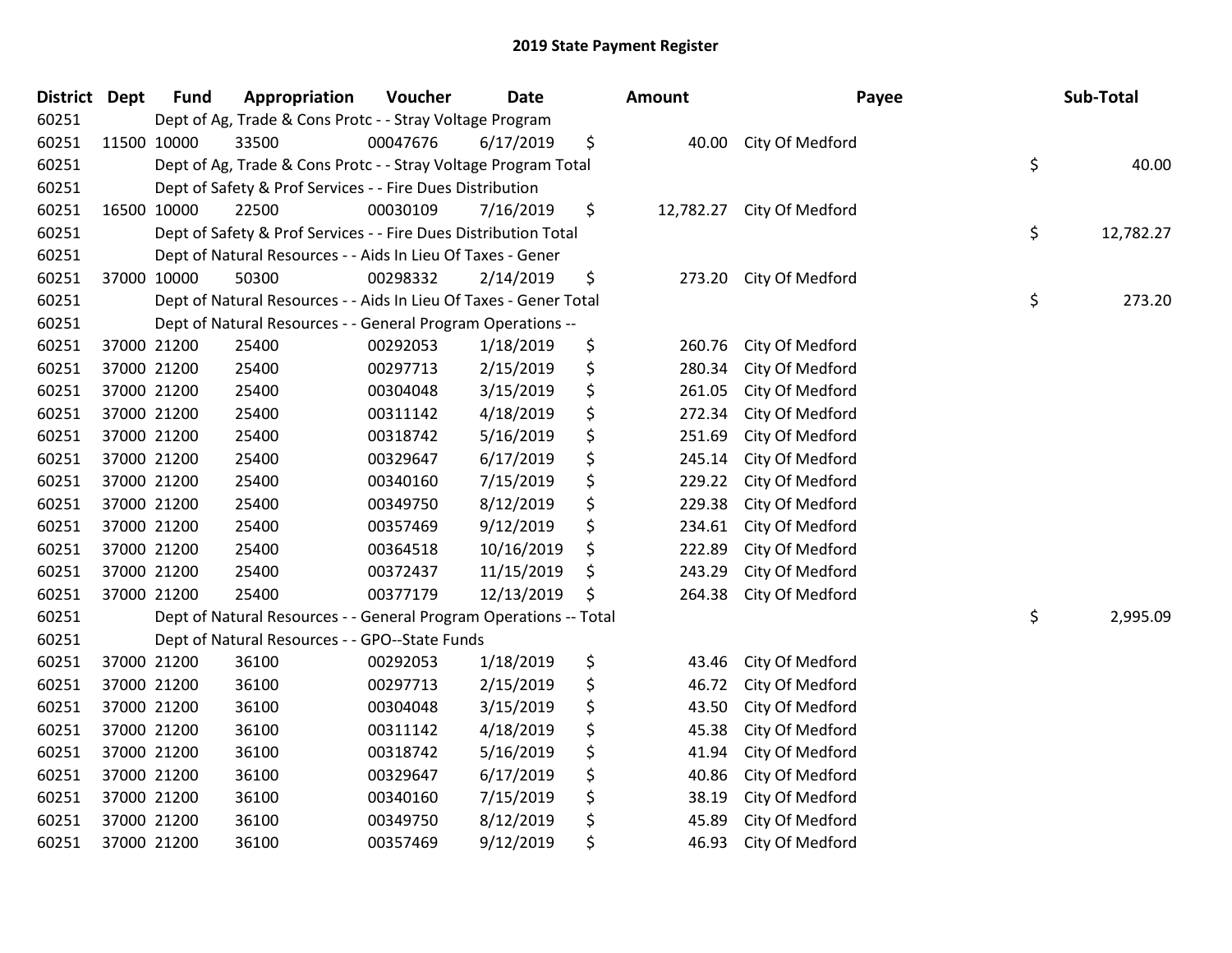| District Dept | <b>Fund</b> | Appropriation                                                      | Voucher  | <b>Date</b> |    | Amount    |                           | Payee | Sub-Total |  |
|---------------|-------------|--------------------------------------------------------------------|----------|-------------|----|-----------|---------------------------|-------|-----------|--|
| 60251         | 37000 21200 | 36100                                                              | 00364518 | 10/16/2019  | \$ | 44.59     | City Of Medford           |       |           |  |
| 60251         | 37000 21200 | 36100                                                              | 00372437 | 11/15/2019  | \$ | 48.67     | City Of Medford           |       |           |  |
| 60251         | 37000 21200 | 36100                                                              | 00377179 | 12/13/2019  | \$ | 52.88     | City Of Medford           |       |           |  |
| 60251         |             | Dept of Natural Resources - - GPO--State Funds Total               |          |             |    |           |                           | \$    | 539.01    |  |
| 60251         |             | Dept of Natural Resources - - Resaids - Fire Suppress Grant        |          |             |    |           |                           |       |           |  |
| 60251         | 37000 21200 | 54500                                                              | 00320614 | 5/15/2019   | \$ | 1,144.50  | City Of Medford           |       |           |  |
| 60251         |             | Dept of Natural Resources - - Resaids - Fire Suppress Grant Total  |          |             |    |           |                           | \$    | 1,144.50  |  |
| 60251         |             | Dept of Natural Resources - - Resaids - Cnty Forst, CI & Mfl       |          |             |    |           |                           |       |           |  |
| 60251         | 37000 21200 | 57100                                                              | 00333288 | 6/21/2019   | \$ | 10.77     | City Of Medford           |       |           |  |
| 60251         |             | Dept of Natural Resources - - Resaids - Cnty Forst, CI & Mfl Total |          |             |    |           |                           | \$    | 10.77     |  |
| 60251         |             | Dept of Natural Resources - - Aids In Lieu Of Taxes - Sum S        |          |             |    |           |                           |       |           |  |
| 60251         | 37000 21200 | 57900                                                              | 00314147 | 4/19/2019   | \$ | 16.47     | City Of Medford           |       |           |  |
| 60251         |             | Dept of Natural Resources - - Aids In Lieu Of Taxes - Sum S Total  |          |             |    |           |                           | \$    | 16.47     |  |
| 60251         |             | WI Dept of Transportation - - Conn Hwy Aids St Fds                 |          |             |    |           |                           |       |           |  |
| 60251         | 39500 21100 | 16200                                                              | 00337794 | 1/7/2019    | \$ | 3,623.70  | City Of Medford           |       |           |  |
| 60251         | 39500 21100 | 16200                                                              | 00365108 | 4/1/2019    | \$ | 3,623.70  | City Of Medford           |       |           |  |
| 60251         | 39500 21100 | 16200                                                              | 00403117 | 7/1/2019    | \$ | 3,623.70  | City Of Medford           |       |           |  |
| 60251         | 39500 21100 | 16200                                                              | 00445935 | 10/7/2019   | \$ | 3,623.70  | City Of Medford           |       |           |  |
| 60251         |             | WI Dept of Transportation - - Conn Hwy Aids St Fds Total           |          |             |    |           |                           | \$    | 14,494.80 |  |
| 60251         |             | WI Dept of Transportation - - Tc, Trns Oper Aid Sf                 |          |             |    |           |                           |       |           |  |
| 60251         | 39500 21100 | 17700                                                              | 00354089 | 2/20/2019   | \$ | 2,650.00  | City Of Medford           |       |           |  |
| 60251         | 39500 21100 | 17700                                                              | 00392765 | 6/13/2019   | \$ | 6,114.00  | City Of Medford           |       |           |  |
| 60251         | 39500 21100 | 17700                                                              | 00417055 | 7/31/2019   | \$ | 18,340.00 | City Of Medford           |       |           |  |
| 60251         |             | WI Dept of Transportation - - Tc, Trns Oper Aid Sf Total           |          |             |    |           |                           | \$    | 27,104.00 |  |
| 60251         |             | WI Dept of Transportation - - Trnst/Trns-Rel Aid F                 |          |             |    |           |                           |       |           |  |
| 60251         | 39500 21100 | 18200                                                              | 00353841 | 2/21/2019   | \$ | 15,432.56 | City Of Medford           |       |           |  |
| 60251         | 39500 21100 | 18200                                                              | 00423929 | 8/15/2019   | \$ | 14,767.88 | City Of Medford           |       |           |  |
| 60251         | 39500 21100 | 18200                                                              | 00423930 | 8/15/2019   | \$ | 12,271.47 | City Of Medford           |       |           |  |
| 60251         | 39500 21100 | 18200                                                              | 00470492 | 12/12/2019  | \$ | 11,096.33 | City Of Medford           |       |           |  |
| 60251         |             | WI Dept of Transportation - - Trnst/Trns-Rel Aid F Total           |          |             |    |           |                           | \$    | 53,568.24 |  |
| 60251         |             | WI Dept of Transportation - - Trns Aids To Mnc.-Sf                 |          |             |    |           |                           |       |           |  |
| 60251         | 39500 21100 | 19100                                                              | 00337398 | 1/7/2019    | \$ | 98,532.20 | City Of Medford           |       |           |  |
| 60251         | 39500 21100 | 19100                                                              | 00364712 | 4/1/2019    | \$ |           | 98,532.20 City Of Medford |       |           |  |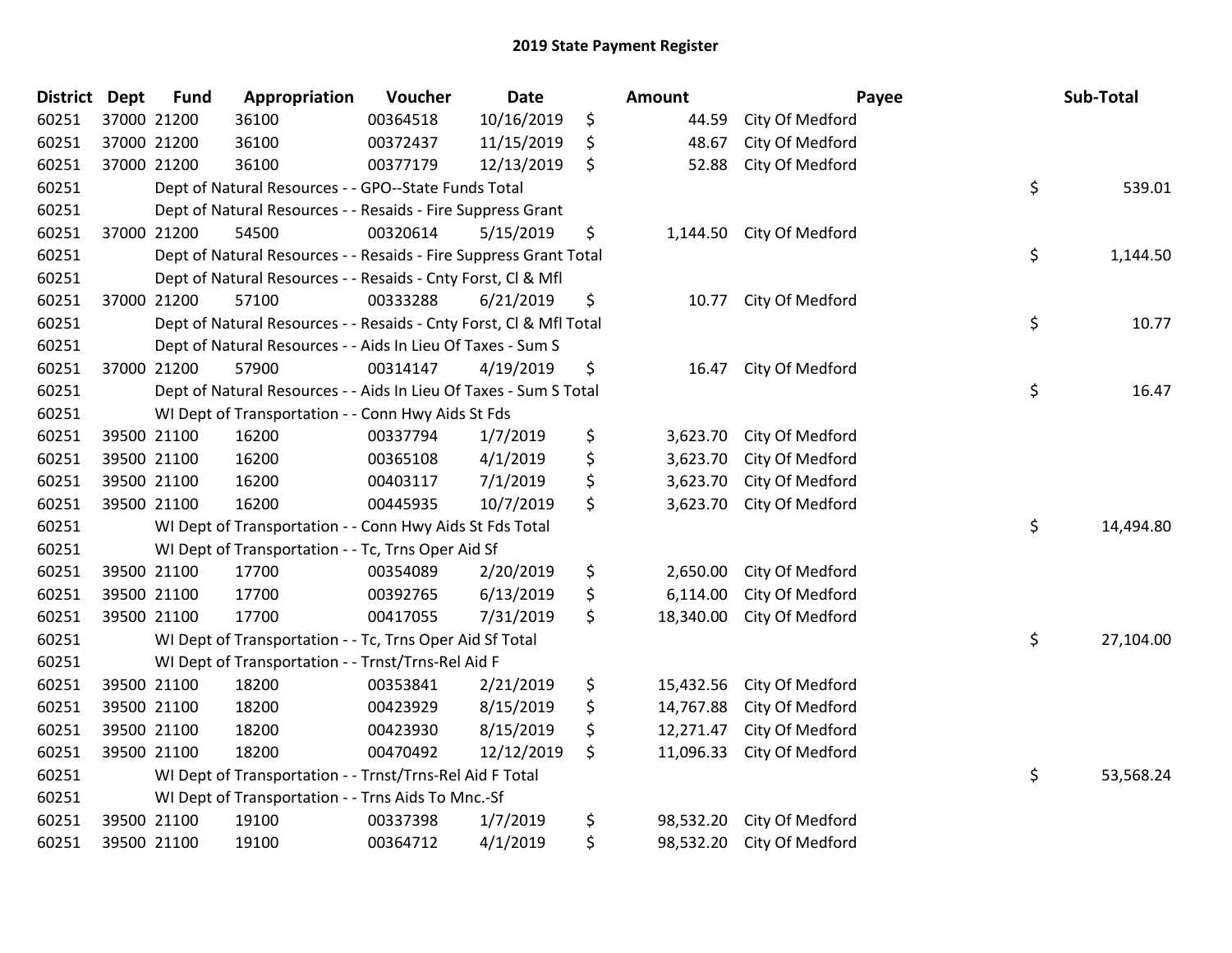| <b>District</b> | <b>Dept</b> | <b>Fund</b> | Appropriation                                                       | Voucher  | Date       | <b>Amount</b>   | Payee           | Sub-Total |            |
|-----------------|-------------|-------------|---------------------------------------------------------------------|----------|------------|-----------------|-----------------|-----------|------------|
| 60251           |             | 39500 21100 | 19100                                                               | 00402721 | 7/1/2019   | \$<br>98,532.20 | City Of Medford |           |            |
| 60251           |             | 39500 21100 | 19100                                                               | 00445539 | 10/7/2019  | \$<br>98,532.22 | City Of Medford |           |            |
| 60251           |             |             | WI Dept of Transportation - - Trns Aids To Mnc.-Sf Total            |          |            |                 |                 | \$        | 394,128.82 |
| 60251           |             |             | WI Dept of Transportation - - Hwy Mgmt & Opers Sf                   |          |            |                 |                 |           |            |
| 60251           |             | 39500 21100 | 36500                                                               | 00342861 | 1/17/2019  | \$<br>211.51    | City Of Medford |           |            |
| 60251           |             | 39500 21100 | 36500                                                               | 00352844 | 2/15/2019  | \$<br>3.39      | City Of Medford |           |            |
| 60251           |             | 39500 21100 | 36500                                                               | 00366181 | 3/28/2019  | \$<br>92.65     | City Of Medford |           |            |
| 60251           |             | 39500 21100 | 36500                                                               | 00373119 | 4/18/2019  | \$<br>89.91     | City Of Medford |           |            |
| 60251           |             | 39500 21100 | 36500                                                               | 00382899 | 5/16/2019  | \$<br>73.62     | City Of Medford |           |            |
| 60251           |             | 39500 21100 | 36500                                                               | 00396447 | 6/21/2019  | \$<br>74.18     | City Of Medford |           |            |
| 60251           |             | 39500 21100 | 36500                                                               | 00413548 | 7/18/2019  | \$<br>70.14     | City Of Medford |           |            |
| 60251           |             | 39500 21100 | 36500                                                               | 00427107 | 8/22/2019  | \$<br>70.23     | City Of Medford |           |            |
| 60251           |             | 39500 21100 | 36500                                                               | 00436251 | 9/19/2019  | \$<br>76.54     | City Of Medford |           |            |
| 60251           |             | 39500 21100 | 36500                                                               | 00451367 | 10/21/2019 | \$<br>72.60     | City Of Medford |           |            |
| 60251           |             | 39500 21100 | 36500                                                               | 00462974 | 11/19/2019 | \$<br>85.03     | City Of Medford |           |            |
| 60251           |             | 39500 21100 | 36500                                                               | 00472002 | 12/17/2019 | \$<br>92.44     | City Of Medford |           |            |
| 60251           |             |             | WI Dept of Transportation - - Hwy Mgmt & Opers Sf Total             |          |            |                 |                 | \$        | 1,012.24   |
| 60251           |             |             | Dept of Workforce Development - - Workforce Invest And Assist       |          |            |                 |                 |           |            |
| 60251           |             | 44500 10000 | 14100                                                               | 00207279 | 1/22/2019  | \$<br>280.00    | City Of Medford |           |            |
| 60251           |             | 44500 10000 | 14100                                                               | 00211397 | 2/20/2019  | \$<br>280.00    | City Of Medford |           |            |
| 60251           |             | 44500 10000 | 14100                                                               | 00214942 | 3/12/2019  | \$<br>280.00    | City Of Medford |           |            |
| 60251           |             | 44500 10000 | 14100                                                               | 00221839 | 4/24/2019  | \$<br>330.00    | City Of Medford |           |            |
| 60251           |             | 44500 10000 | 14100                                                               | 00226219 | 5/23/2019  | \$<br>290.00    | City Of Medford |           |            |
| 60251           |             | 44500 10000 | 14100                                                               | 00234097 | 7/8/2019   | \$<br>290.00    | City Of Medford |           |            |
| 60251           |             | 44500 10000 | 14100                                                               | 00237260 | 7/25/2019  | \$<br>290.00    | City Of Medford |           |            |
| 60251           |             | 44500 10000 | 14100                                                               | 00242739 | 8/26/2019  | \$<br>290.00    | City Of Medford |           |            |
| 60251           |             | 44500 10000 | 14100                                                               | 00247567 | 9/24/2019  | \$<br>290.00    | City Of Medford |           |            |
| 60251           |             | 44500 10000 | 14100                                                               | 00253073 | 10/21/2019 | \$<br>290.00    | City Of Medford |           |            |
| 60251           |             | 44500 10000 | 14100                                                               | 00257382 | 11/14/2019 | \$<br>290.00    | City Of Medford |           |            |
| 60251           |             | 44500 10000 | 14100                                                               | 00263697 | 12/17/2019 | 300.00          | City Of Medford |           |            |
| 60251           |             |             | Dept of Workforce Development - - Workforce Invest And Assist Total |          |            |                 |                 | \$        | 3,500.00   |
| 60251           |             |             | Department of Justice - - Law Enforcement Train, Local              |          |            |                 |                 |           |            |
| 60251           |             | 45500 10000 | 23100                                                               | 00064439 | 5/10/2019  | \$<br>1,440.00  | City Of Medford |           |            |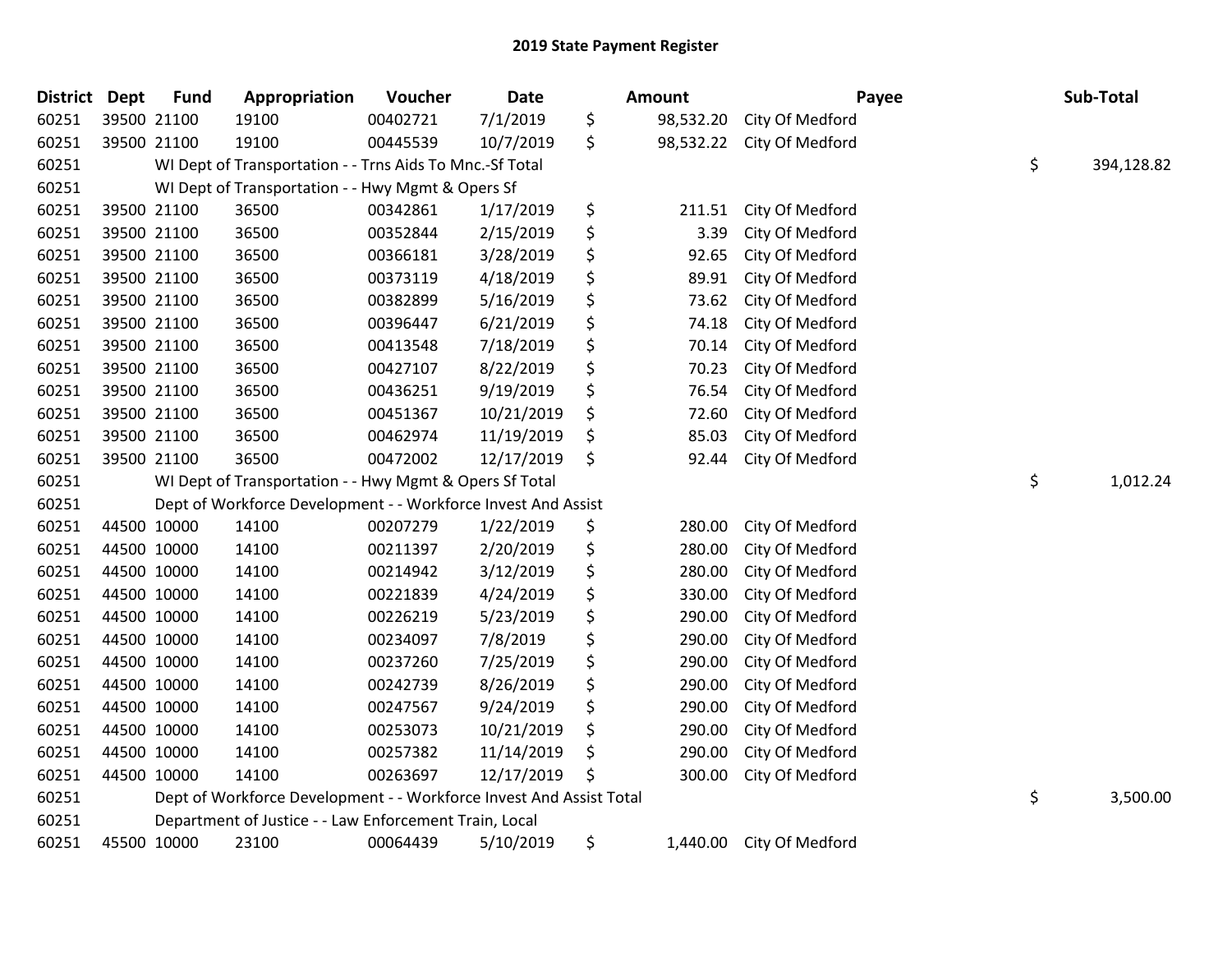| District Dept |             | <b>Fund</b>                                                      | Appropriation                                                          | Voucher  | <b>Date</b> |    | Amount     | Payee                     |    | Sub-Total    |  |
|---------------|-------------|------------------------------------------------------------------|------------------------------------------------------------------------|----------|-------------|----|------------|---------------------------|----|--------------|--|
| 60251         |             |                                                                  | Department of Justice - - Law Enforcement Train, Local Total           |          |             |    |            |                           | \$ | 1,440.00     |  |
| 60251         |             | Department of Military Affairs - - Federal Aid-Service Contracts |                                                                        |          |             |    |            |                           |    |              |  |
| 60251         |             | 46500 10000                                                      | 14100                                                                  | 00054339 | 1/10/2019   | \$ | 857.97     | City Of Medford           |    |              |  |
| 60251         | 46500 10000 |                                                                  | 14100                                                                  | 00056481 | 2/15/2019   | \$ | 941.35     | City Of Medford           |    |              |  |
| 60251         | 46500 10000 |                                                                  | 14100                                                                  | 00057488 | 3/8/2019    | \$ | 820.24     | City Of Medford           |    |              |  |
| 60251         | 46500 10000 |                                                                  | 14100                                                                  | 00059145 | 4/15/2019   | \$ | 916.09     | City Of Medford           |    |              |  |
| 60251         | 46500 10000 |                                                                  | 14100                                                                  | 00060159 | 5/10/2019   | \$ | 690.98     | City Of Medford           |    |              |  |
| 60251         | 46500 10000 |                                                                  | 14100                                                                  | 00062278 | 6/12/2019   | \$ | 699.61     | City Of Medford           |    |              |  |
| 60251         | 46500 10000 |                                                                  | 14100                                                                  | 00063697 | 7/19/2019   | \$ | 554.53     | City Of Medford           |    |              |  |
| 60251         | 46500 10000 |                                                                  | 14100                                                                  | 00065060 | 8/9/2019    | \$ | 684.42     | City Of Medford           |    |              |  |
| 60251         | 46500 10000 |                                                                  | 14100                                                                  | 00066480 | 9/11/2019   | \$ | 571.75     | City Of Medford           |    |              |  |
| 60251         | 46500 10000 |                                                                  | 14100                                                                  | 00068015 | 10/11/2019  | \$ | 576.73     | City Of Medford           |    |              |  |
| 60251         | 46500 10000 |                                                                  | 14100                                                                  | 00069147 | 11/12/2019  | \$ | 753.26     | City Of Medford           |    |              |  |
| 60251         | 46500 10000 |                                                                  | 14100                                                                  | 00070309 | 12/10/2019  | \$ | 879.88     | City Of Medford           |    |              |  |
| 60251         |             |                                                                  | Department of Military Affairs - - Federal Aid-Service Contracts Total |          |             |    |            |                           | \$ | 8,946.81     |  |
| 60251         |             |                                                                  | Elections Commission - - 2018 Hava Election Security                   |          |             |    |            |                           |    |              |  |
| 60251         | 51000 22000 |                                                                  | 18200                                                                  | 00002398 | 11/13/2019  | \$ | 700.00     | City Of Medford           |    |              |  |
| 60251         |             |                                                                  | Elections Commission - - 2018 Hava Election Security Total             |          |             |    |            |                           | \$ | 700.00       |  |
| 60251         |             |                                                                  | Shared Revenue and Tax Relief - - Expenditure Restraint Program        |          |             |    |            |                           |    |              |  |
| 60251         | 83500 10000 |                                                                  | 10100                                                                  | 00049848 | 7/22/2019   | \$ |            | 40,946.76 City Of Medford |    |              |  |
| 60251         |             |                                                                  | Shared Revenue and Tax Relief - - Expenditure Restraint Program Total  |          |             |    |            |                           | \$ | 40,946.76    |  |
| 60251         |             |                                                                  | Shared Revenue and Tax Relief - - County And Municipal Aid             |          |             |    |            |                           |    |              |  |
| 60251         | 83500 10000 |                                                                  | 10500                                                                  | 00049848 | 7/22/2019   | \$ | 156,981.53 | City Of Medford           |    |              |  |
| 60251         | 83500 10000 |                                                                  | 10500                                                                  | 00054147 | 11/18/2019  | \$ | 889,561.98 | City Of Medford           |    |              |  |
| 60251         |             |                                                                  | Shared Revenue and Tax Relief - - County And Municipal Aid Total       |          |             |    |            |                           | \$ | 1,046,543.51 |  |
| 60251         |             | Shared Revenue and Tax Relief - - Exempt Computer Aid            |                                                                        |          |             |    |            |                           |    |              |  |
| 60251         |             | 83500 10000                                                      | 10900                                                                  | 00046887 | 7/22/2019   | \$ | 27,307.49  | City Of Medford           |    |              |  |
| 60251         | 83500 10000 |                                                                  | 10900                                                                  | 00048022 | 7/22/2019   | \$ | 54,673.95  | City Of Medford           |    |              |  |
| 60251         |             | Shared Revenue and Tax Relief - - Exempt Computer Aid Total      |                                                                        |          |             |    |            |                           | \$ | 81,981.44    |  |
| 60251         |             | Shared Revenue and Tax Relief - - Utility Aid                    |                                                                        |          |             |    |            |                           |    |              |  |
| 60251         | 83500 10000 |                                                                  | 11000                                                                  | 00049848 | 7/22/2019   | \$ | 33.94      | City Of Medford           |    |              |  |
| 60251         | 83500 10000 |                                                                  | 11000                                                                  | 00054147 | 11/18/2019  | \$ | 161.08     | City Of Medford           |    |              |  |
| 60251         |             | Shared Revenue and Tax Relief - - Utility Aid Total              |                                                                        |          |             |    |            |                           | \$ | 195.02       |  |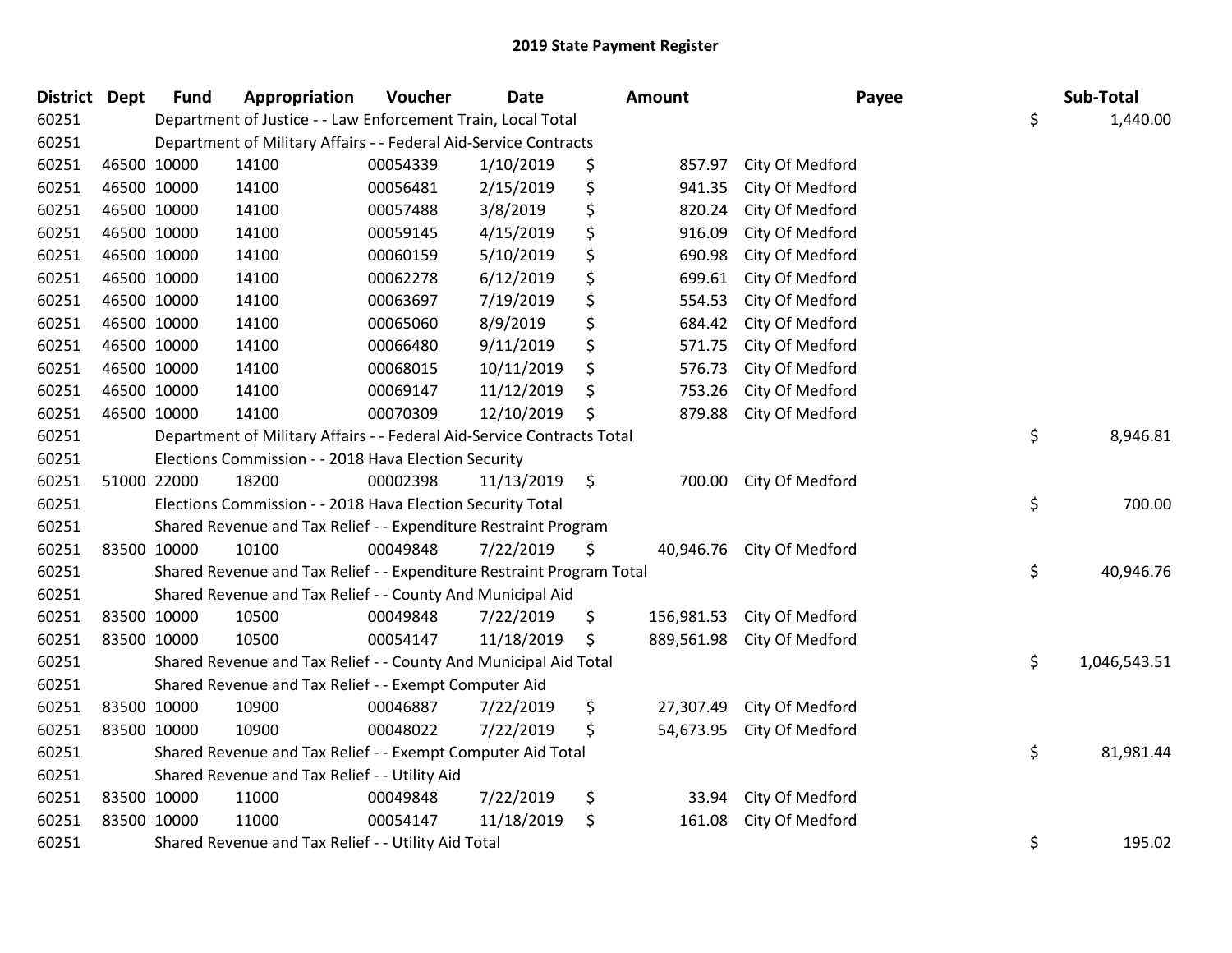| <b>District</b> | Dept | Fund                                                                | Appropriation                                                   | <b>Voucher</b> | Date      | <b>Amount</b> |           | Payee                     |  | Sub-Total    |
|-----------------|------|---------------------------------------------------------------------|-----------------------------------------------------------------|----------------|-----------|---------------|-----------|---------------------------|--|--------------|
| 60251           |      |                                                                     | Shared Revenue and Tax Relief - - Personal Property Aid         |                |           |               |           |                           |  |              |
| 60251           |      | 83500 10000                                                         | 11100                                                           | 00041476       | 5/6/2019  | \$            | 30,725.05 | City Of Medford           |  |              |
| 60251           |      | 83500 10000                                                         | 11100                                                           | 00042779       | 5/6/2019  | \$            |           | 26,232.83 City Of Medford |  |              |
| 60251           |      |                                                                     | Shared Revenue and Tax Relief - - Personal Property Aid Total   |                |           |               |           |                           |  | 56,957.88    |
| 60251           |      |                                                                     | Shared Revenue and Tax Relief - - Payments For Municipal Svcs   |                |           |               |           |                           |  |              |
| 60251           |      | 83500 10000                                                         | 50100                                                           | 00037827       | 1/31/2019 | S             | 4,817.44  | City Of Medford           |  |              |
| 60251           |      | Shared Revenue and Tax Relief - - Payments For Municipal Svcs Total |                                                                 |                |           |               |           |                           |  | 4,817.44     |
| 60251           |      | Shared Revenue and Tax Relief - - Lottery & Gaming Credit           |                                                                 |                |           |               |           |                           |  |              |
| 60251           |      | 83500 52100                                                         | 36300                                                           | 00038519       | 3/25/2019 | S             | 12,329.88 | City Of Medford           |  |              |
| 60251           |      |                                                                     | Shared Revenue and Tax Relief - - Lottery & Gaming Credit Total |                |           |               |           |                           |  | 12,329.88    |
| 60251 Total     |      |                                                                     |                                                                 |                |           |               |           |                           |  | 1,766,468.15 |